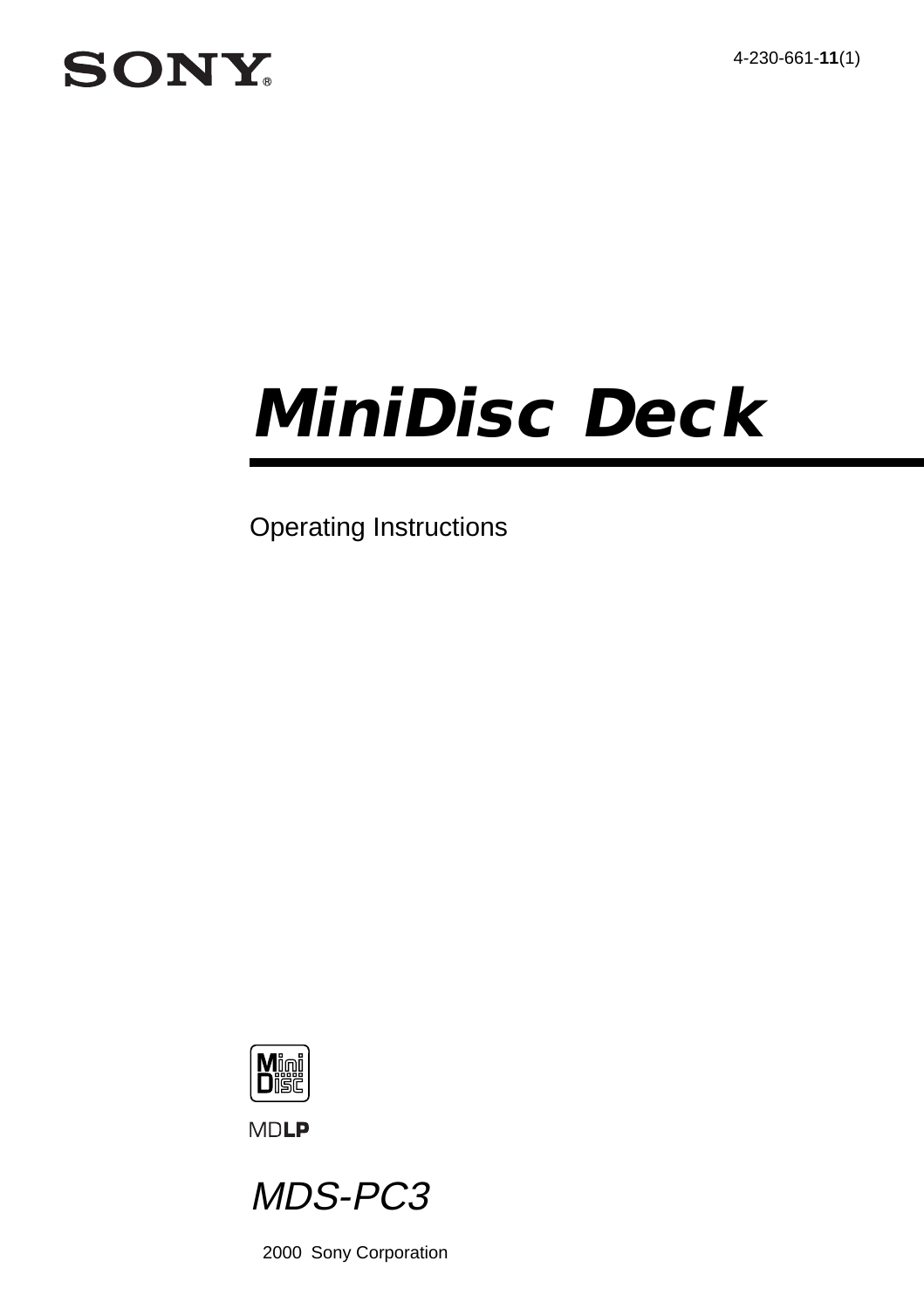#### **WARNING**

#### **To prevent fire or shock hazard, do not expose the unit to rain or moisture.**

Do not install the appliance in a confined space, such as a bookcase or built-in cabinet.

This appliance is classified as a CLASS 1 LASER product.

The CLASS 1 LASER PRODUCT MARKING is located on the bottom exterior.



The following caution label is located inside the unit.



IN NO EVENT SHALL SELLER BE LIABLE FOR ANY DIRECT, INCIDENTAL OR CONSEQUENTIAL DAMAGES OF ANY NATURE, OR LOSSES OR EXPENSES RESULTING FROM ANY DEFECTIVE PRODUCT OR THE USE OF ANY PRODUCT.

#### **For the customers in the U.S.A.**





This symbol is intended to alert the user to the presence of uninsulated "dangerous voltage" within the product's enclosure that may be of sufficient magnitude to constitute a risk of electric shock to persons.



This symbol is intended to alert the user to the presence of important operating and maintenance (servicing) instructions in the literature accompanying the appliance.

If you have any questions about this product, you may call:

Sony Customer Information Services Center 1-800- 488-7669

The number below is for the FCC related matters only.

| <b>Declaration of Conformity</b> |                           |
|----------------------------------|---------------------------|
| Trade name:                      | <b>SONY</b>               |
| Model No.:                       | CAV-MN10                  |
| Responsible Party:               | Sony Electronics Inc.     |
| Address:                         | 1 Sony Drive, Park Ridge, |
|                                  | <b>NJ. 07656 USA</b>      |
| Telephone No.:                   | 201-930-6972              |

This device complies with Part 15 of the FCC Rules. Operation is subject to the following two conditions: (1) This device may not cause harmful interference, and (2) this device must accept any interference received, including interference that may cause undesired operation.

#### **INFORMATION**

This equipment has been tested and found to comply with the limits for a Class B digital device, pursuant to Part 15 of the FCC Rules. These limits are designed to provide reasonable protection against harmful interference in a residential installation. This equipment generates, uses, and can radiate radio frequency energy and, if not installed and used in accordance with the instructions, may cause harmful interference to radio communications. However, there is no guarantee that interference will not occur in a particular installation. If this equipment does cause harmful interference to radio or television reception, which can be determined by turning the equipment off and on, the user is encouraged to try to correct the interference by one or more of the following measures:

- Reorient or relocate the receiving antenna.
- Increase the separation between the equipment and receiver.
- Connect the equipment into an outlet on a circuit different from that to which the receiver is connected.
- Consult the dealer or an experienced radio/TV technician for help.

#### **CAUTION**

You are cautioned that any changes or modification not expressly approved in this manual could void your authority to operate this equipment.

#### **Owner's Record**

The model and serial numbers are located on the bottom of the unit. Record the serial number in the space provided below. Refer to them whenever you call upon your Sony dealer regarding this product. Model No. MDS-PC3

Serial No.



#### **For the customers in Canada CAUTION**

TO PREVENT ELECTRIC SHOCK, DO NOT USE THIS POLARIZED AC PLUG WITH AN EXTENSION CORD, RECEPTACLE OR OTHER OUTLET UNLESS THE BLADES CAN BE FULLY INSERTED TO PREVENT BLADE EXPOSURE.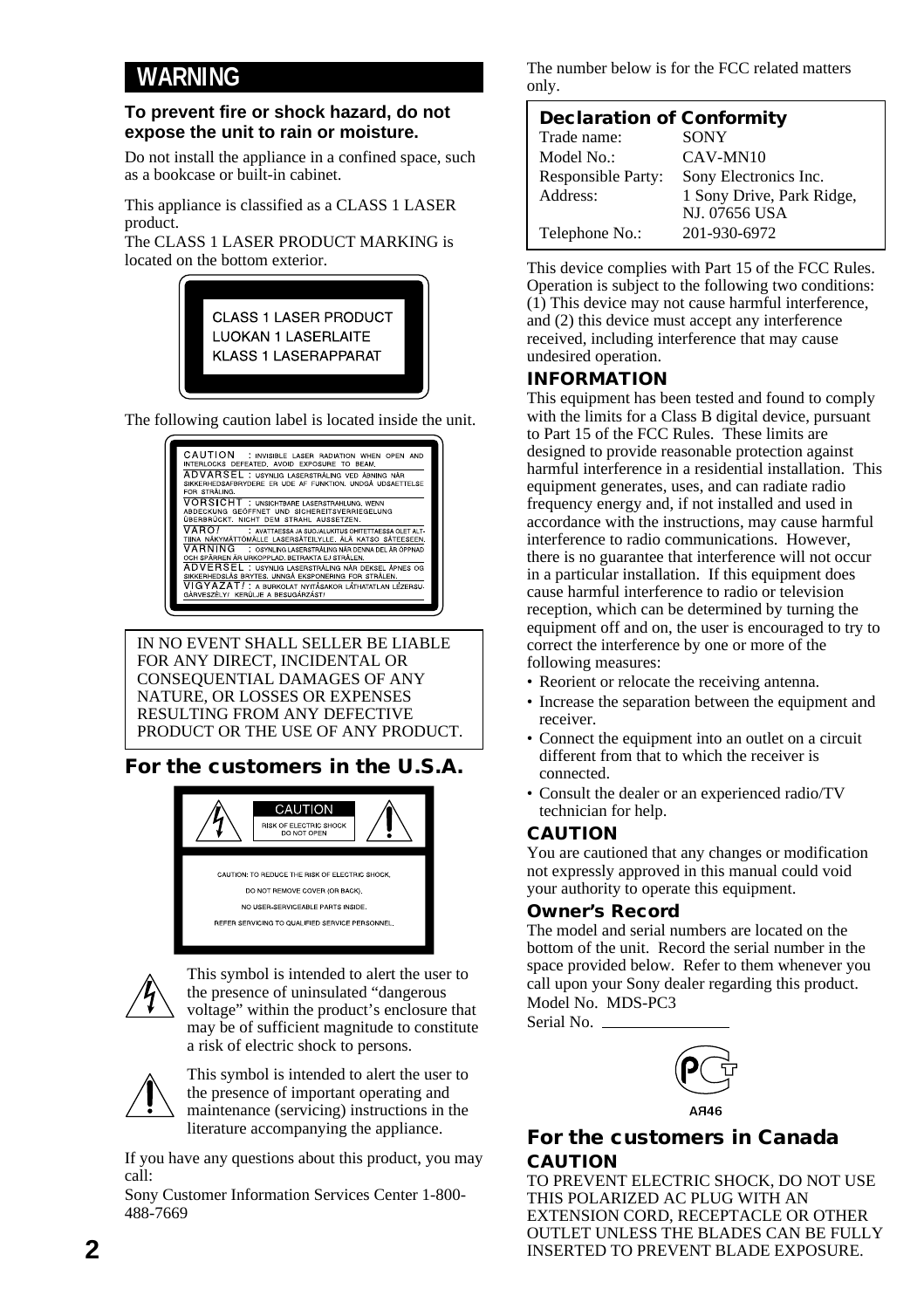## **Welcome!**

Thank you for purchasing the Sony MiniDisc Deck. Before operating the deck, please read this manual thoroughly and retain it for future reference.

# **About This Manual**

The instructions in this manual are for the MDS-PC3 MiniDisc Deck.

#### **Conventions**

- Controls in these instructions are those on the supplied remote; these may, however, be substituted by controls on the deck that are similarly named, or, when different, appear in the instructions within parentheses. Example: Press  $\blacksquare$  (or  $\blacksquare/\spadesuit$ on the deck).
- $\ddot{Q}$  indicates hints and tips for making the task easier.

# **Table of Contents**

#### **Location and Function of Parts**

| <b>Front Panel Parts</b> |
|--------------------------|
|                          |
| <b>Remote Parts</b>      |
|                          |
|                          |

#### **Getting Started**

| Before You Start the |  |
|----------------------|--|
|                      |  |
|                      |  |

#### **Recording on MDs**

| Notes on Recording  11       |
|------------------------------|
| Recording on an MD  12       |
| Adjusting the Recording      |
|                              |
| Recording for Long           |
|                              |
|                              |
| <b>Marking Track Numbers</b> |
| While Recording              |
| (Track Marking) 18           |
| Synchro-recording With the   |
| Audio Component of Your      |
| Choice (Music Synchro-       |
|                              |
|                              |

#### **Playing MDs**

| Playing a Specific Track22<br>Locating a Particular Point<br><b>Playing Tracks</b><br>Playing Tracks in Random<br>Order (Shuffle Play) 24<br>Creating Your Own Program<br>Tips for Recording From |  |
|---------------------------------------------------------------------------------------------------------------------------------------------------------------------------------------------------|--|
|                                                                                                                                                                                                   |  |
|                                                                                                                                                                                                   |  |
|                                                                                                                                                                                                   |  |
|                                                                                                                                                                                                   |  |
|                                                                                                                                                                                                   |  |
|                                                                                                                                                                                                   |  |
|                                                                                                                                                                                                   |  |
|                                                                                                                                                                                                   |  |
|                                                                                                                                                                                                   |  |
|                                                                                                                                                                                                   |  |
|                                                                                                                                                                                                   |  |

#### **Editing Recorded MDs**

| Erasing Tracks  29       |
|--------------------------|
| Dividing Tracks  31      |
| Combining Tracks  33     |
| Moving Tracks  34        |
| Naming Tracks or MDs  35 |
| Undoing the Last Edit 38 |
| Changing the Track Level |
| After Recording          |
|                          |
|                          |

#### **Other Functions**

| Fade In and Fade Out   |  |
|------------------------|--|
| Recording/Playback  42 |  |

#### **Additional Information**

| Handling MDs  44       |
|------------------------|
| System Limitations  44 |
| Troubleshooting 46     |
| Specifications  47     |
| Display Messages  48   |
| Edit Menu Table  49    |
| Setup Menu Table  50   |
| Self-Diagnosis         |
|                        |
|                        |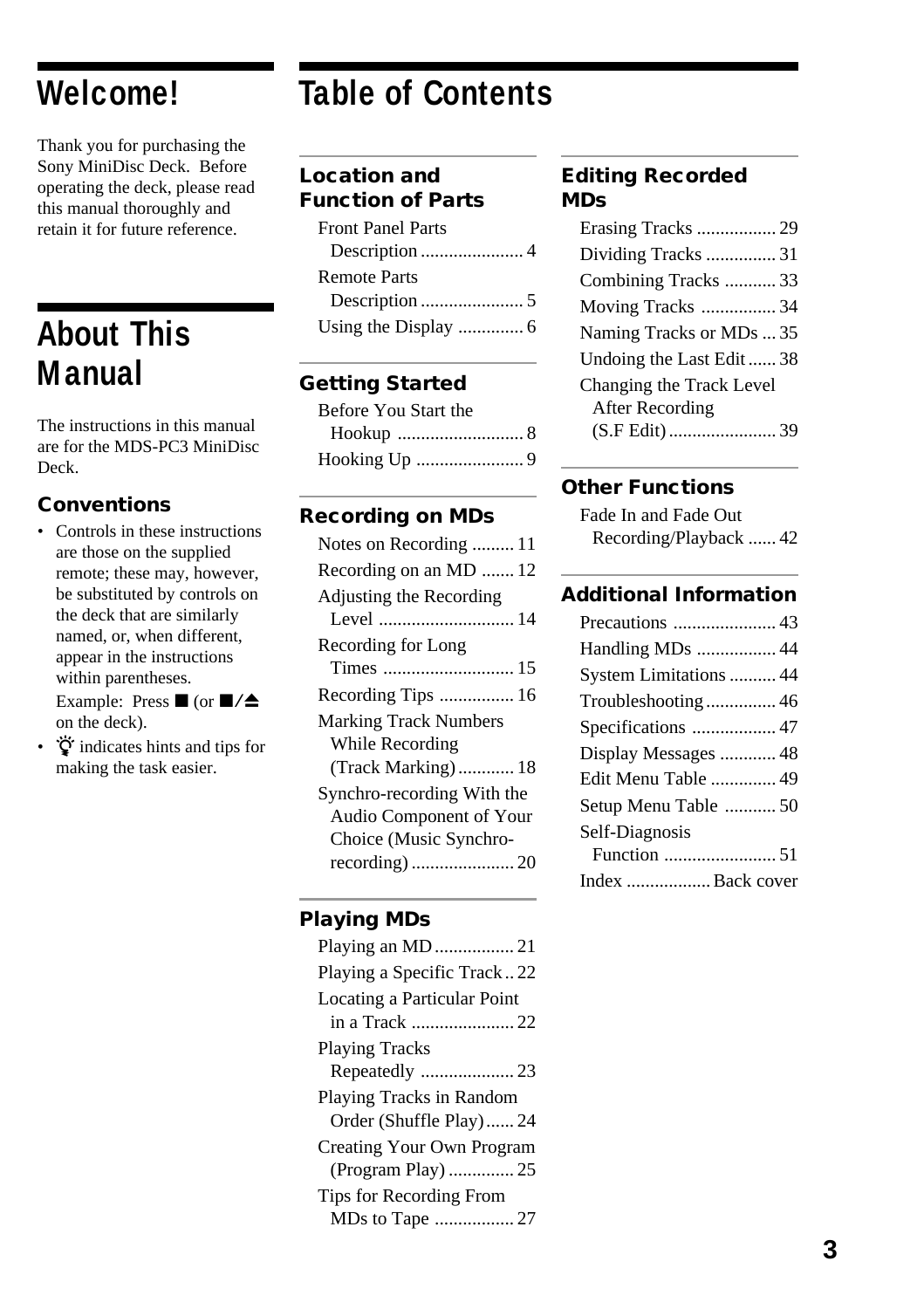# **Front Panel Parts Description**

This chapter tells you about the location and function of the various buttons and controls on the front panel and the supplied remote. Further details are provided on the pages indicated in the parentheses.

It also tells you about the information that appears in the display window.



#### 1 ?**/**1 **(power) switch (12, 21)**

Press to turn the deck on. When you turn the deck on, the switch indicator turns off. When you press the switch again, the deck turns off and the indicator lights up red.

#### **2** ● button (13, 17, 18)

Press to record on the MD, monitor the input signal, or mark track numbers.

#### 3 **MD insertion slot**

Insert the MD as illustrated below.



towards the deck

#### 4 **Display window (6, 7)**

Shows various information.

#### 5 x/Z **button (13, 21, 29)**

Press to stop play, stop recording, or cancel the selected operation.

Press to eject the MD while the deck is stopped.

#### **6**  $\blacktriangleright$  **Extrinsi** control,  $\blacktriangleright$  **II** button (13, 21,

#### **22, 25, 28)**

Turn to locate tracks.

Press to start play, pause play, or pause recording. Press to carry out the selected operation.

#### 7 **Remote sensor**

Point the remote towards this window  $(\blacksquare)$  for With the labeled remote operations.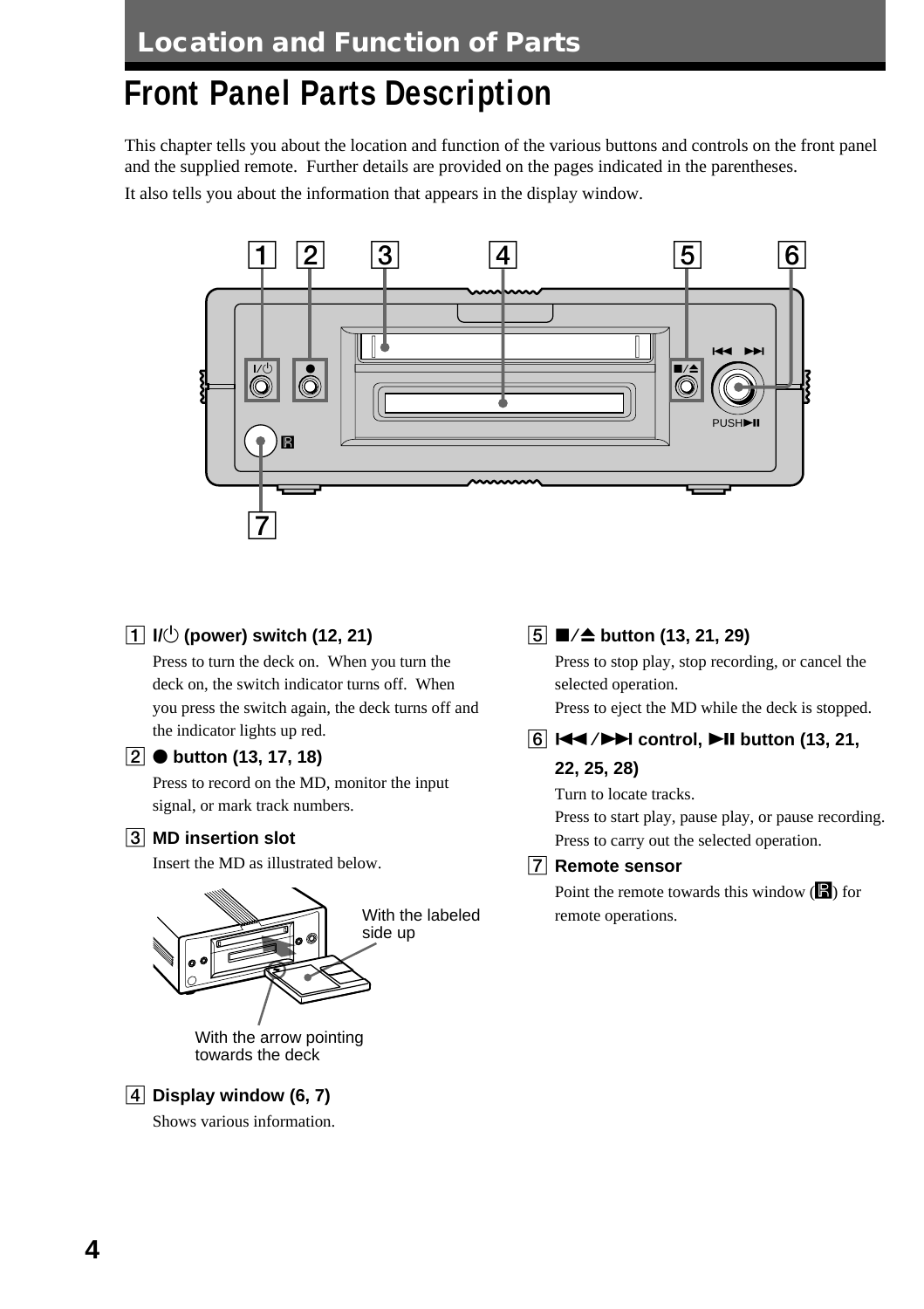# **5Location and Function of Parts Location and Function of Parts**

# **Remote Parts Description**



#### 1 ?**/**1 **(power) switch (12, 21)**

Press to turn the deck on. When you turn the deck on, the  $I/(1)$  switch indicator on the deck turns off. When you press the switch again, the deck turns off and the indicator lights up red.

#### 2 **PLAY MODE button (24, 25)**

Press to select Shuffle Play or Program Play.

#### 3 **DISPLAY button (6, 16, 25, 35)**

Press to select the information to be displayed in the window, or to select the type of characters to be input.

#### 4 **MUSIC SYNC button (20)**

Press to start Music Synchro-recording.

#### 5 **FADER button (42)**

Press to perform Fade-in Recording/Playback or Fade-out Recording/Playback.

#### 6 **LEVEL +/– buttons (14, 21)**

Press to adjust the recording level and the output level of the PHONES jack and ANALOG OUT jacks.

7 **YES button (15, 25, 28)**

Press to carry out the selected operation.

#### 8 **CLEAR button (26, 36)**

Press to cancel the selection.

#### 9 **A**y**B button (23)**

Press to select Repeat A-B Play.

0 **REPEAT button (23)** Press to play tracks repeatedly.

#### **11 NAME EDIT/SELECT button (37)**

Press to add the name or change the name of a track or MD.

#### qs **MENU/NO button (15, 25, 28)**

Press to display "Edit Menu" or "Setup Menu."

13 ► button (13, 21)

Press to start play or recording.

#### *II* button (13, 21)

Press to pause play or recording. Press again to resume play or recording.

#### ■ button (13, 21, 29)

Press to stop play, recording, or cancel the selected operation.

#### $\blacktriangleright\blacktriangleleft$  **/**  $\blacktriangleright\blacktriangleright\blacktriangleright$  **buttons (13, 21, 22, 25, 28)**

Press to locate tracks, select a menu item, or select a character to be input.

#### ● button (13, 17, 18)

Press to record on the MD, monitor the input signal, or mark track numbers.

#### m/M **buttons (22, 26, 36)**

Press to locate a portion within a track, change the contents of a program, or shift the cursor.

#### qf **EJECT** Z **button (13, 21)**

Press to eject the MD.

#### qg **INPUT button (12)**

Press to select the input jack (or connector) of the program source to be recorded.

#### 16 REC MODE button (15)

Press to select one of the following four recording modes: Mono (monaural recording), stereo (stereo recording), LP2 (2 times normal recording time), and LP4 (4 times normal recording time).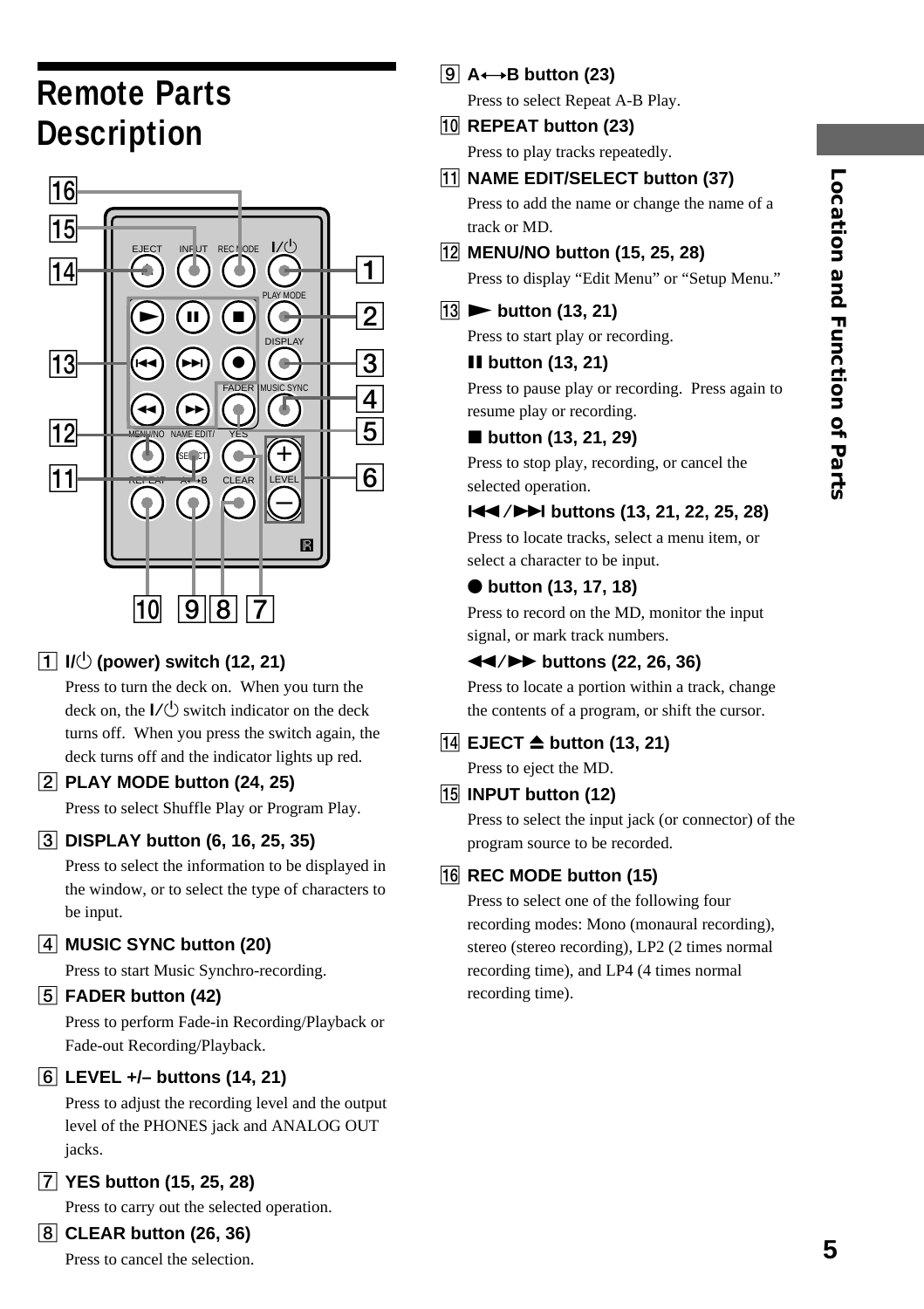# **Using the Display**

The display window shows information about the MD or track. This section describes the information that appears for each deck status.



#### **Note**

The type of information (e.g., total number of tracks, recorded time, remaining time, track or disc name) which was last displayed will continue to appear until you change it by pressing DISPLAY, even if you change the deck operation status. For example, if the remaining time was displayed when you stop the deck, the remaining time will continue to appear when you begin playing the same MD again or a different one.

#### **When you insert an MD**

The display automatically changes as follows:



#### **While the deck is stopped**

#### **Press DISPLAY repeatedly to change the display.**

Each press of the button changes the display as follows:





\* Not shown for the premastered discs.<br>\*\* This display appears only when "PG!"

This display appears only when "PGM" appears.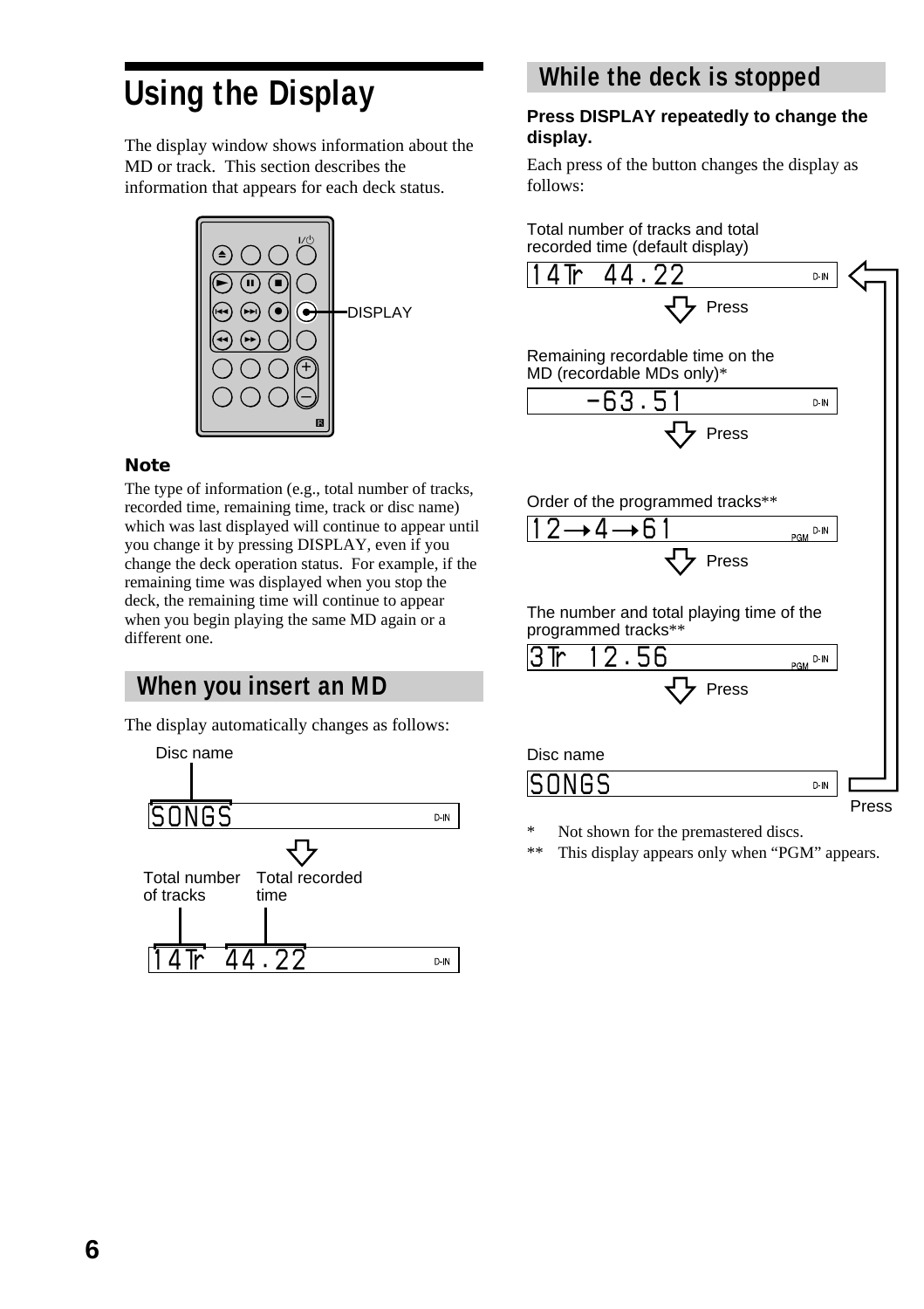#### **While the deck is recording**

#### **Press DISPLAY repeatedly to change the display.**

Each press of the button changes the display as follows:





### **While the deck is playing**

#### **Press DISPLAY repeatedly to change the display.**

Each press of the button changes the display as follows:

Track number and elapsed time of the current track (default display)



\* The display appears only when "PGM" appears.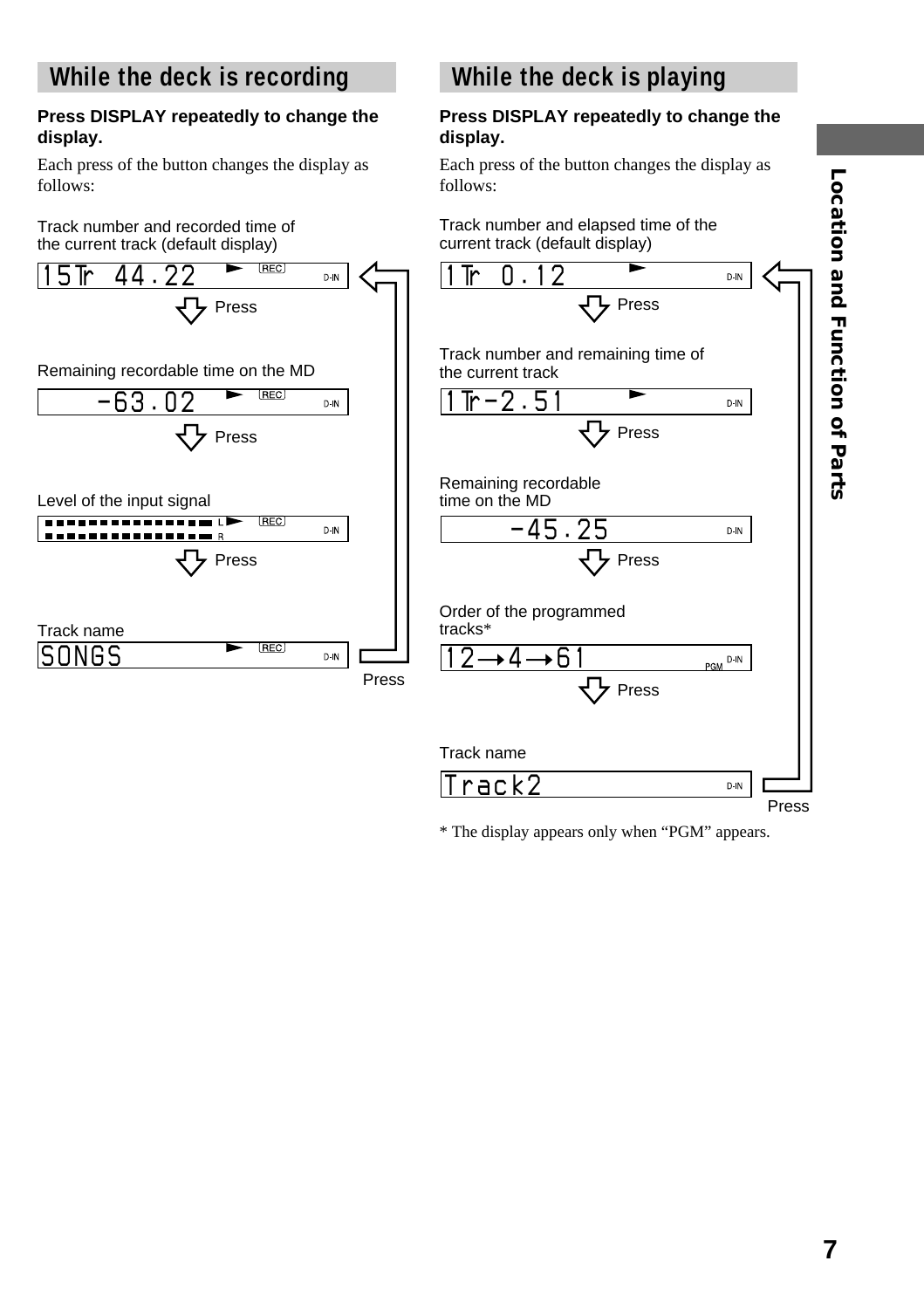#### **Getting Started**

# **Before You Start the Hookup**

#### **Checking the supplied accessories**

This MD deck comes with the following items:

- AC power adaptor  $(1)$
- Audio connecting cord (stereo mini-plug  $\times$  1  $\leftrightarrow$  stereo mini-plug  $\times$  1) (1)
- Optical cable (1)
- Remote commander (remote) RM-D52M (1)
- PC connecting kit PCLK-MN10\* (1)
- \* Required for operation by personal computer. For details, refer to the operating instructions supplied with the PCLK-MN10.

#### **Before using the supplied remote**

The supplied remote already contains a battery. Before using the remote, pull out the insulating sheet to allow the power to flow from the battery.



#### **To avoid battery leakage**

If you don't use the remote for an extended period of time, remove the battery to avoid possible damage from battery leakage and corrosion.

#### z **When to replace the battery**

Under normal conditions, the battery should last for about six months. When the remote no longer operates the deck, replace the battery with new one.

#### **Notes on lithium battery**

- Keep the lithium battery out of the reach of the children. Should the battery be swallowed, immediately consult a doctor.
- Wipe the battery with a dry cloth to assure a good contact.
- Be sure to observe the correct polarity when inserting the battery.
- Do not hold the battery with metallic tweezers, otherwise a short-circuit may occur.

#### **WARNING**

Battery may explode if mistreated. Do not recharge, disassemble, or dispose of in fire.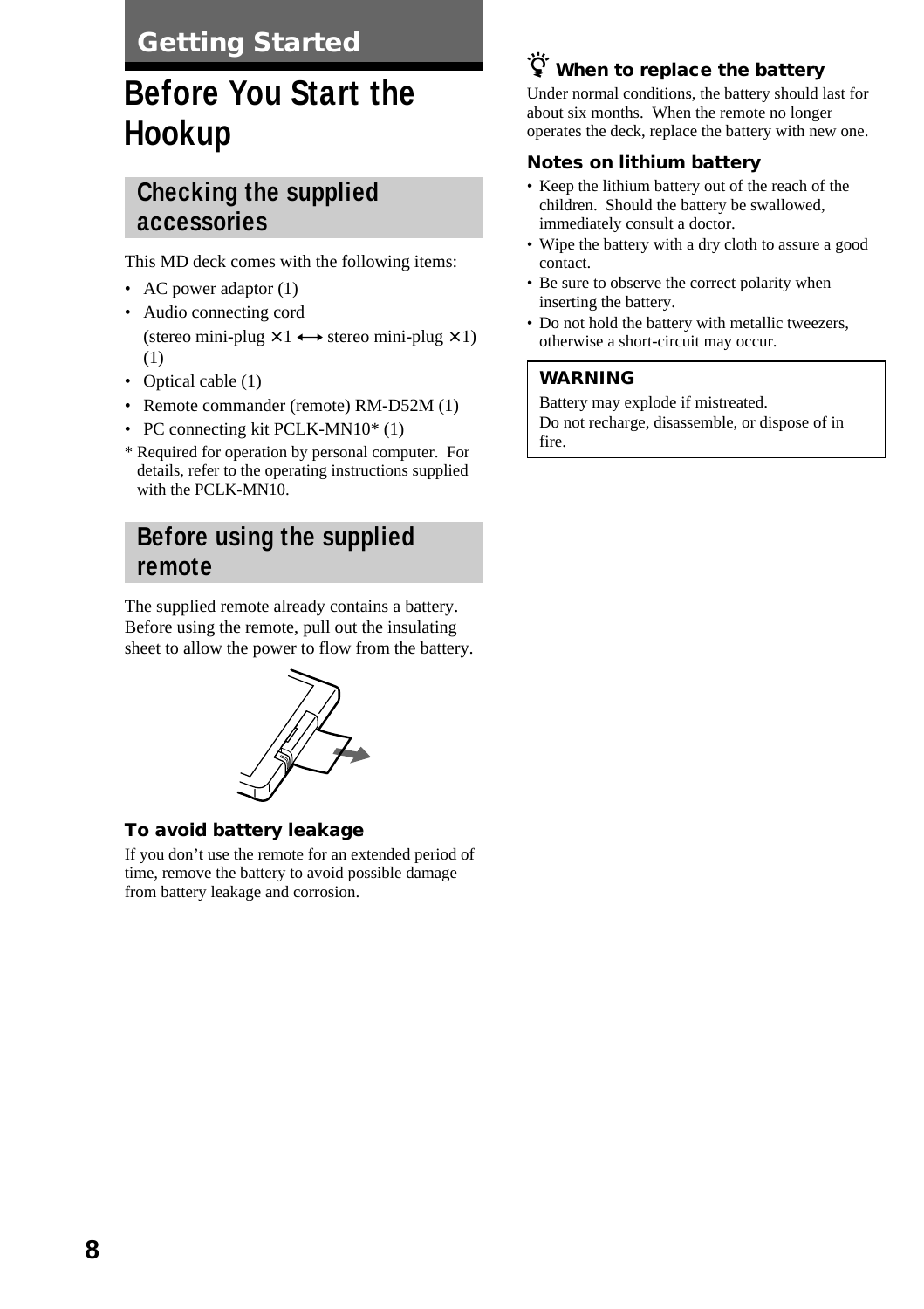# **Hooking Up**

The MD deck can be connected to PCs with PC LINK capability (such as the VAIO-series of PCs), peripheral devices such as portable CD players, and active speakers. Make sure all devices are turned off before you hook them up.



#### **Connecting the MD deck to a personal computer**

Use the PCLK-MN10 PC connecting kit (supplied) to connect the PC to the MD deck through the PC LINK jack on the back of the MD deck. By connecting the MD deck to a PC, you will be able to select and play MD tracks and do various editing operations on the PC screen. For more details, refer to the manual supplied with the PC connecting kit.

#### **Connecting the MD deck with an audio component**

The MD deck is capable of recording from both analog and digital sources.

#### **When recording from an analog source**

#### **Required connecting cord**

Audio connecting cord (supplied)



Portable CD

 $\implies$ : Signal flow

#### **When recording from a digital source**

#### **Required connecting cord**

Optical digital cable (supplied)

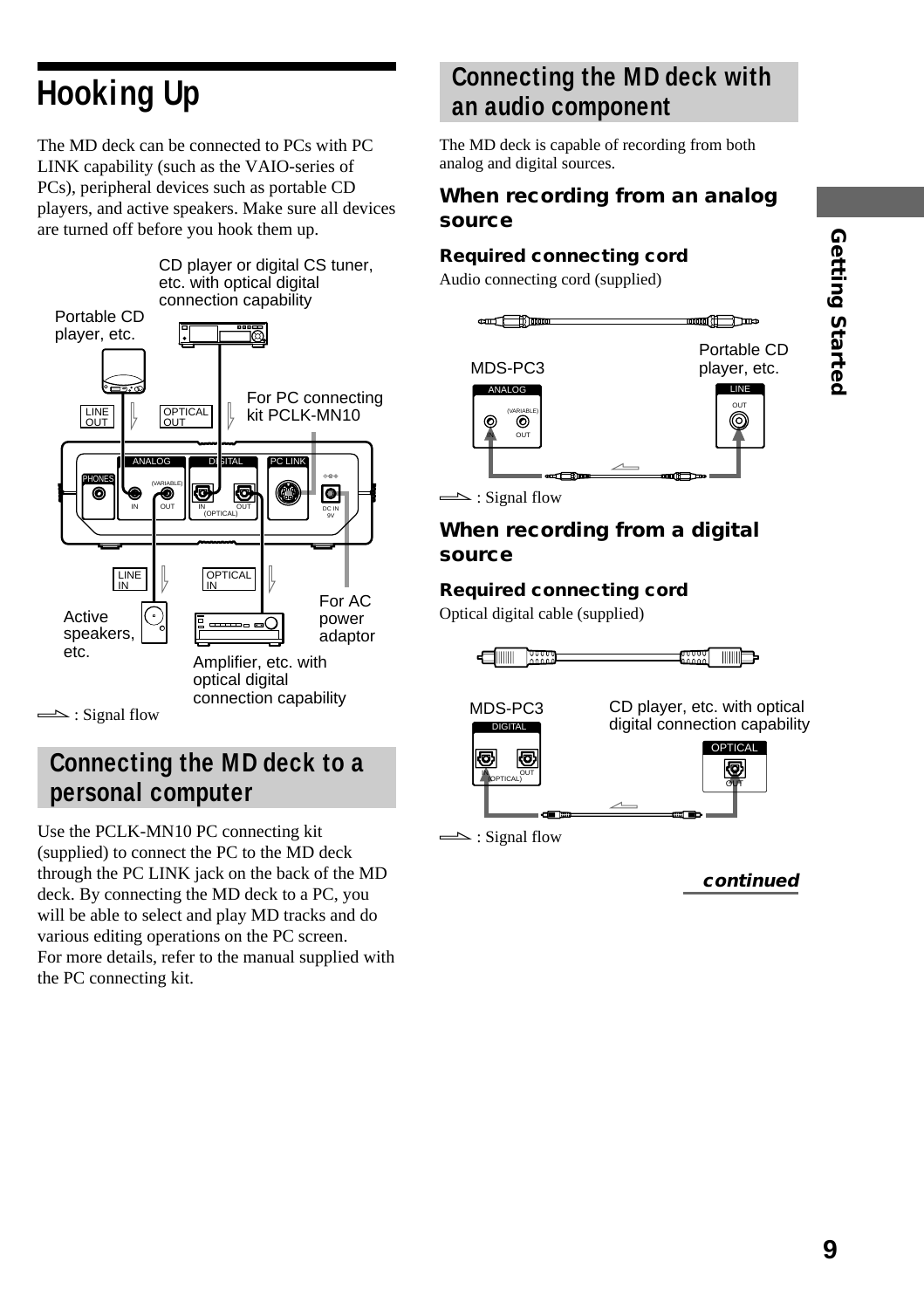#### **Hooking Up (continued)**

#### **Notes**

- Insert plugs into jacks firmly. Loose connections may be a cause of noise or malfunction in the MD deck.
- When connecting an optical digital cable, take the caps off the connectors and insert the cable plugs straight in the jacks until you hear a click. When a plug is not completely inserted, "C71" and "Din Unlock" may alternate in the display.



Do not bend or tie the optical cable.

#### **Connecting the MD deck to active speakers, etc.**

#### **Required connecting cord**

Audio connecting cord (stereo mini-plug  $\times$  1  $\leftrightarrow$ stereo mini-plug  $\times$  1) (supplied) or audio connecting cord (stereo mini-plug $\times$  1  $\leftrightarrow$  pin-plug  $\times$  2)



The example below shows the MD deck connected to active speakers with an audio connecting cord (stereo mini-plug  $\times$  1  $\leftrightarrow$  stereo mini-plug  $\times$  1) (supplied).



 $\implies$ : Signal flow

#### **Connecting the MD deck to a system stereo or an amplifier**

By connecting the MD deck to a system stereo or to an amplifier with optical digital input jacks, you can enjoy listening to MDs on the speakers connected to the system stereo or the amplifier.

#### **Required connecting cord**

Optical digital cable (supplied)



#### $\ddot{\mathbf{\hat{Y}}}$  You can change the output level **of the ANALOG OUT jacks**

- **1** While the deck is stopped, press MENU/NO twice to display "Setup Menu."
- 2 Press  $\left|\frac{1}{2}\right|$  **Press**  $\left|\frac{1}{2}\right|$  repeatedly (or turn  $\left|\frac{1}{2}\right|$  /**>** on the deck) until "Aout" appears, then press YES (or  $\blacktriangleright$   $\blacktriangleright$   $\blacktriangleright$  on the deck).
- **3** Press  $\left|\frac{1}{2}\right|$  **PH** repeatedly (or turn  $\left|\frac{1}{2}\right|$  **PH** on the deck) to change the output level, then press YES (or  $\blacktriangleright$   $\blacktriangleright$   $\blacktriangleright$   $\blacktriangleright$  on the deck).
- **4** Press MENU/NO.

You can also change the level with LEVEL +/–. In such a case, note that the output level of the PHONES jack will change with the output level of the ANALOG OUT jacks (page 21).

#### **Connecting the AC power adaptor**

Connect the AC power adaptor to the DC IN 9 V jack on the MD deck and to a wall outlet.

#### **Notes**

- Do not connect the AC power adaptor to a switched outlet.
- Use only the supplied AC power adaptor. Do not use any other AC power adaptor.



Polarity of the plug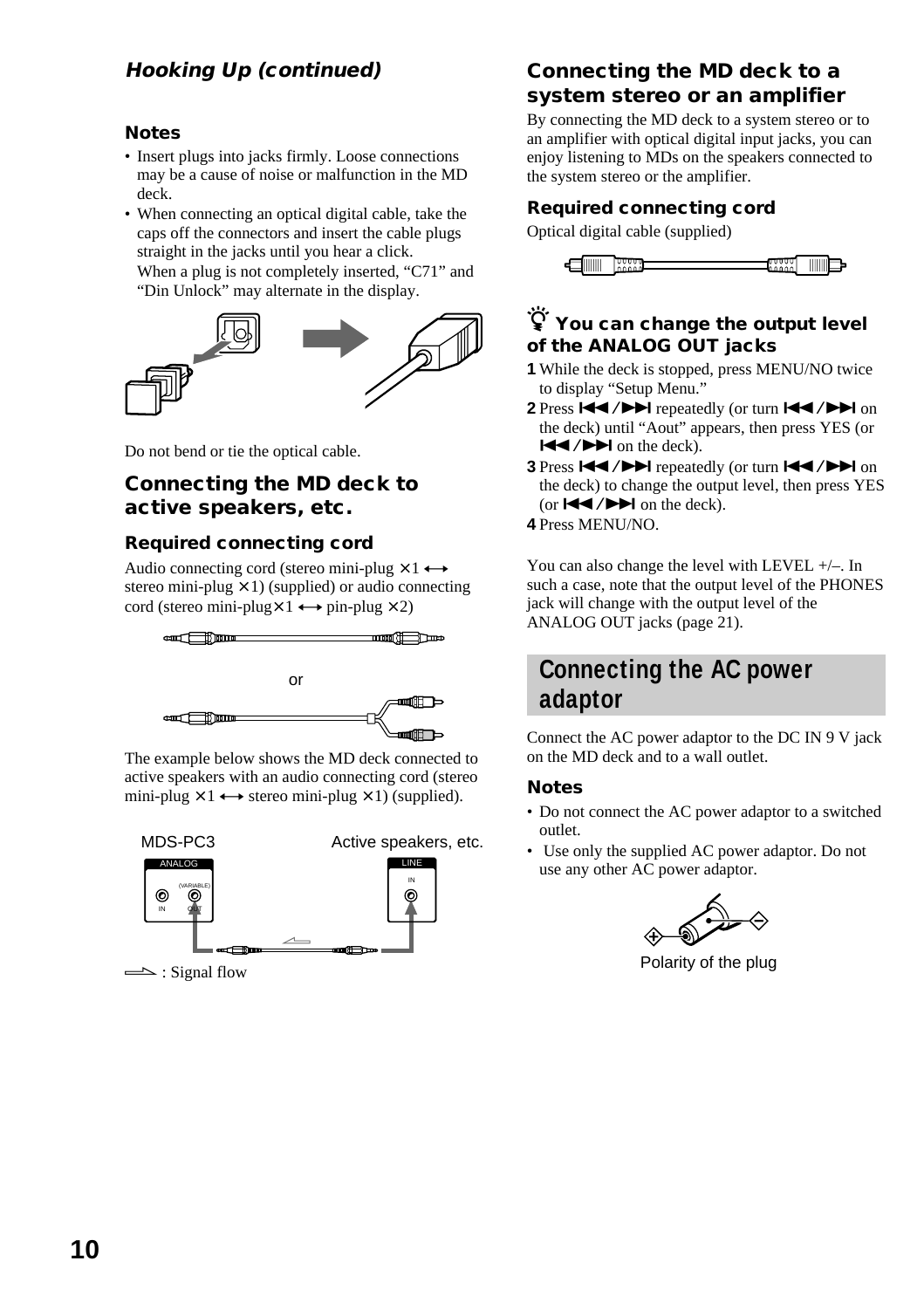# **Notes on Recording**

#### **About indications which appear while recording**

#### **When "Protected" and "C11" alternate in the display**

The record-protect slot is open and the MD is record-protected. To record on the MD, slide the tab to close the slot. For details, see "To prevent accidental erasure of the recorded material" on page 13.

#### **When "Din Unlock" and "C71" alternate in the display**

- The digital component selected with INPUT is not connected correctly. Check the connection.
- The selected digital component is not turned on. Turn on the component.

#### **When "Cannot Copy" and "C41" alternate in the display**

The MD deck uses the Serial Copy Management System. MDs recorded through the digital input connector can't be copied to other MDs or DAT tapes through the digital output connector. For details, see "Guide to the Serial Copy Management System" on page 11.

#### **When "Tr" flashes in the display**

The MD deck is recording over existing track(s) ("Recording on an MD" on page 13). The indication stops flashing when the deck reaches the end of the recorded portion.

#### **About indications which appear after recording**

#### **When "TOC" lights up in the display**

Recording has finished but the TOC (Table of Contents) on the MD has not been updated to reflect the recording results. The recording will be lost if you disconnect the AC power adaptor while the indication is on. The TOC will be updated only when you eject the MD or turn off the MD deck.

#### **When "TOC Writing" flashes in the display**

The deck is updating the TOC. Do not disconnect the AC power adaptor or move the deck while the indication flashes.

#### **Automatic conversion of digital sampling rates during recording**

A built-in sampling rate converter automatically converts the sampling frequency of various digital sources to the 44.1 kHz sampling rate of the MD deck. This allows you to monitor and record sources such as 32- or 48-kHz DAT tapes or satellite broadcasts, as well as the CDs and MDs. Please note that 22.05- or 96-kHz digital sources can't be recorded on this deck.

#### **Guide to the Serial Copy Management System**

Digital audio components, such as CDs, MDs, and DATs make it easy to produce high-quality copies of music by processing music as a digital signal.

To protect copyrighted music sources, this deck uses the Serial Copy Management System which allows you to make only a single copy of a digitally recorded source through digital-to-digital connections.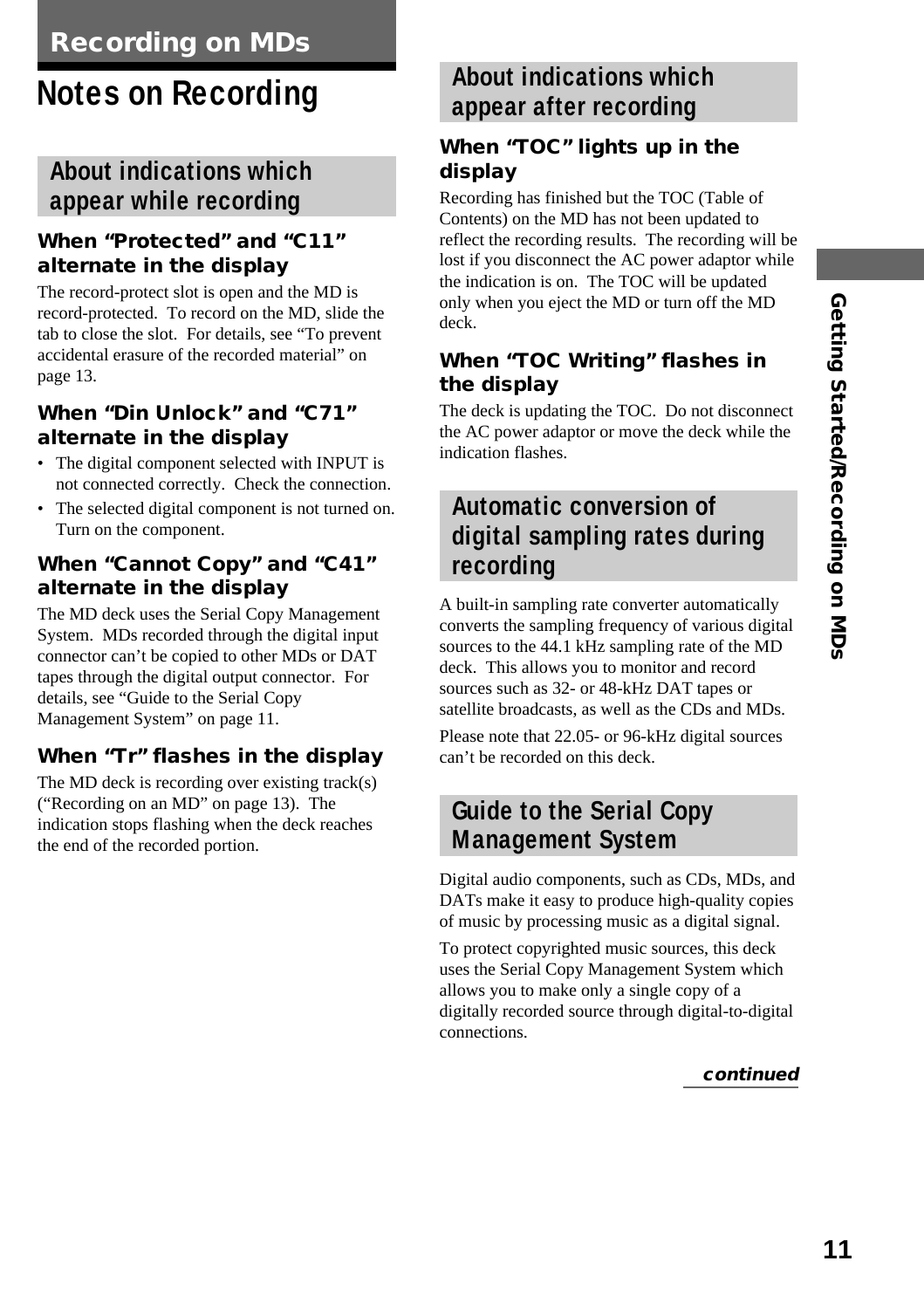#### **You can make only a firstgeneration copy**\* **through a digital-to-digital connection.**

Examples are given as follows:

- You can make a copy of a commercially available digital sound program (for example, a CD or MD), but you can't make a second copy from the first-generation copy.
- You can make a copy of a digital signal from a digitally recorded analog sound program (for example, an analog record or a music cassette tape) or from a digital satellite broadcast program, but you can't make a second copy from the first-generation copy.
- \* A first-generation copy means the first recording of a digital audio source through the deck's digital input connector. For example, if you record from a CD player connected to the DIGITAL (OPTICAL) IN connector, that copy is a first-generation copy.

#### **Note**

The restrictions of the Serial Copy Management System don't apply when you make a recording through the analog-to-analog connections.

## **Recording on an MD**

The operations for normal recording are explained below. If the MD has recorded material on it, the deck will automatically start recording from the end of the recorded portion.



- **1** Press  $I/\bigcirc$  to turn on the deck. The switch indicator on the deck turns off.
- **2** Insert a recordable MD (page 4).
- **3** Press INPUT repeatedly to select the input jack (connector) connected to the program source.

| If the source is connected Select |            |  |
|-----------------------------------|------------|--|
| to the                            |            |  |
| DIGITAL (OPTICAL) IN<br>connector | Optical In |  |
| LINE (ANALOG) IN jack             | Analog In  |  |

**4** If necessary, select the recording mode. For details, see "Recording for Long Times" on page 15.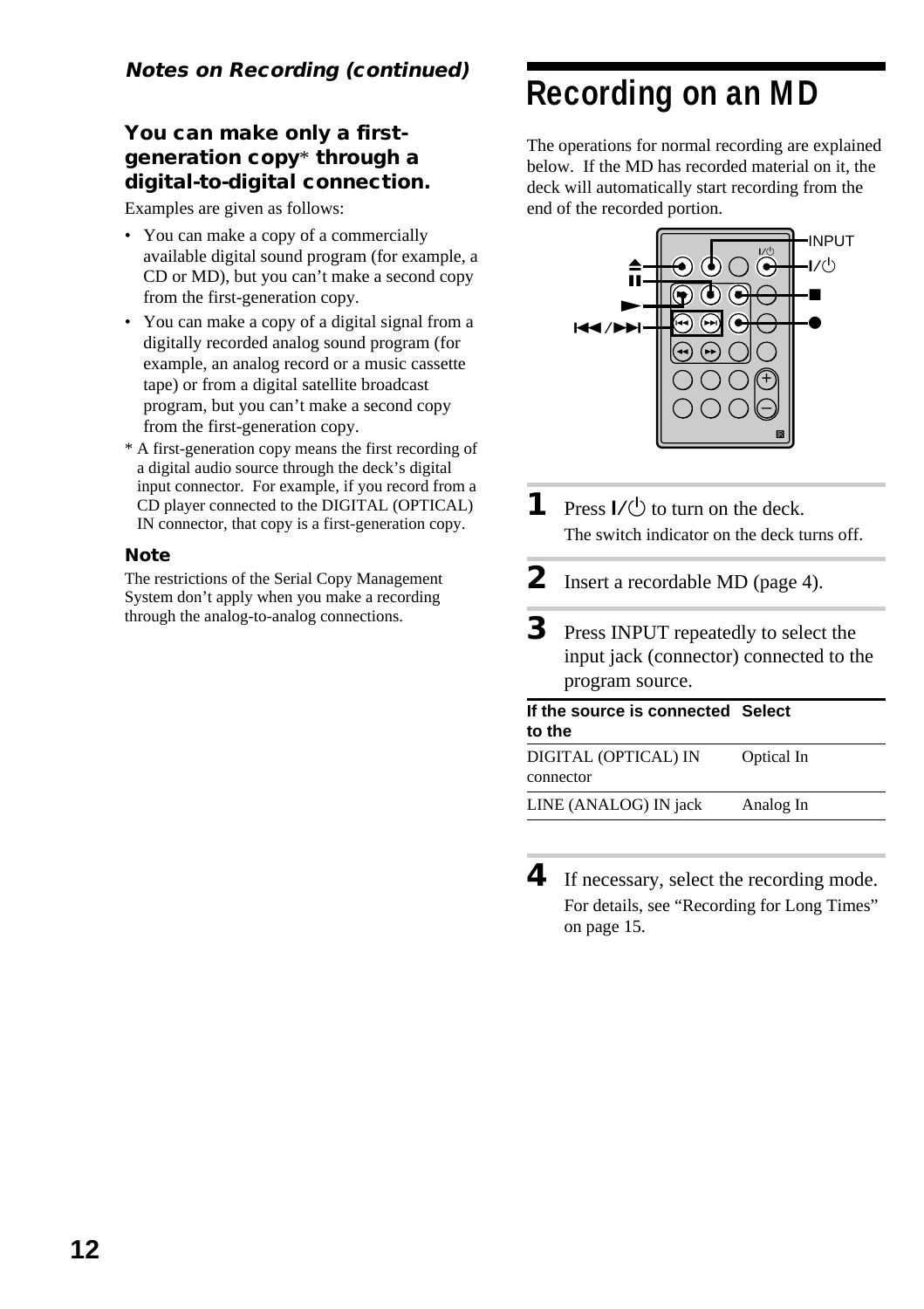**5** If necessary, locate the point on the MD to start recording from.

> If you want to record on a new MD or start recording from the end of the recorded portion, go to step 6.

#### **To record over from the beginning of an existing MD track**

Press  $\blacktriangleright\blacktriangleleft$  / $\blacktriangleright\blacktriangleright\blacktriangleright\blacktriangleright$  repeatedly (or turn  $\blacktriangleleft$  / $\blacktriangleright$  on the deck) until the number of the track to be recorded over appears.

#### **To record over from the middle of an MD track**

Press  $\blacktriangleright$  / $\blacktriangleright$  repeatedly (or turn  $\blacktriangleleft$  / $\blacktriangleright$  on the deck) until the number of the track to be recorded over appears, then  $pres \rightarrow (or \rightarrow II)$  on the deck) to start playback. Press  $\mathbf{II}$  (or  $\blacktriangleright \mathbf{II}$  on the deck), then  $\bullet$  at the point you want to start recording from.

#### $6$  Press  $\bullet$ .

The deck changes to recording pause.

- **7** If necessary, adjust the recording level. For details, see "Adjusting the Recording Level" on page 14.
- **8** Press  $\triangleright$  or **II** (or  $\triangleright$  **II** on the deck). Recording starts.
	- Start playing the program source.

#### **Operations you may want to do during recording**

| То                                | <b>Press</b>                                                                              |
|-----------------------------------|-------------------------------------------------------------------------------------------|
| Stop recording                    | $\Box$ (or $\Box/\Diamond$ on the deck)                                                   |
| Pause recording                   | $\mathbf{II}$ (or $\mathbf{III}$ on the deck)                                             |
| Resume recording<br>after pausing | $\triangleright$ or $\blacksquare$ (or $\triangleright$ $\blacksquare$ ) on the<br>deck)  |
| Eject the MD                      | EJECT $\triangleq$ (or $\blacksquare/\triangleq$ on the<br>deck) after stopping recording |

#### **When you pause recording**

The track number increases by one. For example, if you paused recording while recording track 4, the track number will be 5 when you resume recording.

#### **To prevent accidental erasure of the recorded material**

To make it impossible to record on an MD, slide the record-protect tab in the direction of the arrow (see illustration below) to open the slot. To enable recording, close the slot.





Slide in the direction of arrow

#### z **To play the tracks you just recorded**

Press  $\triangleright$  (or  $\triangleright$  II on the deck) immediately after stopping recording.

The deck starts to play from the first track of the material just recorded.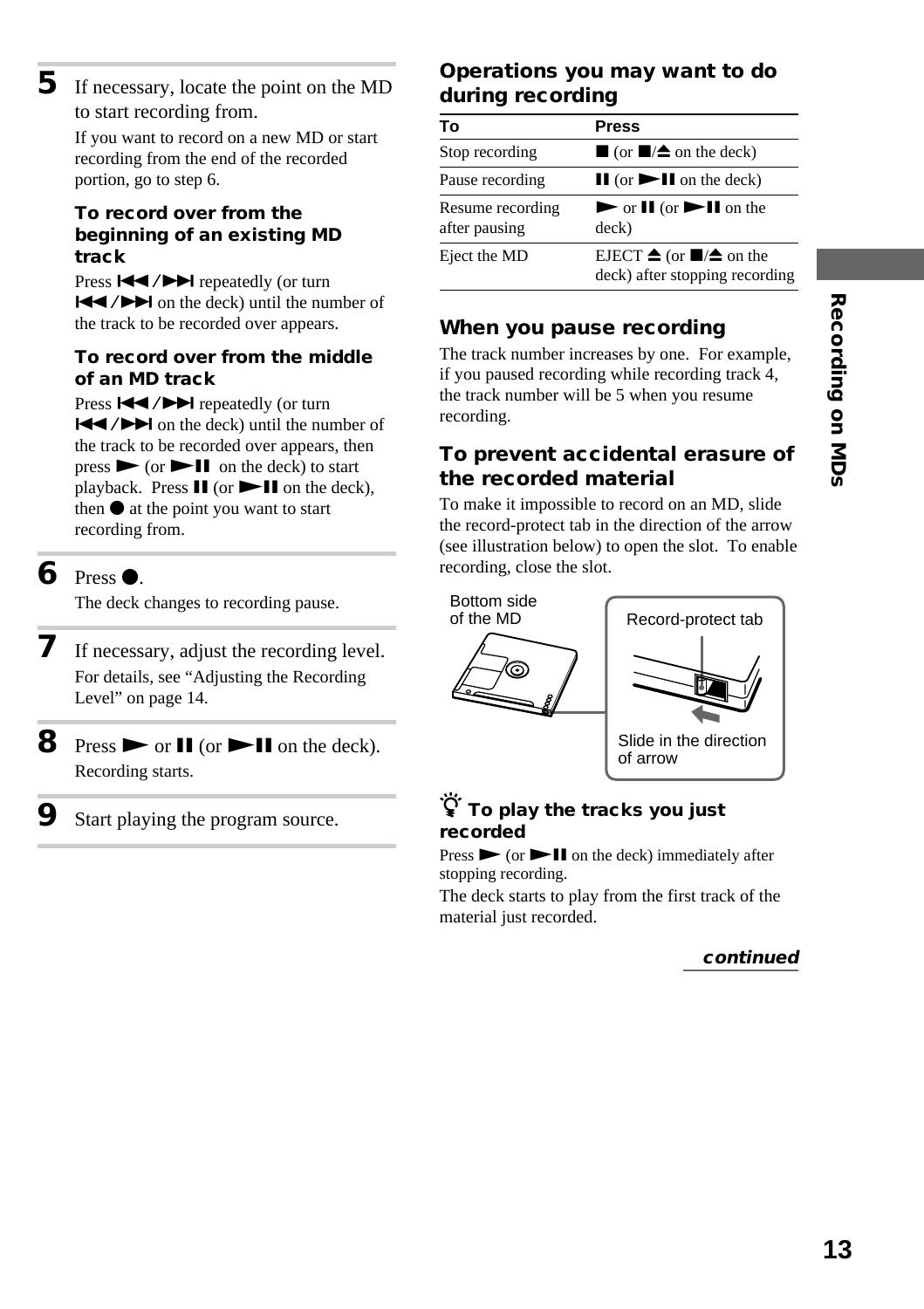#### **Recording on an MD (continued)**

#### z **To play from the first track of the MD after recording**

**1** Press  $\blacksquare$  (or  $\blacksquare$ / $\spadesuit$  on the deck) again after stopping recording.

**2** Press  $\triangleright$  (or  $\triangleright$  **II** on the deck).

The deck starts to play from the first track of the MD.

#### **Note**

You can't record over existing material when Shuffle Play (page 24) or Program Play (page 25) has been selected. "Impossible" appears in the display at this time.

# **Adjusting the Recording Level**

Do the procedure below to adjust the recording level.



- **1** Do steps 1 to 6 of "Recording on an MD" on pages 12 and 13.
- **2** Play the portion of the program source with the strongest output.
- **3** Press DISPLAY repeatedly until the peak level meters appear.
- **4** While monitoring the sound, press LEVEL +/– repeatedly (or turn  $\blacktriangleleft$  / $\blacktriangleright$  on the deck) to adjust the recording level to its highest level without turning on the rightmost indicators on the peak level meters.

Occasional lighting of the indicators is acceptable.

#### <u>--------------</u>

Make sure that those indicators do not always turn on.

**5** Stop playing the program source.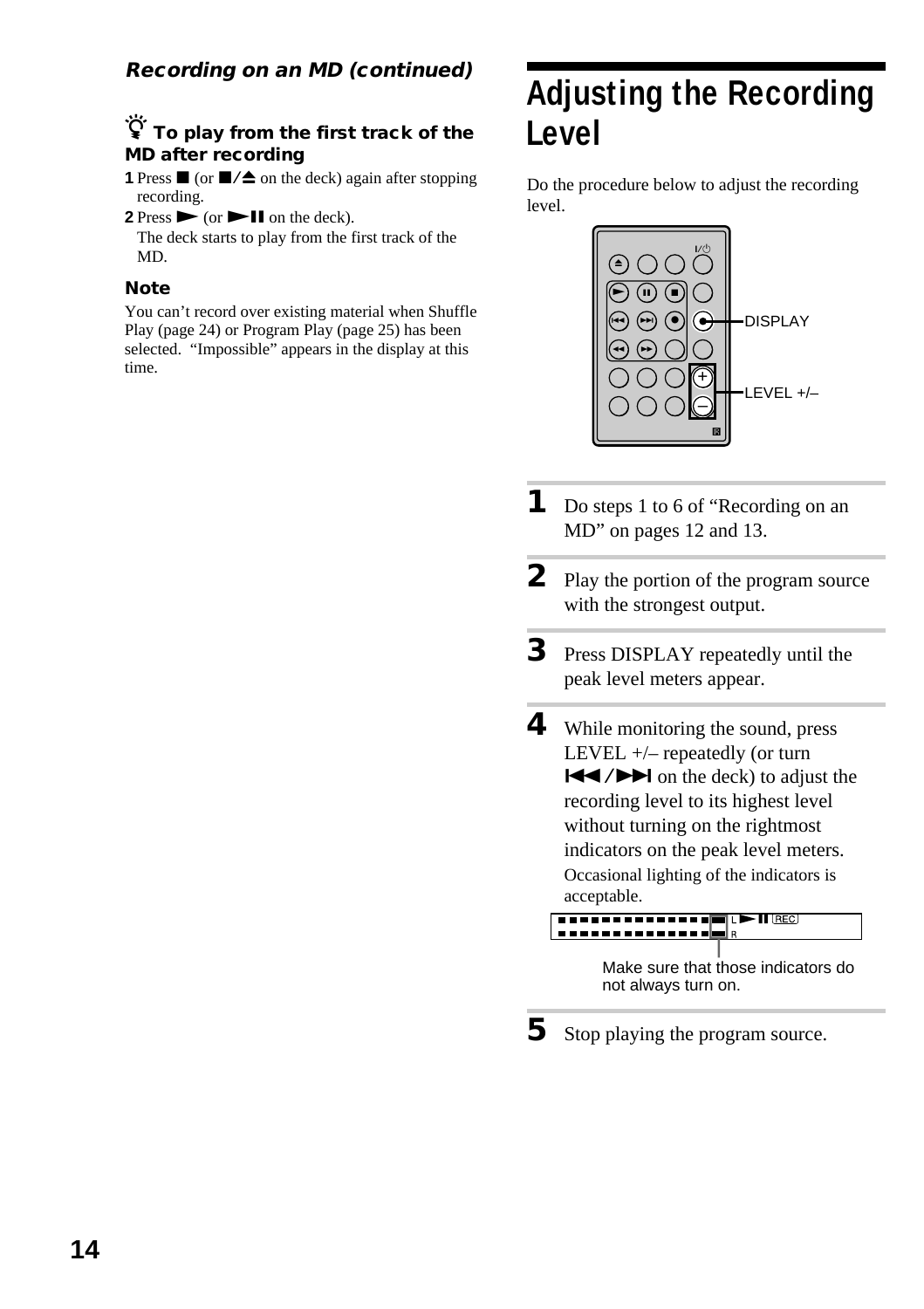Recording on MDs **15Recording on MDs**

#### $\dddot{S}$  You can adjust the recording **level during recording or recording pause**

Press LEVEL +/– repeatedly.

#### **To display the level of the strongest signal**

The Peak Hold function continuously displays the level of the strongest signal that has been input. Do the procedure below to turn Peak Hold on.

- **1** While the deck is stopped, press MENU/NO twice to display "Setup Menu."
- **2** Press  $\left| \frac{4}{4} \right|$  **PH** repeatedly (or turn  $\left| \frac{4}{4} \right|$   $\left| \right|$  on the deck) until "P.Hold" appears, then press YES (or  $\blacktriangleright$   $\blacktriangleright$   $\blacktriangleright$  on the deck).
- **3** Press  $\left|\frac{4}{4}\right\rangle$   $\left|\right\rangle$  (or turn  $\left|\frac{4}{4}\right\rangle$   $\left|\right\rangle$  on the deck) to select "P.Hold On," then press YES (or  $\blacktriangleleft \blacktriangleleft$  $\blacktriangleright$  on the deck).
- **4** Press MENU/NO.

To turn Peak Hold off, selecte "P.Hold Off" in step 3 above.

#### z **You can also change the input level of the ANALOG IN jacks or DIGITAL IN connector by accessing the "Setup Menu"**

- **1** While the deck is stopped, press MENU/NO twice to display "Setup Menu."
- 2 Press  $\left|\frac{4}{4}\right\rangle$  **PH** repeatedly (or turn  $\left|\frac{4}{4}\right\rangle$  **PH** on the deck) until "Ain" (for the analog input) or "Opt" (for the digital input) appears, then press YES (or  $H = / H$  on the deck).
- **3** Press  $\left|\frac{4}{4}\right\rangle$  **P** repeatedly (or turn  $\left|\frac{4}{4}\right\rangle$  **P** on the deck) to change the input level, then press YES (or  $\blacktriangleleft$  / $\blacktriangleright$  on the deck).
- **4** Press MENU/NO.

#### **Note**

The maximum recording level is  $+18.0$  dB for digital recordings, and +12.0 dB for analog recordings. The maximum recording level may still be inadequate for producing a proper recording if the output level of the source component is extremely low.

# **Recording for Long Times**

In addition to normal stereo recording, this deck has two recording modes: LP2 and LP4. When recording in LP2 mode, you can record 2 times the normal recordable time, and in LP4 mode, you can record 4 times the normal recordable time. In addition, the recordable time for monaural recording is approximately double the stereo recording time.

#### **Note**

MDs recorded in LP2 or LP4 mode can be played back only on decks that support the MD LP format. Conventional MD decks cannot play MDs recorded in LP2 or LP4 mode.



- **1** Do steps 1 to 3 of "Recording on an MD" on page 12.
- **2** Press REC MODE repeatedly to select the recording mode.

| To record in                          | Select to light up |
|---------------------------------------|--------------------|
| Stereo (factory setting) no indicator |                    |
| LP <sub>2</sub> stereo                | LP2                |
| LP4 stereo                            | I P4               |
| Monaural                              | Mono               |

**3** Do steps 5 to 9 of "Recording on an MD" on page 13.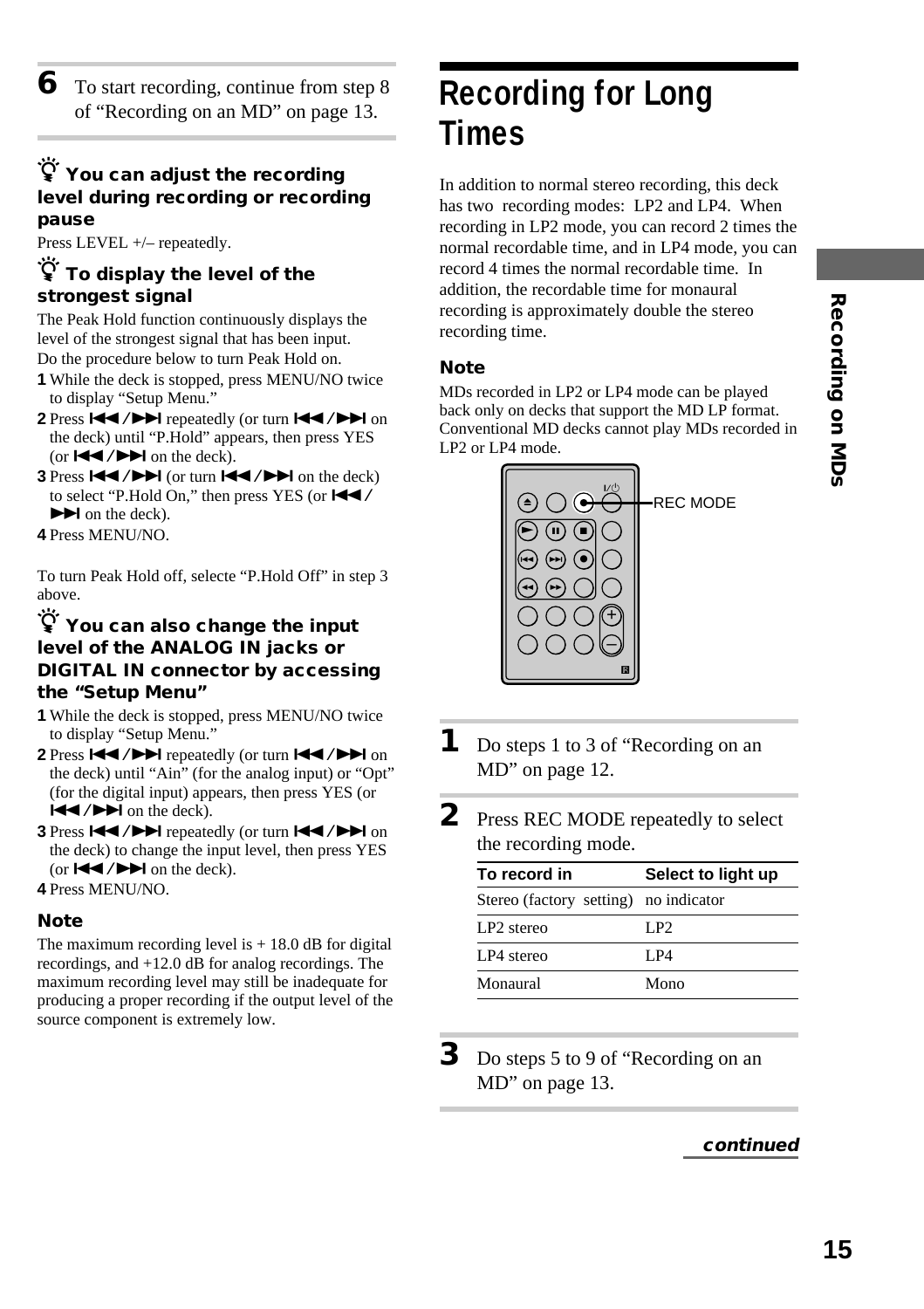#### **Recording for Long Times (continued)**

#### **Notes**

- Even if you press REC MODE during recording or recording pause, you cannot change the recording mode.
- Even if you select the monaural recording mode, the sound from the speakers will be the same as the source sound (e.g. Stereo source sound will be as it is).

#### z **LP Stamp function works during recording in LP2 or LP4 mode**

A track recorded in LP2 or LP4 mode is given an identification code which is displayed only when you attempt to play that track on an MD deck which does not support LP modes. "LP:" appears in the display at this time. To turn off this function, do the procedure below.

**1** While the deck is stopped or playing, press MENU/ NO twice.

"Setup Menu" appears in the display.

- 2 Press  $\overrightarrow{144}$  / $\rightarrow$  **F** repeatedly (or turn  $\overrightarrow{144}$  / $\rightarrow$   $\rightarrow$  on the deck) until "LPstamp On" appears, then press YES (or  $\blacktriangleleft$  / $\blacktriangleright$   $\blacktriangleright$  on the deck).
- **3** Press  $\left|\frac{4}{4}\right|$  / $\left|\frac{1}{2}\right|$  (or turn  $\left|\frac{4}{4}\right|$  / $\left|\frac{1}{2}\right|$  on the deck) to select "LPstamp Off," then press YES (or  $\blacktriangleleft \blacktriangleleft$  /  $\blacktriangleright$  on the deck).
- **4** Press MENU/NO.

To turn on the LP Stamp function again, select "LPstamp On" in step 3 above.

#### **Notes**

- "LP:" does not appear when the track is played back on the MD deck that supports the MD LP format.
- When the LP Stamp function is on, the maximum number of text characters that can be stored on the MD decreases.
- When you divide a track that was recorded with the LP Stamp function on, the "LP:" code is copied to the newly created track.

# **Recording Tips**



#### **Checking the remaining recordable time on the MD**

#### **Press DISPLAY repeatedly.**

| While the deck is | The following information<br>appears                                                                                                                                                                                                                                                     |
|-------------------|------------------------------------------------------------------------------------------------------------------------------------------------------------------------------------------------------------------------------------------------------------------------------------------|
| Stopped           | Total number of tracks and<br>total recorded time $\rightarrow$<br>Remaining recordable time on<br>the $MD \rightarrow Order$ of the<br>programmed tracks $\rightarrow$<br>Number of the programmed<br>tracks and total playing time<br>the programmed tracks $\rightarrow$<br>Disc name |
| Recording         | Recorded time of the current<br>track $\rightarrow$ Remaining<br>recordable time on the MD<br>Input level indication $\rightarrow$<br>Track name                                                                                                                                         |

For details, see pages 6 and 7.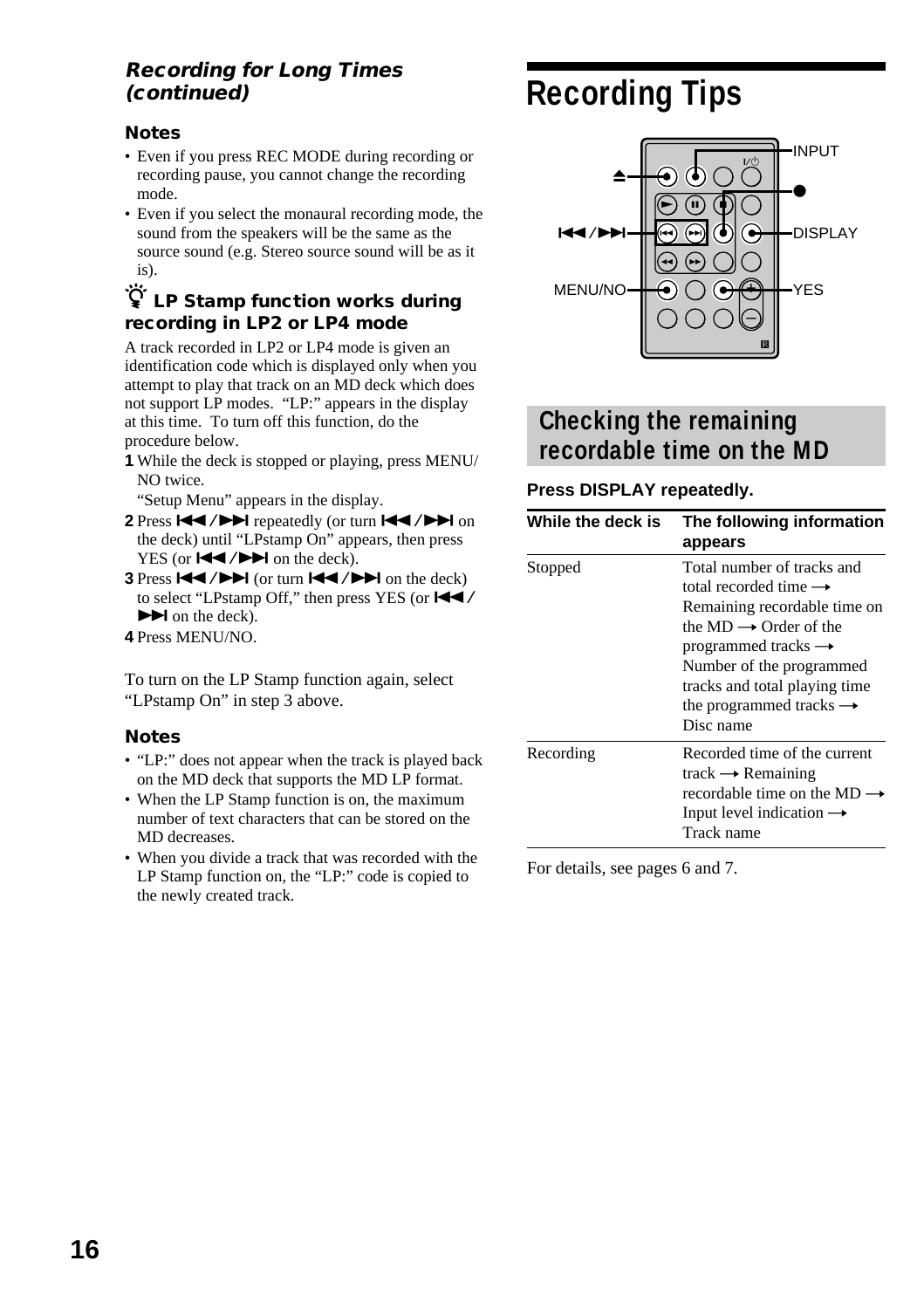# Recording on MDs **17Recording on MDs**

#### **Monitoring the input signal (Input Monitor)**

You can monitor the selected input signal even when you're not recording it.

- **1** Press EJECT  $\triangle$  (or  $\blacksquare/\triangle$  on the deck) to eject the MD.
- **2** Press INPUT repeatedly to select the jacks (connectors) which the signal you want to monitor is being input.

#### $3$  Press  $\bullet$ .

#### **When "A-IN" is selected**

The analog signal input from the LINE (ANALOG) IN jacks is output to the DIGITAL (OPTICAL) OUT connector after A/D conversion, and then to the LINE (ANALOG) OUT jacks after D/A conversion. "AD - DA" appears in the display at this time.

#### **When "D-IN" is selected**

The digital signal input from the DIGITAL (OPTICAL) IN connector first passes through the sampling rate converter, and then output to the DIGITAL (OPTICAL) OUT connector, and then to the LINE (ANALOG) OUT jacks after D/A conversion. "- DA" appears in the display at this time.

#### **To stop monitoring the signal**

Press  $\blacksquare$  (or  $\blacksquare/\triangle$  on the deck).

#### **Erasing blank portions automatically (Smart Space/ Auto Cut)**

The deck can be set to automatically erase any blanks that are produced when the signal is interrupted during recording. The function which activates (Smart Space or Auto Cut) depends on the length of the interruption, as described below.

#### **Smart Space**

If the signal is interrupted for less than 30 seconds, Smart Space replaces the blank portion with a blank space of about three seconds, then continues the recording. "Smart Space" appears in the display during this time.

#### **Auto Cut**

If the signal is interrupted for about 30 seconds, Auto Cut replaces the blank portion with a blank space of about three seconds, then pauses the recording. "Auto Cut" appears in the display during this time.

Do the procedure below to turn Smart Space and Auto Cut on or off.

- **1** While the deck is stopped, press MENU/NO twice. "Setup Menu" appears in the display.
	-
- 2 Press  $\blacktriangleleft$  / $\blacktriangleright$  repeatedly (or turn  $\blacktriangleleft$  / $\blacktriangleright$  on the deck) until "S.Space" appears, then press YES (or  $\blacktriangleleft$ / $\blacktriangleright$ ) on the deck).
- **3** Press  $\leftarrow$  / $\rightarrow$  repeatedly (or turn  $|\blacktriangleleft$  / $\rightharpoonup$  on the deck) to select the setting, then press YES (or  $H$  /> on the deck).

| Т٥                                               | <b>Select</b>                                    |
|--------------------------------------------------|--------------------------------------------------|
| and Auto Cut                                     | Turn on Smart Space S.Space On (factory setting) |
| Turn off Smart Space S.Space Off<br>and Auto Cut |                                                  |

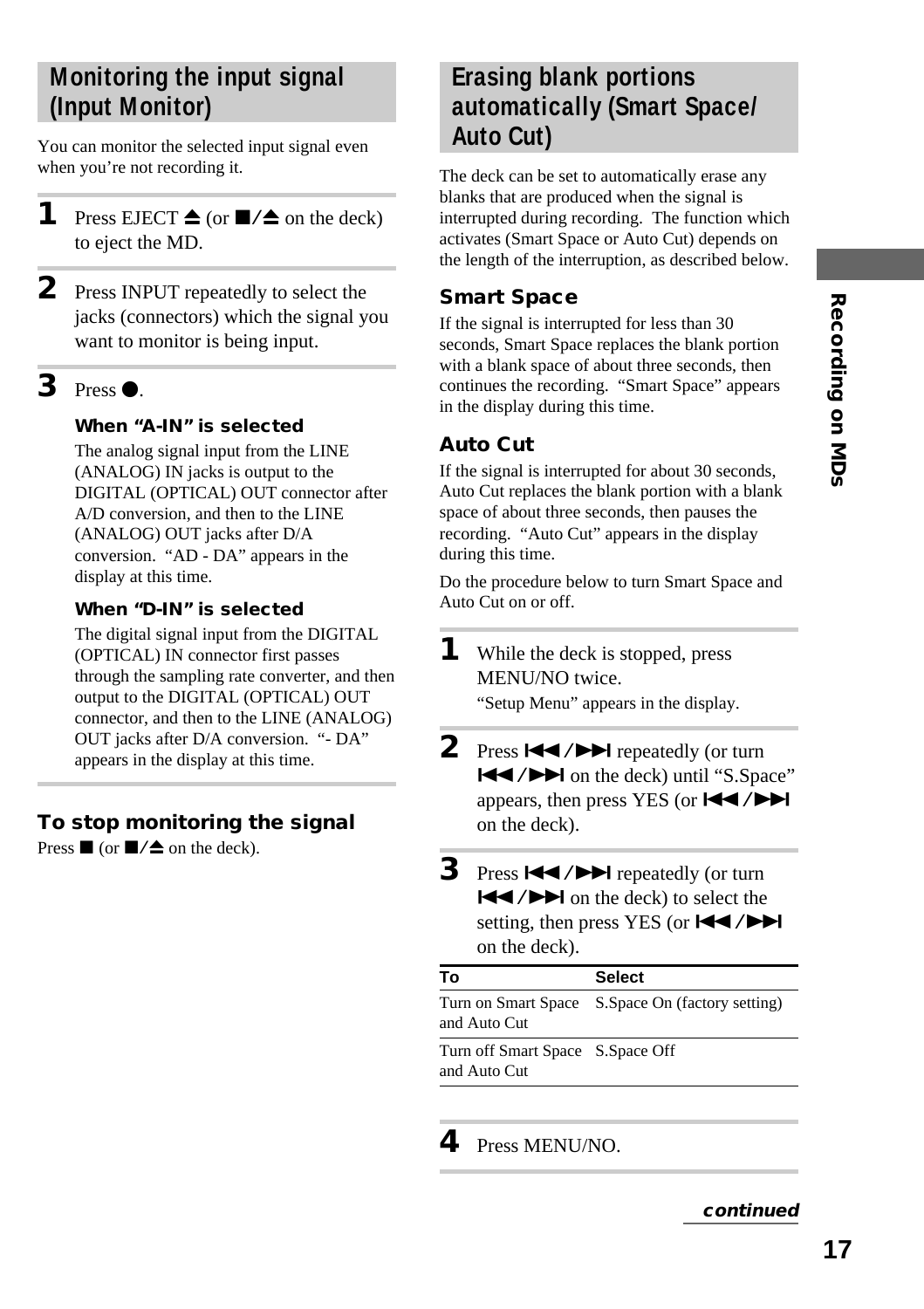#### **Notes**

- If you start recording with no signal input, Smart Space and Auto Cut will not operate regardless of the setting.
- Smart Space does not affect the order of the track numbers being recorded, even if the blank space occurs in the middle of a track.
- If the deck stays in recording-pause for about 10 minutes after the Auto Cut operation, the recording operation will be automatically ended.
- Auto Cut is automatically turned on or off in tandem with Smart Space.
- If you turn off the deck or disconnect the AC power adaptor, the deck will store the last setting ("S.Space On" or "S.Space Off") and apply it the next time you turn on the deck.

# **Marking Track Numbers While Recording**

**(Track Marking)**

You can mark track numbers either manually or automatically while recording. By marking track numbers at specific points, you can quickly locate the points later or edit the MD easily.



#### **Marking track numbers manually (Manual Track Marking)**

**Press**  $\bullet$  **at the point where you want to add a track number while recording.**

#### **Marking track numbers automatically (Automatic Track Marking)**

When recording from a CD player or MD deck connected to the DIGITAL (OPTICAL) IN connector, the deck marks track numbers in the same sequence as the source. When recording from other sources connected to the DIGITAL (OPTICAL) IN connector or a source connected to the LINE (ANALOG) IN jacks, do the procedure below to mark track numbers automatically.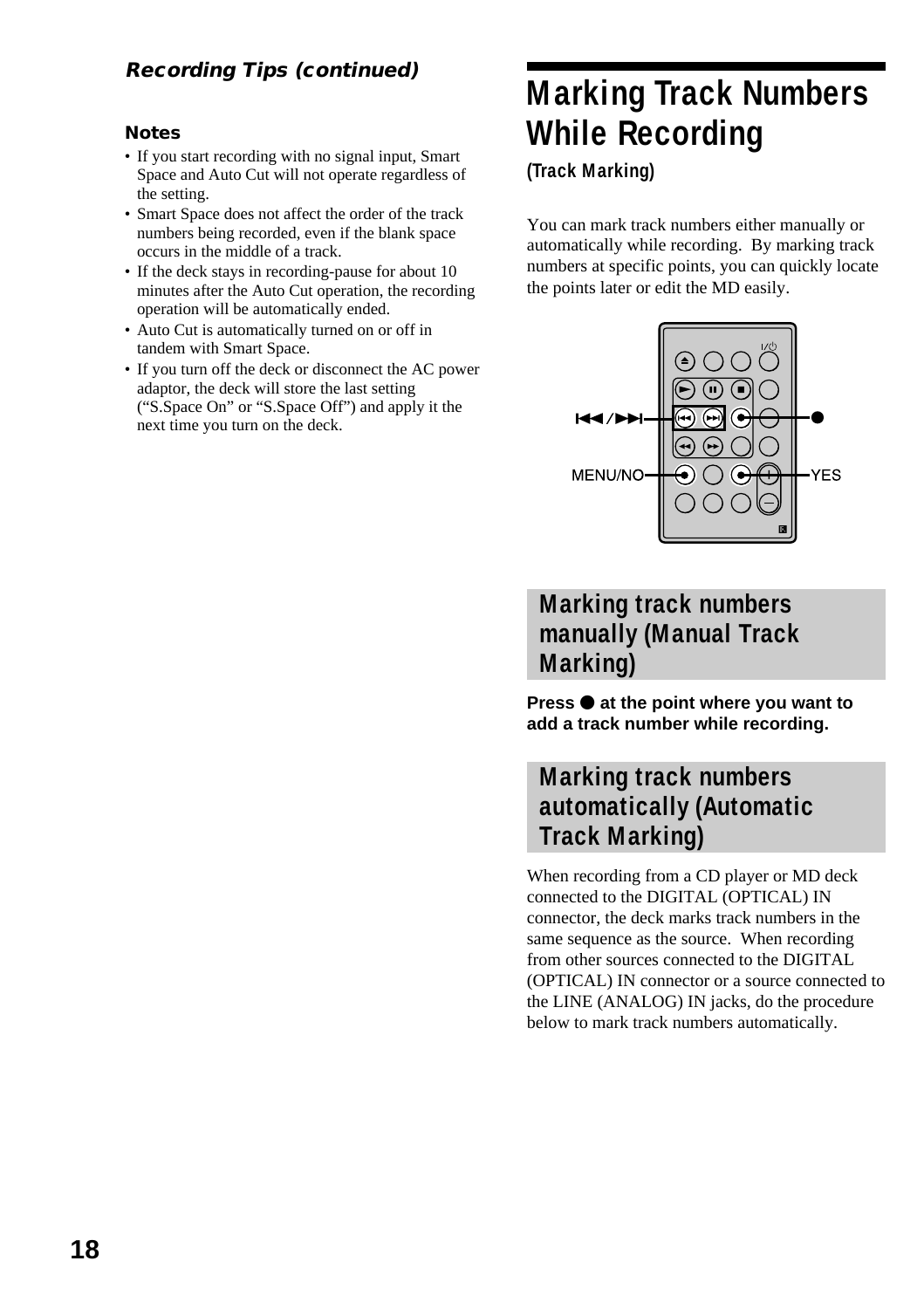- **1** While the deck is stopped, press MENU/NO twice. "Setup Menu" appears in the display.
- 2 Press  $\blacktriangleright\blacktriangleleft$  / $\blacktriangleright\blacktriangleright\blacktriangleright$  repeatedly (or turn  $\blacktriangleleft$  / $\blacktriangleright$  on the deck) until "T.Mark" appears, then press YES (or  $\blacktriangleleft \blacktriangleleft \blacktriangleleft \blacktriangleright \blacktriangleright \blacktriangleright$ on the deck).
- **3** Press  $\left| \leftarrow \right|$  />  $\left| \left( \text{or turn } \left| \leftarrow \right| \right) \right|$  on the deck) to select a desired setting, then press YES (or  $\blacktriangleleft \diagup \blacktriangleright \blacktriangleright$  on the deck).

| Т٥                                         | <b>Select</b>                     |
|--------------------------------------------|-----------------------------------|
| Turn on Automatic<br><b>Track Marking</b>  | T.Mark LSync (factory<br>setting) |
| Turn off Automatic<br><b>Track Marking</b> | T Mark Off                        |

#### **4** Press MENU/NO.

"L.SYNC" lights up.

The deck marks a track number whenever the input signal level drops to –50 dB (the trigger level for Automatic Track Marking) or below for at least 1.5 seconds and then rises over –50 dB.

#### **To change the trigger level for Automatic Track Marking**

Do the procedure below to change the signal level that triggers Automatic Track Marking.

- **1** While the deck is stopped, press MENU/NO twice. "Setup Menu" appears in the display.
- 2 Press  $\blacktriangleleft$  / $\blacktriangleright$  repeatedly (or turn  $\blacktriangleleft$  / $\blacktriangleright$   $\blacktriangleright$  on the deck) until "LS(T)" appears, then press YES (or  $\blacktriangleright$   $\blacktriangleright$   $\blacktriangleright$  on the deck).
- **3** Press  $\left|\frac{4}{4}\right\rangle$  **>** repeatedly (or turn  $\left|\frac{4}{4}\right\rangle$   $\left|\right\rangle$  on the deck) to select the level, then press YES (or  $H = / H$  on the deck).

You can set the level at any value between –72 dB and 0 dB, in 2-dB steps.

**4** Press MENU/NO.

#### z **Additional information on Automatic Track Marking**

- When recording from a CD player or MD deck connected to the DIGITAL (OPTICAL) IN connector, the entire material may be recorded as a single track in the following cases:
	- When you consecutively record the same track two or more times using single-track repeat play.
	- When you consecutively record two or more tracks with the same track number but from different CDs or MDs.
	- When you record tracks from certain CD or multi-disc players.

In such cases, divide the track by editing function (page 31).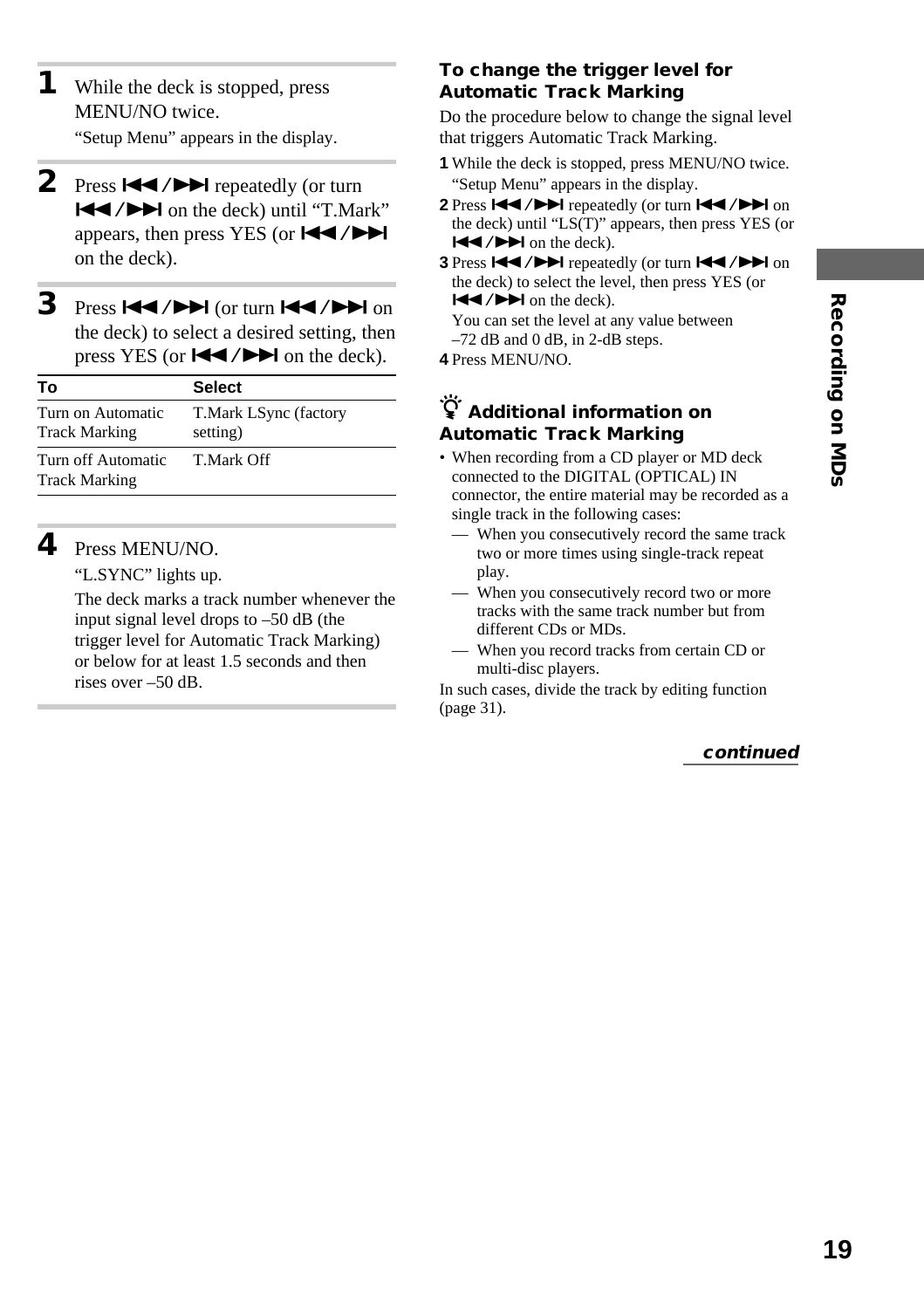#### **Marking Track Numbers While Recording (continued)**

- Track marking may not occur in the following tracks:
	- Tracks that are less than 4 seconds long (in stereo, monaural, or LP2 stereo mode).
	- Tracks that are less than 8 seconds long (in LP4 stereo mode).
- When recording from a component connected to the LINE (ANALOG) IN jacks with "T.Mark Off" selected or when recording from a DAT deck or DBS tuner connected to the DIGITAL (OPTICAL) IN connector, the entire material may be recorded as a single track.
- When recording from a DAT deck or DBS tuner connected to the DIGITAL (OPTICAL) IN connector, the deck will mark a track number whenever the sampling frequency of the input signal changes, regardless of the track marking parameter setting ("T.Mark LSync" or " T.Mark Off").

#### $\widetilde{P}$  You can mark track numbers **even after recording has finished**

See "Dividing Tracks" on page 31.

#### **Notes**

- If you turn off the deck or disconnect the AC power adaptor, the deck will store the last settings ("T.Mark LSync" or " T.Mark Off" and the trigger level) and apply them the next time you turn on the deck.
- The entire contents of a radio broadcast or a cassette may be recorded as a single track if it contains static.

# **Synchro-recording With the Audio Component of Your Choice**

#### **(Music Synchro-recording)**

The Music Synchro-recording allows you to automatically synchronize recording on the MD deck with the playing of the selected program source. The Track Marking function, however, will differ according to the program source. For details, see "Marking Track Numbers While Recording" on page 18.



- **1** Do steps 1 to 5 of "Recording on an MD" on pages 12 and 13.
- **2** Press MUSIC SYNC. The deck changes to recording pause.
- **3** Start playing the program source. Recording starts automatically.

#### **To stop Music Synchro-recording**

Press  $\blacksquare$  (or  $\blacksquare/\blacktriangle$  on the deck).

#### **Note**

During Music Synchro-recording, Smart Space and Auto Cut will operate regardless of their setting ("S.Space On" or "S.Space Off") (page 17).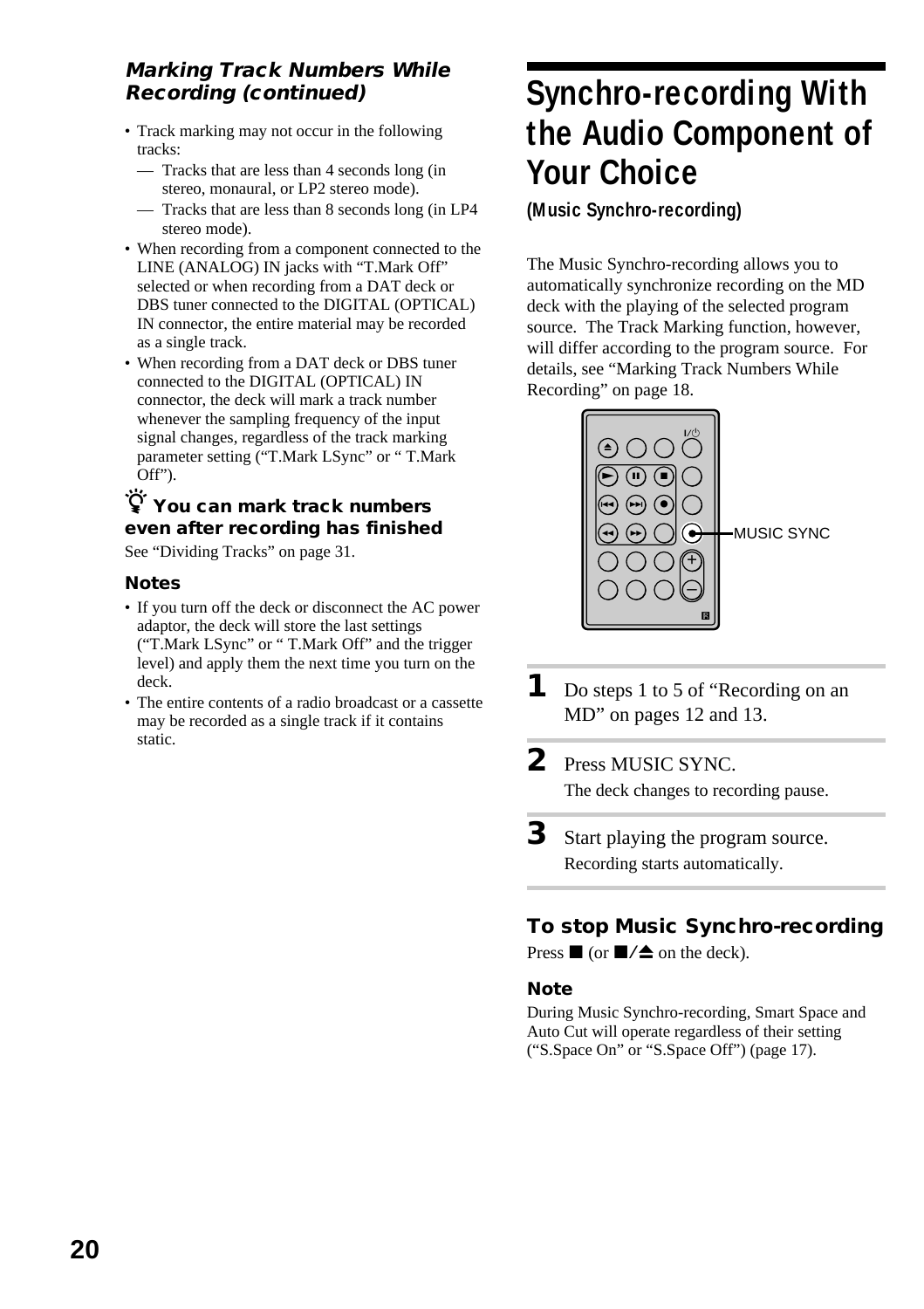# **Playing an MD**

The operations for normal play are explained below.



- **1** Turn on the amplifier and select MD on the amplifier.
- **2** Press  $I/(1)$  to turn on the deck. The switch indicator on the deck turns off.
- **3** Insert an MD (page 4).
- $4$  If necessary, press  $\overline{\mathsf{H}}$  / $\blacktriangleright$ repeatedly (or turn  $\left| \right| \left| \right| \left| \right|$  on the deck) to locate the track you want to start playing from. If you want to play from the first track, go to step 5.
- **5** Press  $\triangleright$  (or  $\triangleright$  **II** on the deck). The deck starts to play.
- **6** Adjust the volume on the amplifier.

#### **Operations you may want to do during play**

| То                                                                   | <b>Press</b>                                                                                                        |
|----------------------------------------------------------------------|---------------------------------------------------------------------------------------------------------------------|
| Stop play                                                            | $\Box$ (or $\Box/\Box$ on the deck)                                                                                 |
| Pause play                                                           | $\mathbf{II}$ (or $\mathbf{III}$ on the deck)                                                                       |
| Resume play after<br>pausing                                         | $\triangleright$ or $\blacksquare$ (or $\triangleright$ II on the<br>deck)                                          |
| Locate a succeeding<br>track                                         | $\blacktriangleright$ repeatedly (or turn<br>$\blacktriangleleft$ / $\blacktriangleright$ clockwise on the<br>deck) |
| Locate the beginning<br>of the current track<br>or a preceding track | <b>EXA</b> repeatedly (or turn<br><b>EXAMPLE</b> counterclockwise<br>on the deck)                                   |
| Eject the MD                                                         | EJECT $\triangleq$ (or $\blacksquare/\triangleq$ on the<br>deck) after stopping play                                |

#### z **When you play an MD recorded in LP2 or LP4 stereo mode**

"LP2" or "LP4" appears in the display when you  $pres \rightarrow (or \rightarrow \blacksquare$  on the deck).

#### z **Using headphones**

Connect headphones to the PHONES jack on the rear of the deck. You can adjust the volume of the headphones with LEVEL +/–. The output level of the ANALOG OUT jacks changes with the volume of the headphones, from  $-\infty$  dB to 0 dB. This output is factory set at – 14.0 dB. When recording from the deck to another audio component, be sure to set the output level to 0 dB ("ATT" turns off in the display).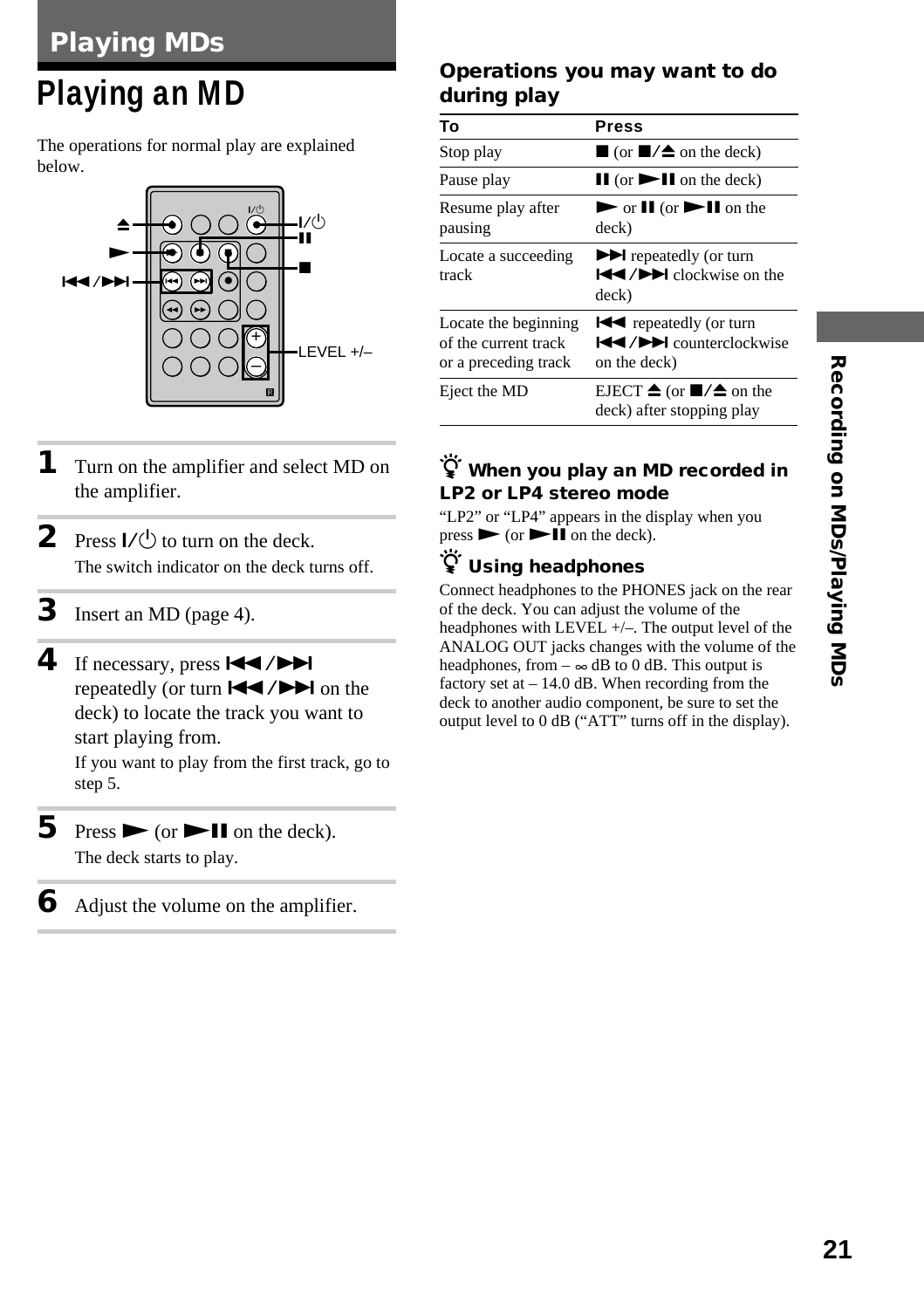# **Playing a Specific Track**

You can use the following procedure while the deck is playing, stopped, or paused to quickly find the beginning of the next track you want to play.



#### **Locating a track**

| To go to                                             | Do the following:                                                                                                                                                                                                    |
|------------------------------------------------------|----------------------------------------------------------------------------------------------------------------------------------------------------------------------------------------------------------------------|
| The next or a<br>succeeding track<br>during play     | Press $\blacktriangleright$ repeatedly (or turn<br>$\blacktriangleleft$ / $\blacktriangleright$ clockwise on the<br>deck).                                                                                           |
| A preceding track<br>during play                     | Press $\blacktriangleleft$ repeatedly (or turn<br><b>EXAMPLE</b> counterclockwise<br>on the deck).                                                                                                                   |
| The beginning of the<br>current track during<br>play | Press $\text{H}(or turn \text{H}(1))$<br>counterclockwise on the deck)<br>once.                                                                                                                                      |
| A specific track while<br>the deck is stopped        | (or turn $\left \frac{4}{4}\right $ $\left \right $ on the<br>deck) until the track number<br>you want to go to appears in<br>the display, then press $\triangleright$ (or<br>$\blacktriangleright$ II on the deck). |

#### $\widetilde{\mathbf{Q}}$  To locate the last track of the MD **quickly**

While the deck is stopped, press  $\blacktriangleleft$  repeatedly (or turn  $\blacktriangleright\blacktriangleleft$  / $\blacktriangleright\blacktriangleright\blacktriangleright$  counterclockwise on the deck).

#### $\widetilde{P}$  If you locate a track while the **deck is stopped or paused**

The deck will still be stopped or paused at the beginning of the located track.

# **Locating a Particular Point in a Track**

You can locate a particular point in a track during play or play pause.



#### **Locating a point while monitoring the sound**

#### Hold down  $\blacktriangleleft$ / $\blacktriangleright$  during play.

You will hear intermittent playback as the disc goes forward or reverse. When you reach the point, release the button.

#### **Notes**

- If the disc reaches the end while you're pressing  $\blacktriangleright$ , the deck stops.
- Tracks that are only a few seconds long may be too short for monitoring. For such tracks, play the MD at normal speed.

#### **Locating a point by observing the time indication**

#### Hold down  $\blacktriangleleft$ / $\blacktriangleright$  during play pause.

The elapsed playing time of the track appears in the display. When you reach the point, release the button. No sound is output during this time.

#### $\widetilde{\mathcal{G}}$  When "- Over -" appears in the **display**

The disc has reached the end while you're pressing  $\blacktriangleright$  Press 44 (or turn  $\blacktriangleright$  4/ $\blacktriangleright$ ) counterclockwise on the deck) to go back.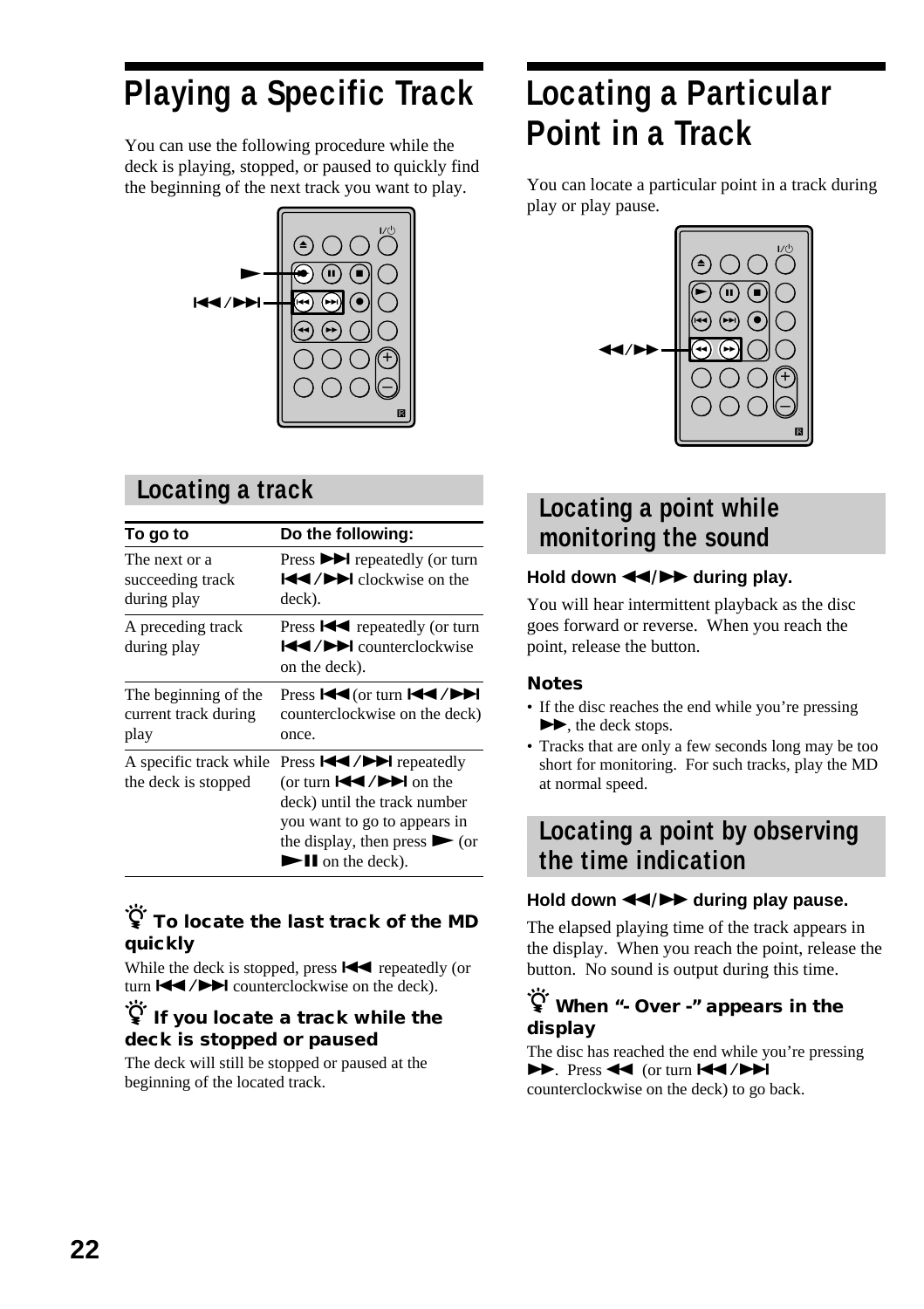# Playing MDs **23Playing MDs**

# **Playing Tracks Repeatedly**

You can play an entire MD repeatedly. This function can be used with Shuffle Play to repeat all the tracks in random order (page 24), or with Program Play to repeat all the tracks in the program (page 25). You can also repeat a specific track or portion within a track.



#### **Note**

If you turn off the deck or disconnect the AC power adaptor, the deck will store the last setting of the repeat play ("Repeat All" and "Repeat 1" only) and recall it the next time you turn on the deck.

#### **Repeating all the tracks on the MD (Repeat All Play)**

#### **Press REPEAT repeatedly until "Repeat All" appears in the display.**

When you play an MD, the deck repeats the tracks as follows:

#### **When the play mode The deck repeats is**

| Normal play (page 21)                        | All the tracks in sequence        |
|----------------------------------------------|-----------------------------------|
| Shuffle Play (page 24)                       | All the tracks in random<br>order |
| Program Play (page 25) All the tracks in the | program in sequence               |

#### **To stop Repeat All Play**

Press  $\blacksquare$  (or  $\blacksquare/\blacktriangle$  on the deck).

#### **To resume normal play**

Press REPEAT repeatedly until "Repeat Off" appears in the display.

#### **Repeating the current track (Repeat 1 Play)**

#### **While the track you want to repeat is being played, press REPEAT repeatedly until "Repeat 1" appears in the display.**

Repeat 1 Play starts.

#### **To stop Repeat 1 Play**

Press  $\blacksquare$  (or  $\blacksquare/\spadesuit$  on the deck).

#### **To resume normal play**

Press REPEAT repeatedly until "Repeat Off" appears in the display.

#### **Repeating a specific portion within a track (Repeat A-B Play)**

You can specify one portion within a track to be played repeatedly. Note that the portion that you specify must be within the boundaries of a single track.

"REP A-B" lights up and Repeat A-B Play starts.

**<sup>1</sup>** While the deck is playing, press  $A \rightarrow B$ at the starting point (point A) of the portion to be played repeatedly. "REP A-" lights up and "B" flashes in the display.

**<sup>2</sup>** Continue playing the track or press  $\blacktriangleright\blacktriangleright$ to locate the ending point (point B), then press  $A \rightarrow B$ .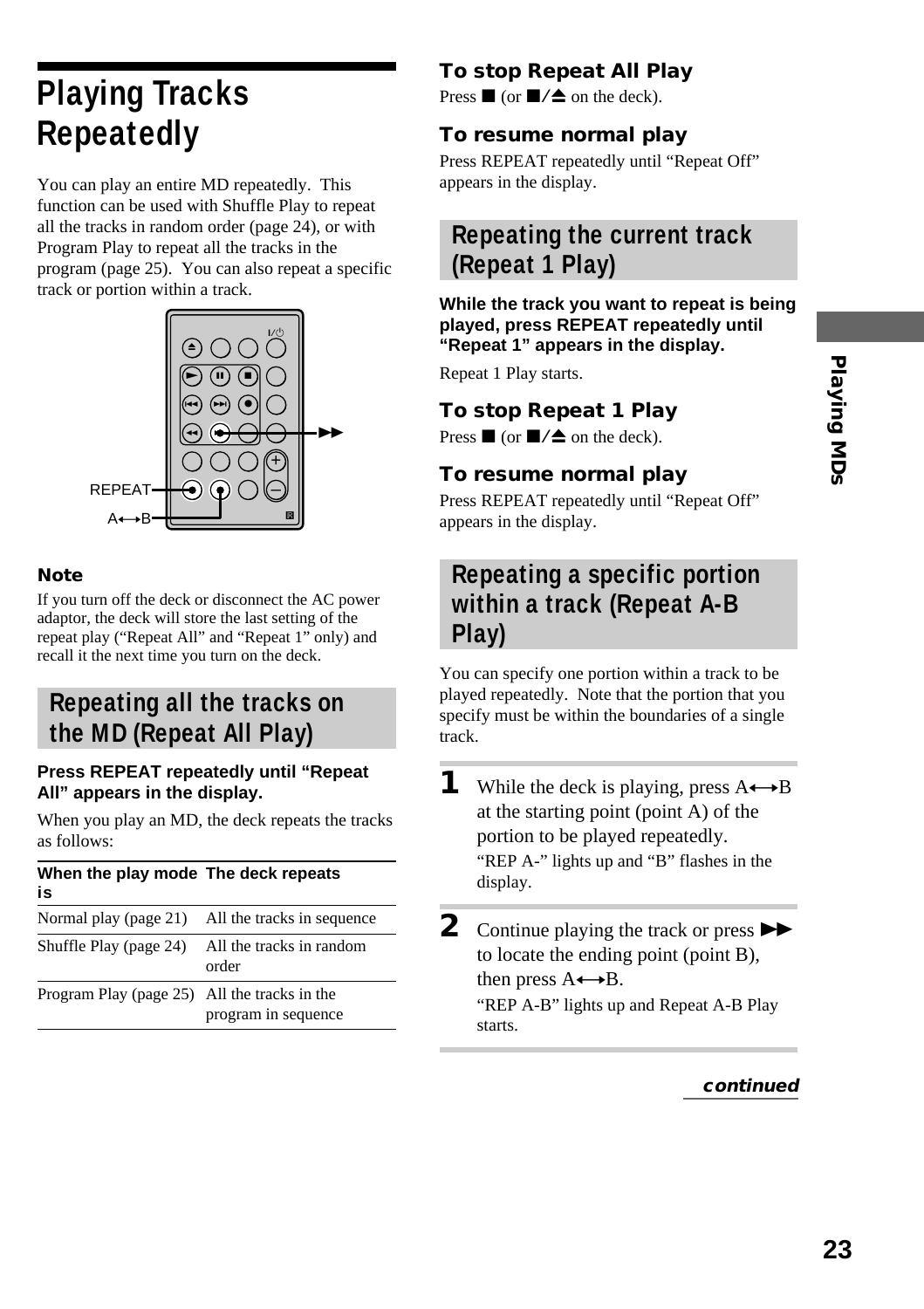#### **Playing Tracks Repeatedly (continued)**

#### **To stop Repeat A-B Play and resume normal play**

Press REPEAT or CLEAR.

#### z **You can set a new starting point and ending point during Repeat A-B Play**

You can change the current ending point to a new starting point, then specify a new ending point to repeat a portion right after the current portion.

**1** During Repeat A-B Play, press A $\leftrightarrow$ B. The current ending point changes to the new starting point (point A).

"REP A-" lights up and "B" flashes in the display. **2** Locate the new ending point (point B) and press  $A \rightarrow B$ .

"REP A-B" lights up and the deck starts to repeat the newly specified portion.

## **Playing Tracks in Random Order (Shuffle Play)**

When you select Shuffle Play, the deck plays all the tracks on the MD in random order.



**1** While the deck is stopped, press PLAY MODE repeatedly until "SHUF" lights up in the display.

### **2** Press  $\triangleright$  (or  $\triangleright$  **II** on the deck).

Shuffle Play starts.

; appears while the deck is "shuffling" the tracks.

#### **To resume normal play**

While the deck is stopped, press PLAY MODE repeatedly until "SHUF" turns off.

#### z **You can locate tracks during Shuffle Play**

Press  $\left|\frac{1}{2}\right|$  repeatedly (or turn  $\left|\frac{1}{2}\right|$  />> on the deck).

- To locate the next track or a later track to be played, press  $\blacktriangleright$  repeatedly (or turn  $\blacktriangleright$   $\blacktriangleright$   $\blacktriangleright$  clockwise on the deck).
- To locate the beginning of the current track, press  $\overline{\text{H}}$  (or turn  $\overline{\text{H}}$  />  $\overline{\text{H}}$  counterclockwise on the deck). Note that you can't locate and play the tracks that have already been played once.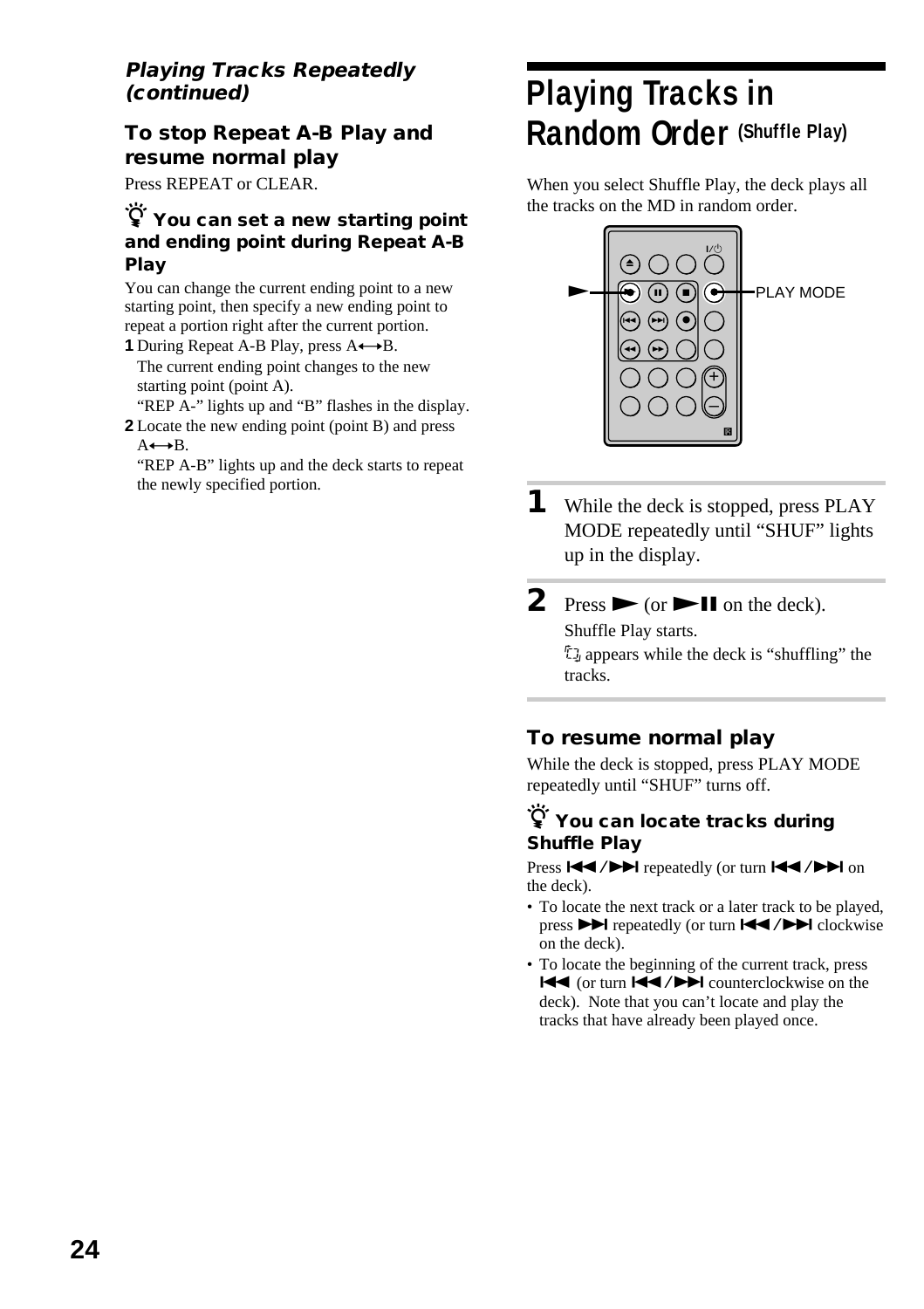# Playing MDs **25Playing MDs**

# **Creating Your Own Program (Program Play)**

You can pick out the tracks that you like and specify the playback order in a program containing up to 25 tracks.



#### **Programming the tracks**

- **1** While the deck is stopped, press MENU/NO twice. "Setup Menu" appears in the display.
- 2 Press  $\blacktriangleright\blacktriangleleft$  / $\blacktriangleright\blacktriangleright\blacktriangleright$  repeatedly (or turn ./> on the deck) until "Program ?" appears, then press YES (or  $\blacktriangleleft \blacktriangleleft$  /  $\blacktriangleright$  on the deck).
- **3** Press  $\leftarrow$  / $\rightarrow$  repeatedly (or turn  $\blacktriangleleft$  / $\blacktriangleright$  on the deck) until the track number you want to add to the program appears, then press  $\blacktriangleright$  (or  $\blacktriangleright$   $\blacktriangleright$   $\blacktriangleright$ ) on the deck).

#### **If you entered the wrong track number**

Press  $\blacktriangleleft$  / $\blacktriangleright$  repeatedly until the wrong track number flashes, then do step 3 above again.

#### **To check the total playing time of the program**

Press DISPLAY.

**4** Repeat step 3 to enter other tracks.

#### **5** Press YES.

"Complete!!" appears and the program is completed.

- **6** Press PLAY MODE repeatedly until "PGM" lights up in the display.
- **7** Press  $\triangleright$  (or  $\triangleright$  **II** on the deck). Program Play starts.

#### **To stop Program Play**

Press  $\blacksquare$  (or  $\blacksquare/\spadesuit$  on the deck).

#### **To resume normal play**

Press PLAY MODE repeatedly until "PGM" turns off.

#### z **You can change the program number of a track**

If you press  $\blacktriangleleft$  while "0" is flashing, the number of the last track in the program will begin to flash. You can change the number at this time. You can also change the number by pressing CLEAR to clear the current number, and then entering the new number.

#### z **The program remains even after Program Play ends or is stopped**

Press  $\triangleright$  (or  $\triangleright$  II on the deck) to play the program again.

#### **Notes**

- If you eject the MD or disconnect the AC power adaptor, the program will be lost.
- The display shows "- - . -" when the total playing time of the program exceeds 999 minutes.
- "ProgramFull!" appears when you program 25th track.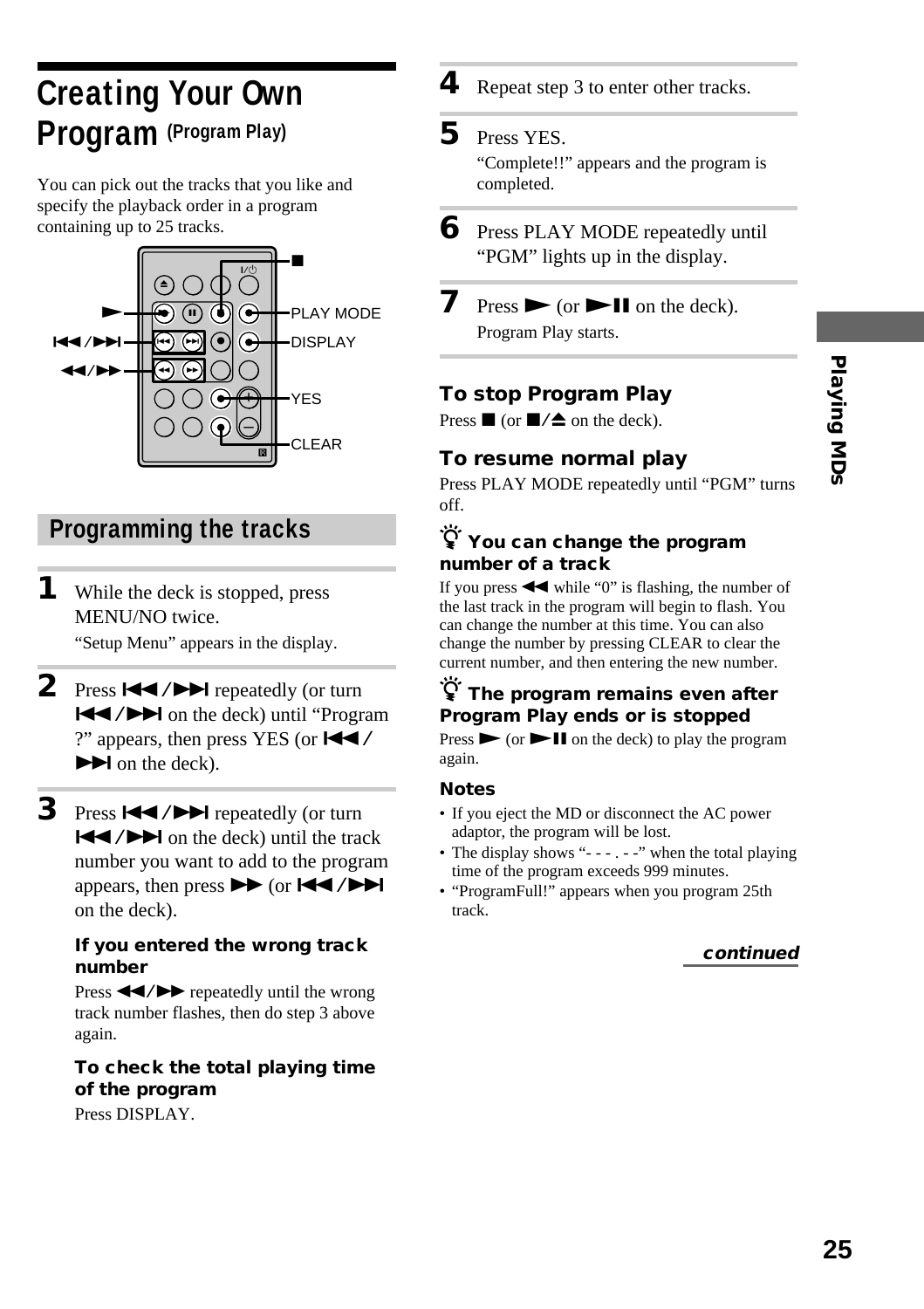#### **Creating Your Own Program (continued)**

#### **Checking the contents of the program**

#### **While the deck is stopped and "PGM" lights up, press DISPLAY repeatedly.**

The first several tracks in the program appear in the display. To see the rest of the program, press  $\blacktriangleright$  repeatedly (or turn  $\blacktriangleright$  / $\blacktriangleright$  clockwise on the deck).

#### **Changing the contents of the program**

While the deck is stopped and "PGM" lights up, do steps 1 and 2 of "Programming the tracks" on page 25, followed by one of the procedures below:

| To                                                | Do the following:                                                                                                                                                                                                                                                                                                                                                       |
|---------------------------------------------------|-------------------------------------------------------------------------------------------------------------------------------------------------------------------------------------------------------------------------------------------------------------------------------------------------------------------------------------------------------------------------|
| Erase a track                                     | Press < <b>&gt;&gt;</b> repeatedly<br>until the number of the<br>unwanted track flashes, then<br>press CLEAR.                                                                                                                                                                                                                                                           |
| Erase all tracks                                  | Press CLEAR repeatedly until<br>all the track numbers<br>disappear.                                                                                                                                                                                                                                                                                                     |
| Add a track at the<br>beginning of the<br>program | flashes before the first track<br>number, then do steps 3 to 5<br>of "Programming the tracks"<br>on page 25.                                                                                                                                                                                                                                                            |
| Adding a track in the<br>middle of the program    | Press $\blacktriangleleft$ / $\blacktriangleright$ repeatedly<br>until the number of the track<br>right after the position where<br>you wish to insert a track<br>begins to flash. Then press<br><b>EXAMPLE</b> repeatedly (or turn<br>$\left \frac{1}{2}$ / $\right $ on the deck) until<br>"0" flashes. Do steps 3 to 5 of<br>"Programming the tracks" on<br>page 25. |
| Add a track to the end<br>of the program          | Press $\blacktriangleright$ repeatedly until "0"<br>flashes after the last track<br>number, then do steps 3 to 5<br>of "Programming the tracks"<br>on page 25.                                                                                                                                                                                                          |
| Replace a track                                   | Press $\blacktriangleleft$ / $\blacktriangleright$ repeatedly<br>until the number of the track<br>to be changed flashes, then do<br>steps 3 to 5 of "Programming<br>the tracks" on page 25.                                                                                                                                                                             |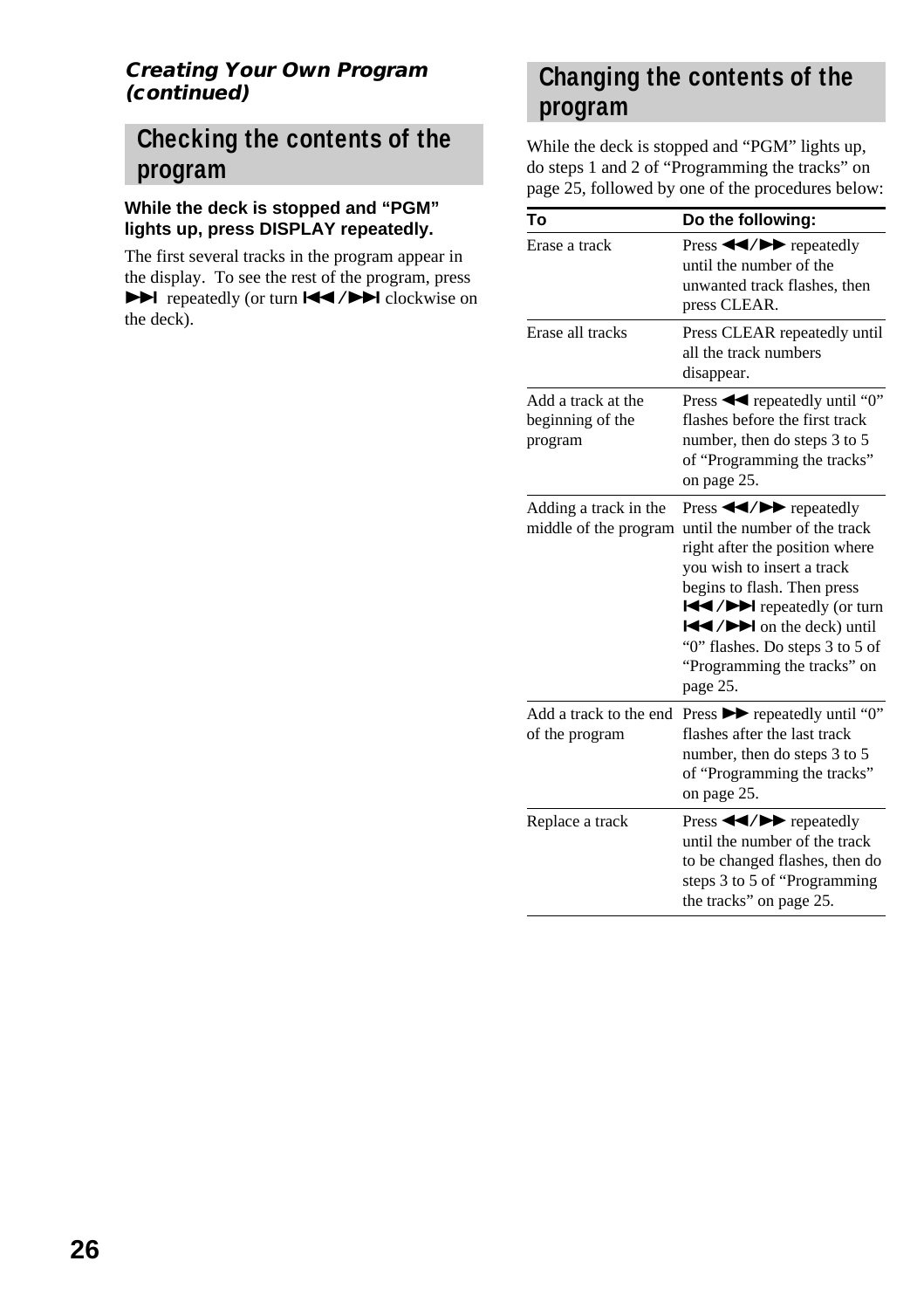# **Tips for Recording From MDs to Tape**



#### **Inserting blanks between tracks during play (Auto Space)**

The deck can be set to automatically insert a threesecond blank between tracks during play. This function is useful when you're recording from an MD to an analog tape since the three-second blank enables you to use the Multi-AMS function later to locate the beginning of tracks on the tape.

- **1** While the deck is stopped, press MENU/NO twice. "Setup Menu" appears in the display.
- 2 Press  $\blacktriangleright\blacktriangleleft$  / $\blacktriangleright\blacktriangleright\blacktriangleright$  repeatedly (or turn ./> on the deck) until "Auto Off" appears, then press YES (or  $\blacktriangleleft$  /  $\blacktriangleright$  on the deck).
- **3** Press  $\left| \right|$  **/>>** repeatedly (or turn  $|\blacktriangleleft$  / $\rightharpoonup$  on the deck) to select the setting, then press YES (or  $\left|\frac{1}{2}\right|$ on the deck).

| Т٥                            | <b>Select</b>                                  |
|-------------------------------|------------------------------------------------|
| Turn on Auto Space Auto Space |                                                |
|                               | Turn off Auto Space Auto Off (factory setting) |

#### **4** Press MENU/NO.

#### **Notes**

- If you select "Auto Space" and record a selection containing multiple track numbers (for example, a medley or symphony), blank spaces will be created on the tape in between the various sections.
- If you turn off the deck or disconnect the AC power adaptor, the deck will store the last setting ("Auto Space" or "Auto Off") and recall it the next time you turn on the deck.

#### **Pausing after each track (Auto Pause)**

You can set the deck so that it pauses after each track to give you time to locate the next track to be recorded.

**1** While the deck is stopped, press MENU/NO twice.

"Setup Menu" appears in the display.

- **2** Press  $\leftarrow$  / $\rightarrow$  repeatedly (or turn  $|\blacktriangleleft$  / $\rightharpoonup$  on the deck) until "Auto Off" appears, then press YES (or  $\blacktriangleleft \blacktriangleleft$  $\blacktriangleright$  on the deck).
- **3** Press  $\leftarrow$  / $\rightarrow$  repeatedly (or turn  $|\blacktriangleleft$  / $\rightharpoonup$  on the deck) to select the setting, then press YES (or  $\blacktriangleleft \blacktriangleleft \blacktriangleleft \blacktriangleright \blacktriangleright \blacktriangleleft \blacktriangleleft \blacktriangleleft \blacktriangleright \blacktriangleright \blacktriangleright \blacktriangleleft \blacktriangleleft \blacktriangleleft \blacktriangleleft \blacktriangleright \blacktriangleright \blacktriangleright \blacktriangleleft \blacktriangleleft \blacktriangleleft \blacktriangleleft \blacktriangleright \blacktriangleright \blacktriangleright \blacktriangleright \blacktriangleleft \blacktriangleleft \blacktriangleleft \blacktriangleleft \blacktriangleleft \blacktriangleright \blacktriangleright \blacktriangleright \blacktriangleright \blacktriangleleft \blacktriangleleft \blacktriangleleft \blacktriangleleft \blacktriangleleft \blacktriangleleft \blacktriangleleft \blacktriangleleft \blacktriangleleft$ on the deck).

| Т٥                            | <b>Select</b>                                  |
|-------------------------------|------------------------------------------------|
| Turn on Auto Pause Auto Pause |                                                |
|                               | Turn off Auto Pause Auto Off (factory setting) |

**4** Press MENU/NO.

#### **To resume play after pausing**

Press  $\triangleright$  (or  $\triangleright$  II on the deck).

#### **Note**

If you turn off the deck or disconnect the AC power adaptor, the deck will store the last setting ("Auto Pause" or "Auto Off") and recall it the next time you turn on the deck.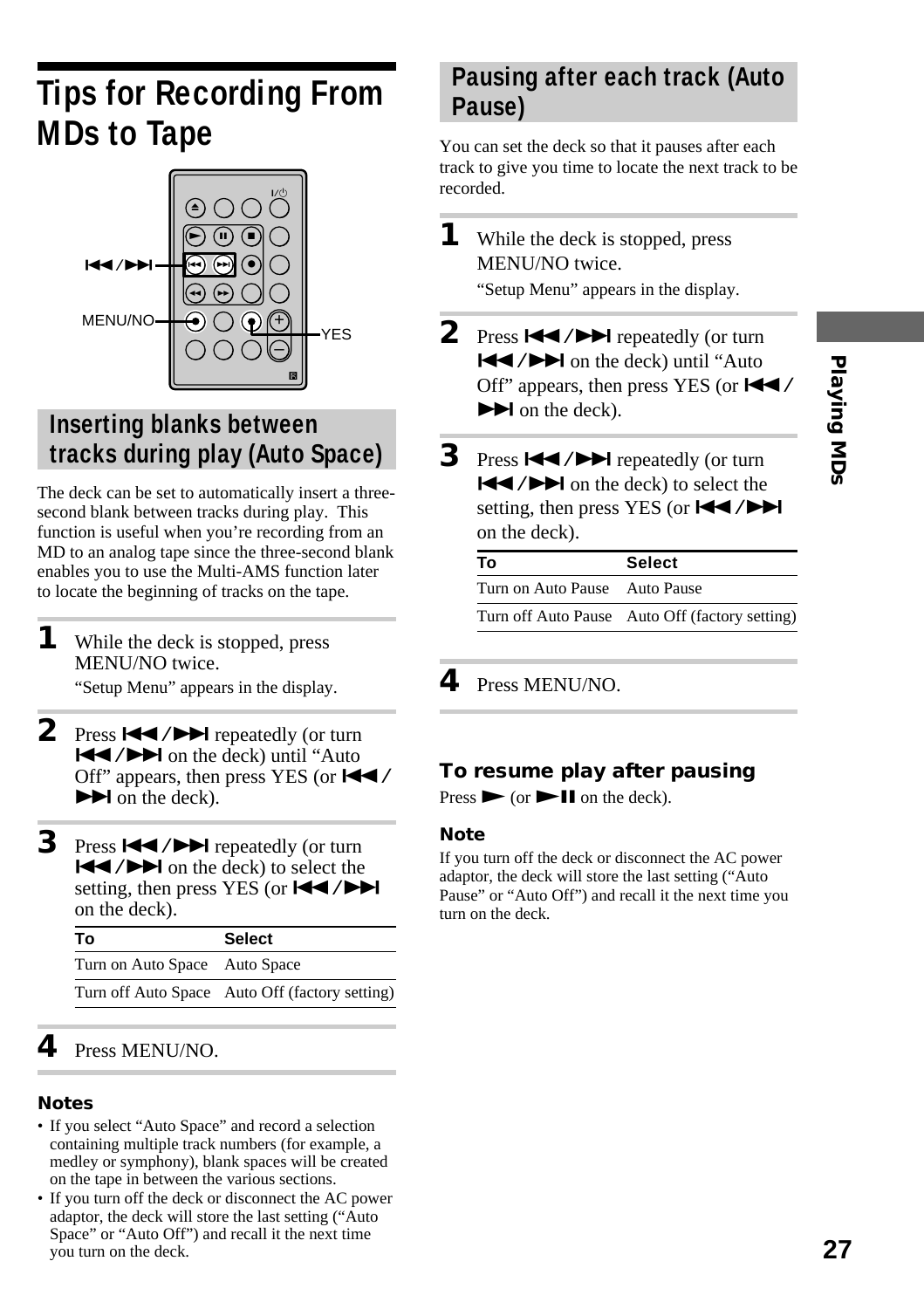#### **Editing Recorded MDs**



#### **Brief descriptions of buttons used to edit MDs**

The buttons below are used to erase, divide, move, or combine tracks on the MD.

#### **Note**

The operation of these buttons is different when naming a track or MD. For details, see "Naming Tracks or MDs" on page 35.

**MENU/NO button:** Press to edit tracks. While editing, press to cancel editing.

**144/DE buttons:** Press to select an editing operation or track number. You can also use these buttons to specify points in a track for erasure or track division. You can also perform the same operation by turning  $\blacktriangleright \blacktriangleright$  on the deck.

**YES button:** Press to enter a selection. You can also perform the same operation by pressing  $|\blacktriangleleft$  / $\rightharpoonup$  on the deck.

 $\leftarrow$  **/>>** buttons: Press to specify the unit (minute, second, or frame) by which the MD is advanced when you press  $\blacktriangleleft$  / $\blacktriangleright$  repeatedly. You can also use these buttons to locate the end point of the portion to be erased.

For further details on the function of each button, see the sections on editing operations.

#### **About indication which appears while editing**

#### **When "Protected" and "C11" alternate in the display**

The record-protect slot is open. To edit the MD, slide the tab to close the slot. For details, see "To prevent accidental erasure of the recorded material" on page 13.

#### **About indications which appear after editing**

#### **When "TOC" lights up in the display**

Editing has finished but the TOC (Table of Contents) on the MD has not been updated to reflect the editing results. The editing will be lost if you disconnect the AC power adaptor while the indication is on. The TOC will be updated only when you eject the MD or turn off the MD deck.

#### **When "TOC Writing" flashes in the display**

The deck is updating the TOC. Do not disconnect the AC power adaptor or move the deck while the indication flashes.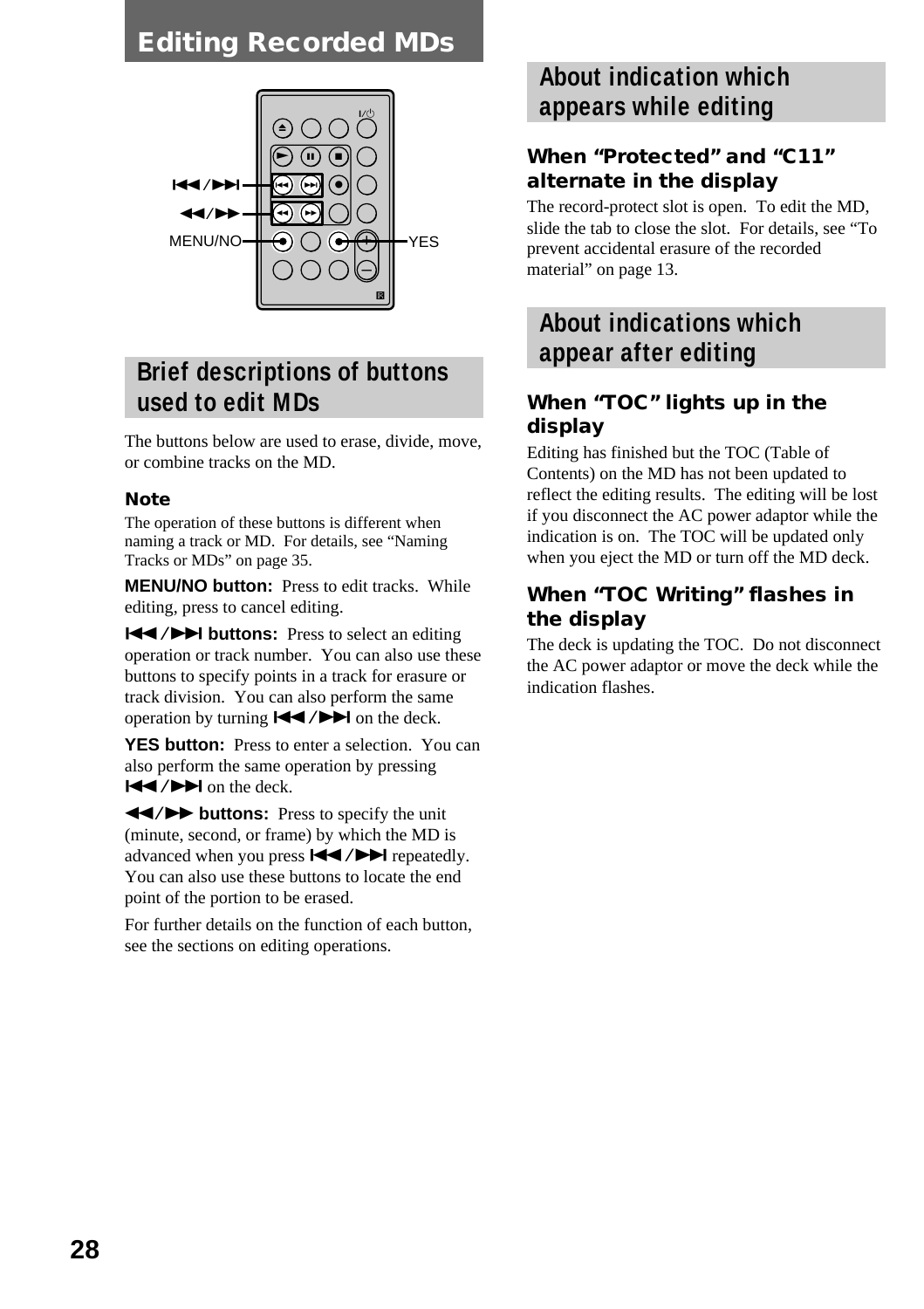# **Erasing Tracks**

You can erase a track or part of a track simply by specifying the number of the track or the portion within a track to be erased. You can also erase all the tracks on an MD at one time.

#### **Erasing a track**

Specify the number of the track you want to erase.

#### **Example: Erasing the second track**



When you erase a track, all the tracks after the one erased are automatically renumbered. For example, if you erase track number 2, the previous track number 3 becomes track number 2 and the previous track number 4 becomes track number 3, and so on.

- **1** While the deck is stopped, playing, or paused, press MENU/NO. "Edit Menu" appears in the display.
- 2 Press  $\blacktriangleright\blacktriangleleft$  / $\blacktriangleright\blacktriangleright\blacktriangleright$  repeatedly (or turn **ISSUED:** On the deck) until "Tr Erase ?" appears, then press YES (or  $\blacktriangleleft \blacktriangleleft$  /  $\blacktriangleright$  on the deck).

The deck starts to play the track indicated by the number in the display.

- **3** Press  $\leftarrow$  /> repeatedly (or turn  $\blacktriangleright$   $\blacktriangleright$  on the deck) until the track number you want to erase appears.
- **4** Press YES (or  $\blacktriangleleft \land \blacktriangleright \blacktriangleright \blacktriangleleft$  on the deck). "Complete!!" appears for a few seconds and the track is erased. The track following the erased track starts to play. If the erased track is the last one on the MD, the track preceding the erased track starts to play.

#### **To cancel the operation**

Press MENU/NO or  $\blacksquare$  (or  $\blacksquare/\spadesuit$  on the deck).

#### $\widetilde{\mathcal{G}}$  If "Erase ???" appears in step 4 **above**

The track has been record-protected on another MD deck. If you still want to erase the track, press YES (or  $\left| \right|$  / $\blacktriangleright$  on the deck) again while the indication appears.

#### z **To avoid confusion when erasing more than one track**

Start erasing from the highest numbered track. This way you'll avoid renumbering the tracks that you plan to erase.

#### $\ddot{\mathsf{Q}}$  You can undo the erasure

For details, see "Undoing the Last Edit" on page 38.

#### **Erasing all the tracks on an MD**

Do the procedure below to erase all the tracks, track names, and disc name at once.

- **1** While the deck is stopped, playing, or paused, press MENU/NO. "Edit Menu" appears in the display.
- **2** Press  $\blacktriangleright\blacktriangleleft$  / $\blacktriangleright\blacktriangleright\blacktriangleright$  repeatedly (or turn  $\blacktriangleleft$  / $\blacktriangleright$  on the deck) until "All Erase ?" appears, then press YES (or  $\blacktriangleleft \blacktriangleleft$  /  $\blacktriangleright$  on the deck).

"All Erase ??" appears in the display.

#### **3** Press YES (or  $\blacktriangleleft \land \blacktriangleright \blacktriangleright \blacktriangleleft$  on the deck).

"Complete!!" appears for a few seconds and all the tracks, track names, and disc name are erased.

#### **To cancel the operation**

Press MENU/NO or  $\blacksquare$  (or  $\blacksquare/\spadesuit$  on the deck).

#### z **You can undo the erasure**

For details, see "Undoing the Last Edit" on page 38.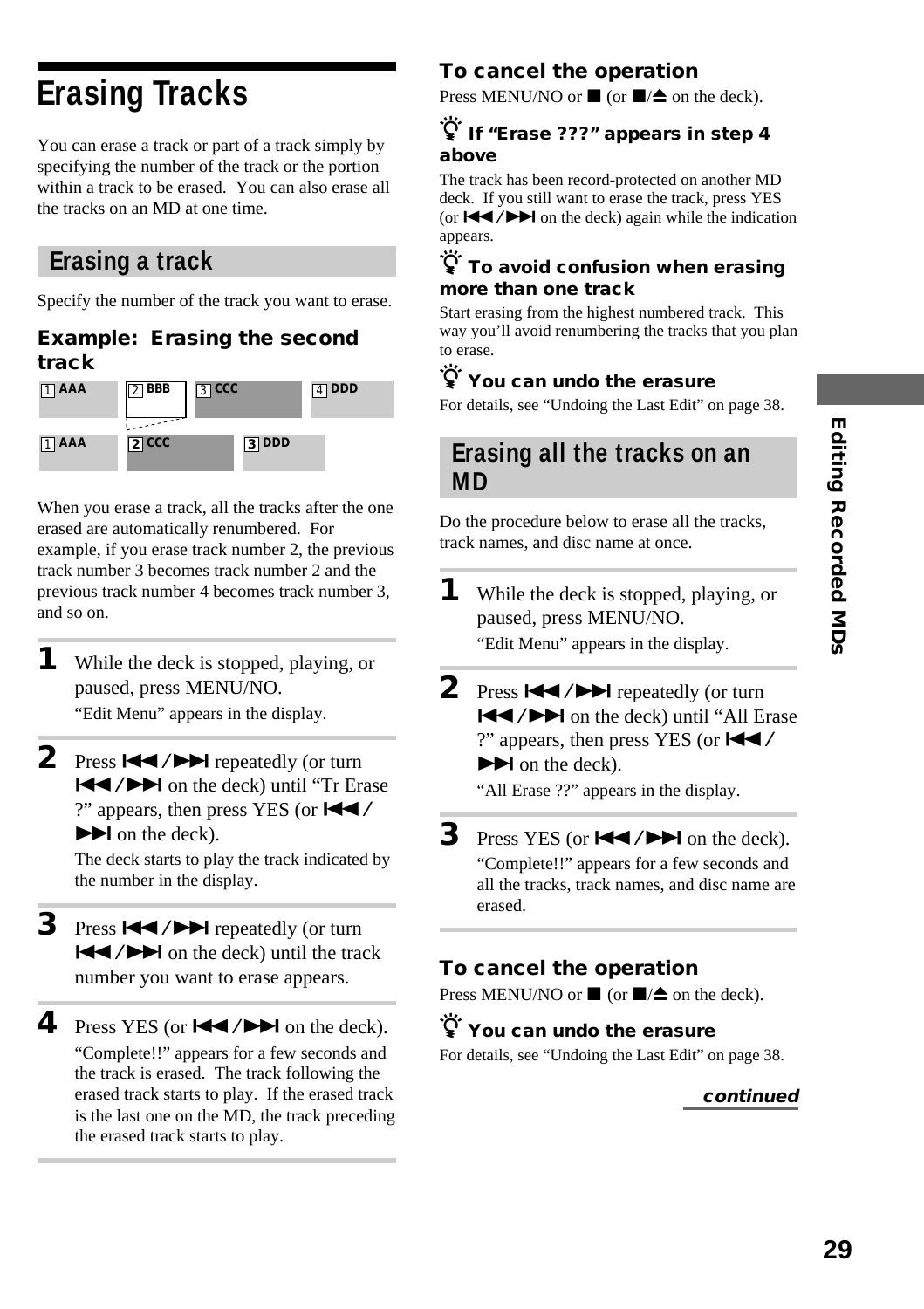#### **Erasing Tracks (continued)**

#### **Erasing a portion of a track**

You can easily erase a portion of a track by specifying the starting and ending points of the erasure.

This is useful for erasing the unnecessary portions of a track recorded from a satellite or FM broadcast.

#### **Example: Erasing portion "B2" of the second track**



- **1** While the deck is stopped, playing, or paused, press MENU/NO. "Edit Menu" appears in the display.
- **2** Press  $\blacktriangleright\blacktriangleleft$  / $\blacktriangleright\blacktriangleright\blacktriangleright$  repeatedly (or turn  $|\blacktriangleleft$  / $\rightharpoonup$  on the deck) until "A-B Erase ?" appears, then press YES (or  $|\blacktriangleleft$  / $\rightharpoonup$  on the deck).
- **3** Press  $\leftarrow$  / $\rightarrow$  repeatedly (or turn  $|\blacktriangleleft$  / $\rightharpoonup$  on the deck) until the number of the track containing the portion to be erased flashes, then press YES (or  $\blacktriangleleft$  / $\blacktriangleright$  on the deck). "- Rehearsal -" and "Point A ok?" alternate in the display and the deck repeatedly plays the first several seconds of the track starting from the point where you pressed YES (or  $|\blacktriangleleft$  / $\rightharpoonup$  on the deck).

**4** While monitoring the sound, press  $\blacktriangleright$   $\blacktriangleright$  repeatedly (or turn  $\blacktriangleright$  $\blacktriangleright$  on the deck) to locate the starting point of the portion to be erased (point A).

> You can shift point A one frame at a time.\* The time indication ("m (minute)," "s (second)," and "f (frame  $= 1/86$  second)") of

the current point is displayed and several seconds of the track from that point play back repeatedly.

\* Or 2 frames in LP2 stereo mode, or 4 frames in LP4 stereo mode.

#### **To find a point quickly**

Specify a unit (minute, second, or frame) by which the MD is advanced when you press  $\blacktriangleright$   $\blacktriangleright$  repeatedly (or turn  $\blacktriangleright$   $\blacktriangleright$   $\blacktriangleright$   $\blacktriangleright$  on the deck).

To do this, press  $\blacktriangleleft \blacktriangleleft \blacktriangleleft \blacktriangleright \blacktriangleright$  in step 4 repeatedly to select "m," "s," or "f." The selected unit flashes in the display.

- **5** Repeat step 4 until you've located point A.
- **6** Press YES (or  $\blacktriangleleft \blacktriangleleft \blacktriangleleft \blacktriangleright \blacktriangleright \blacktriangleleft$  on the deck) to enter point A.

"Point B set" appears and several seconds of the track from point A play back repeatedly.

**7** Continue playing the track or press  $\blacktriangleright$ to locate the ending point of the portion to be erased (point B), then press YES (or  $\blacktriangleleft$  / $\blacktriangleright$   $\blacktriangleright$  on the deck).

> "A-B Ers" and "Point B ok?" alternate in the display and a few seconds of the track before point A and after point B play back repeatedly.

**8** Repeat step 4 until you've located point B.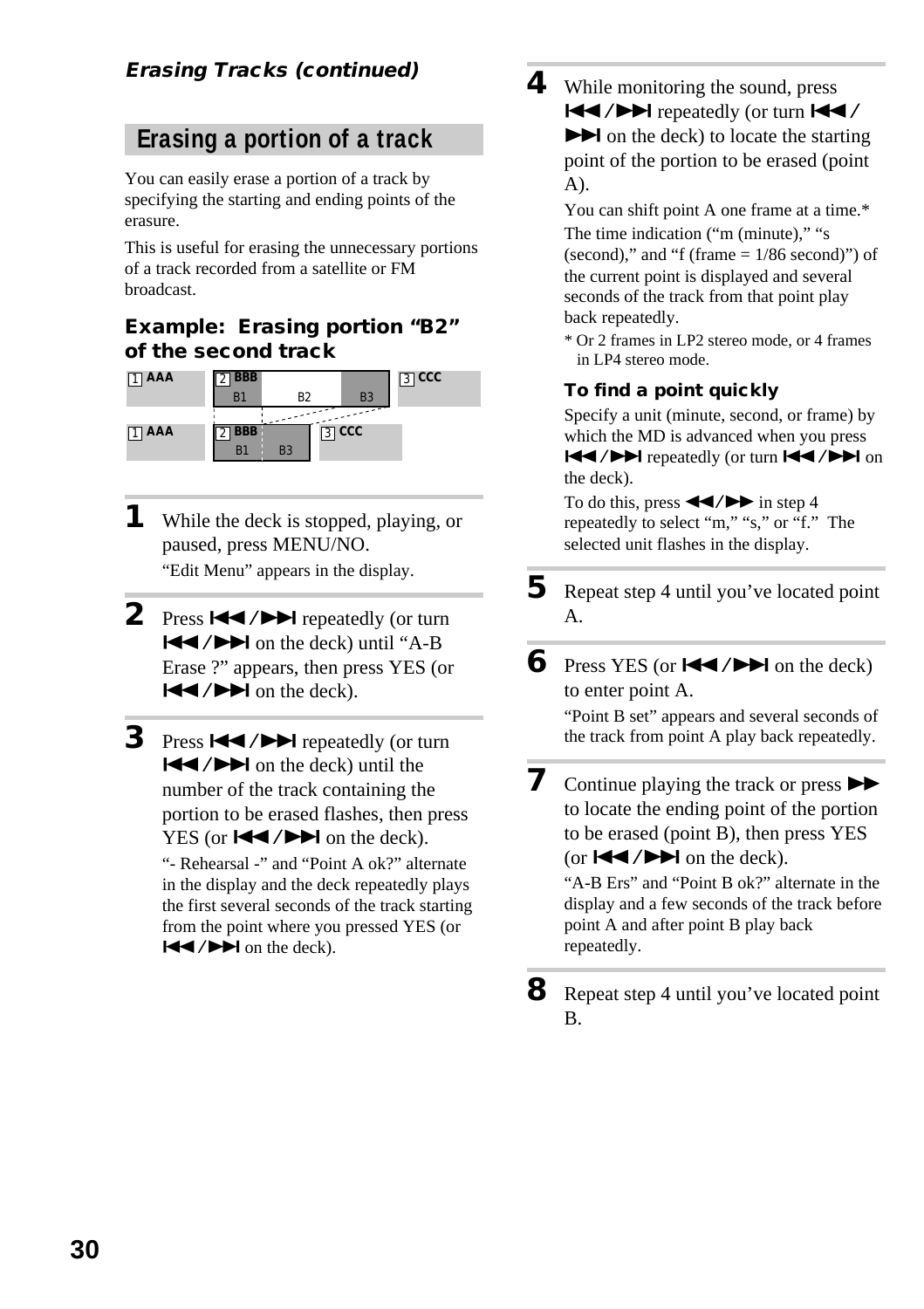**9** Press YES (or  $\blacktriangleleft$  / $\blacktriangleright$  on the deck) to enter point B.

> "Complete!!" appears for a few seconds and the portion between point A and B is erased.

#### **To cancel the operation**

Press MENU/NO or  $\blacksquare$  (or  $\blacksquare/\spadesuit$  on the deck).

#### z **You can undo the erasure**

For details, see "Undoing the Last Edit" on page 38.

#### **Note**

In the following cases, "Impossible" appears in the display:

- Point B comes before point A. Reposition point B so that it comes after point A.
- The tracks can't be combined because repeated editing has been done to the track(s). This is a technical limitation of the MD system and is not a mechanical error.

# **Dividing Tracks**

You can divide a recorded track at any point simply by adding a track mark at that point. This is especially useful when you want to divide recorded material which contains multiple tracks but only one track number (see page 18), or when you want to locate a certain point in the track.

#### **Example: Dividing the second track**

| $\Box$ AAA      | <b>BBB</b><br>B.                 | B <sub>2</sub>                            | $\boxed{3}$ CCC |  |
|-----------------|----------------------------------|-------------------------------------------|-----------------|--|
| $\boxed{1}$ AAA | $2$ <b>BBB</b><br>B <sup>*</sup> | $\overline{\mathbf{3}}$<br>R <sub>2</sub> | $\sqrt{4}$ CCC  |  |

When you divide a track, the total number of tracks increases by one and all tracks following the divided track are automatically renumbered.

- **1** While the deck is stopped, playing, or paused, press MENU/NO. "Edit Menu" appears in the display.
- **2** Press ./> repeatedly (or turn ./> on the deck) until "Divide ?" appears, then press YES (or  $\blacktriangleleft \blacktriangleleft$  /  $\blacktriangleright$  on the deck).
- **3** Press  $\leftarrow$  /> repeatedly (or turn  $|\blacktriangleleft$  / $\rightharpoonup$  on the deck) until the number of the track you want to divide flashes, then press YES (or  $\blacktriangleleft$ / $\blacktriangleright$ ) on the deck). "-Rehearsal-" appears in the display and the

deck repeatedly plays the first several seconds of the track starting from the point where you press YES (or  $\blacktriangleleft$  / $\blacktriangleright$  on the deck).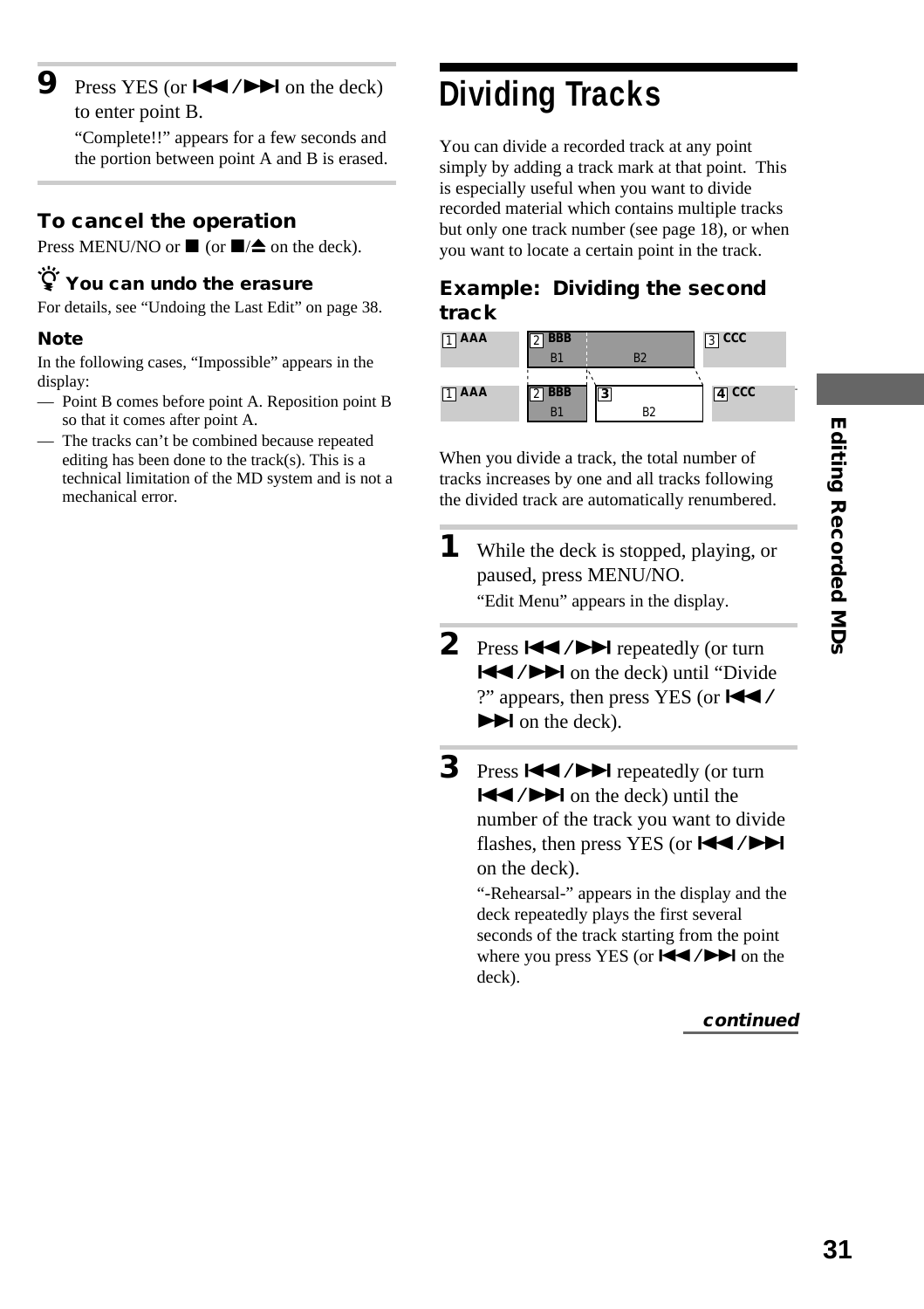**4** While monitoring the sound, press  $\blacktriangleleft$  / $\blacktriangleright$  repeatedly (or turn  $\blacktriangleleft\checkmark$  $\blacktriangleright$  on the deck) to locate the dividing point.

> You can shift point A one frame at a time.\* The time indication ("m," "s ," and "f ") of the current point is displayed and several seconds of the track from that point play back repeatedly.

> \* Or 2 frames in LP2 stereo mode, or 4 frames in LP4 stereo mode.

#### **To find a point quickly**

Specify a unit (minute, second, or frame) by which the MD is advanced when you press  $H = / H$  repeatedly (or turn  $H = / H$  on the deck).

To do this, press  $\blacktriangleleft$ / $\blacktriangleright$  in step 4 repeatedly to select "m," "s," or "f." The selected unit flashes in the display.

**5** Repeat step 4 until you've located the dividing point.

**6** Press YES (or  $\blacktriangleleft \land \blacktriangleright \blacktriangleright \blacktriangleleft$  on the deck). "Complete!!" appears for a few seconds and the track is divided. The deck starts to play the newly created track. Note that new track has no name.

#### **To cancel the operation**

Press MENU/NO or  $\blacksquare$  (or  $\blacksquare/\blacktriangle$  on the deck).

#### z **You can undo the track division**

For details, see "Undoing the Last Edit" on page 38.

#### z **You can divide tracks while recording**

For details, see "Marking Track Numbers While Recording" on page 18.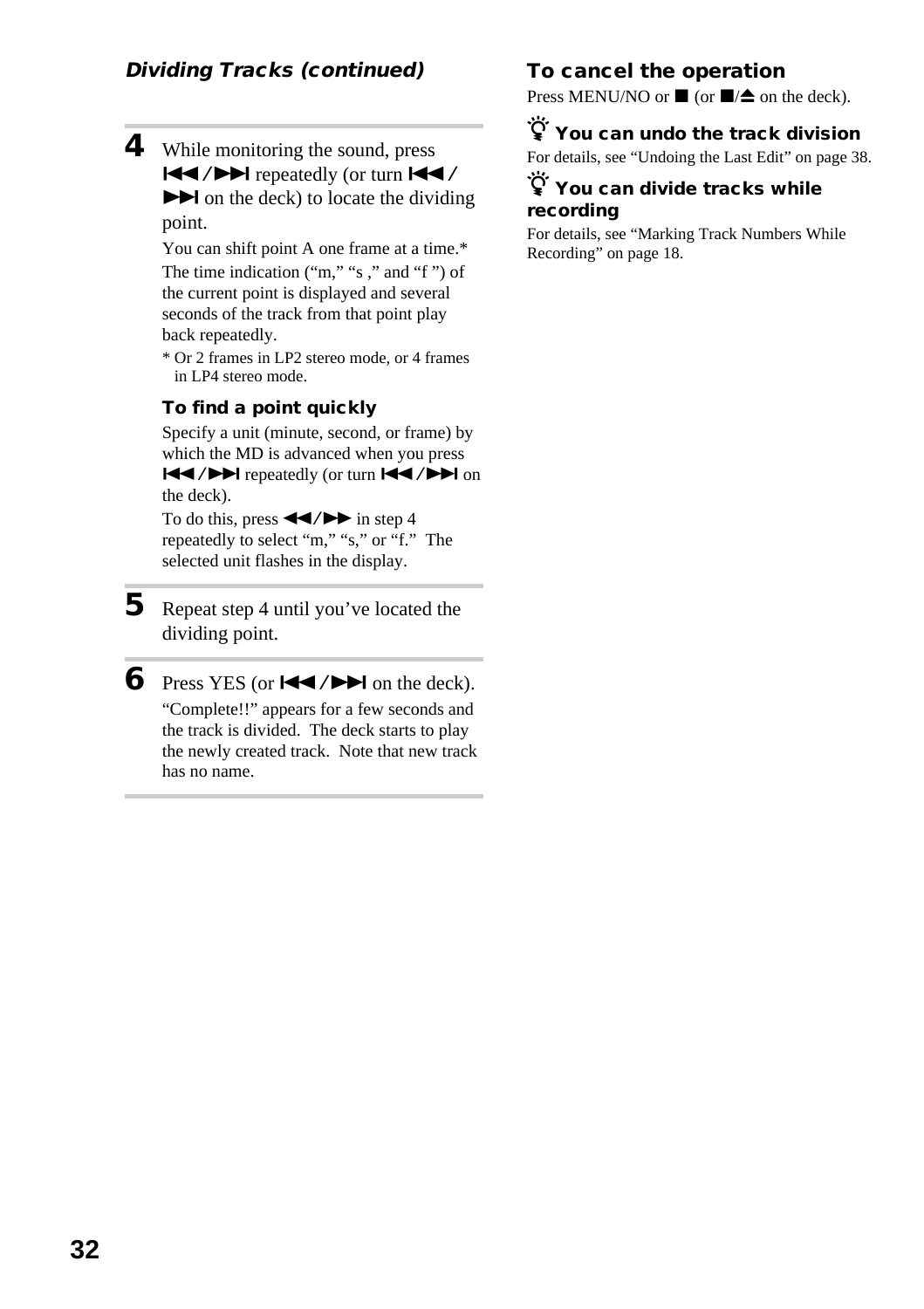# **Combining Tracks**

This function allows you to combine any two tracks into a single track. The two tracks need not to be consecutive nor chronological. You can combine several tracks into a single medley, or several independently recorded portions into a single track. When you combine two tracks, the total number of tracks decreases by one and all tracks following the combined track are renumbered.

#### **Example: Combining the second track and the fourth track**



If both of the combined tracks have a track name, the name of the second track is erased.

- **1** While the deck is stopped, playing, or paused, press MENU/NO. "Edit Menu" appears in the display.
- **2** Press ./> repeatedly (or turn  $|\blacktriangleleft$  / $\rightharpoonup$  on the deck) until "Combine" ?" appears, then press YES (or  $\blacktriangleleft \blacktriangleleft$  /  $\blacktriangleright$  on the deck).
- **3** Press  $\leftarrow$  / $\rightarrow$  repeatedly (or turn  $|\blacktriangleleft$  / $\rightharpoonup$  on the deck) until the number of the first track of the two to be combined appears, then press YES (or  $\blacktriangleleft$  / $\blacktriangleright$   $\blacktriangleright$  on the deck).

The display for selecting a second track appears and the deck plays the portion where joining will occur (the end of the first track and the beginning of the track following it) repeatedly.

**4** Press  $\blacktriangleright\blacktriangleleft$  / $\blacktriangleright\blacktriangleright\blacktriangleright$  repeatedly (or turn  $|\blacktriangleleft$  / $\rightharpoonup$  on the deck) until the number of the second track of the two to be combined appears, then press YES (or  $\blacktriangleleft$  / $\blacktriangleright$  on the deck).

"Complete!!" appears for a few seconds and the tracks are combined. The deck starts to play the combined track.

#### **To cancel the operation**

Press MENU/NO or  $\blacksquare$  (or  $\blacksquare/\spadesuit$  on the deck).

#### z **You can undo the combination**

For details, see "Undoing the Last Edit" on page 38.

#### **Notes**

- If "Impossible" appears in the display, the tracks can't be combined because repeated editing has been done to the track(s). This is a technical limitation of the MD system and is not a mechanical error.
- You cannot combine tracks which were recorded in different recording modes.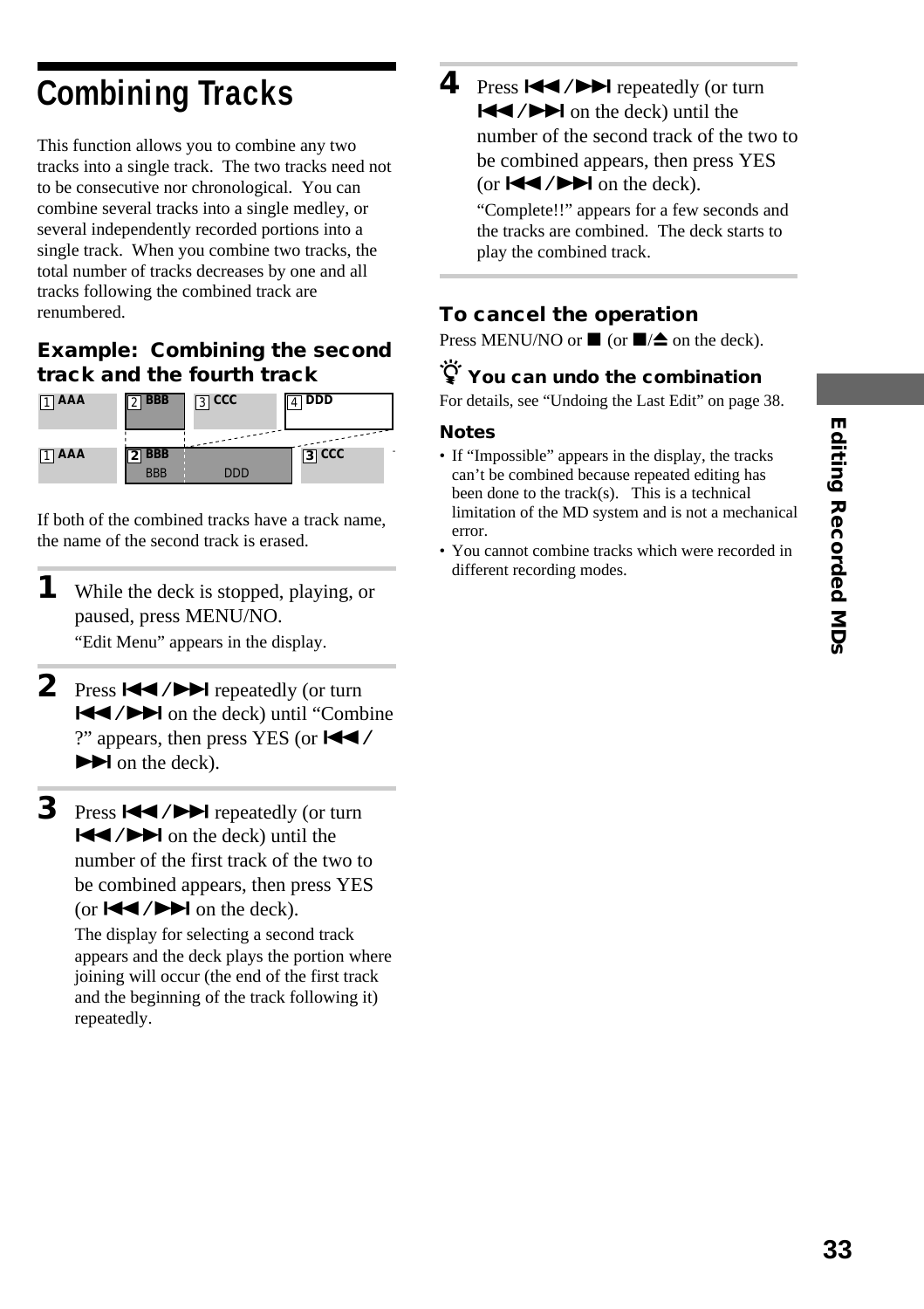# **Moving Tracks**

This function lets you change the order of any track.

#### **Example: Moving the second track after the third track**



After you move a track, the tracks are renumbered automatically.

- **1** While the deck is stopped, playing, or paused, press MENU/NO. "Edit Menu" appears in the display.
- **2** Press  $\blacktriangleright\blacktriangleleft$  / $\blacktriangleright\blacktriangleright\blacktriangleright$  repeatedly (or turn ./> on the deck) until "Move ?" appears, then press YES (or  $\blacktriangleleft \angle \blacktriangleright \blacktriangleright \blacktriangleleft$ on the deck).
- **3** Press  $\leftarrow$  / $\rightarrow$  repeatedly (or turn  $|\blacktriangleleft$  / $\rightharpoonup$  on the deck) until the number of the track to be moved appears, then press YES (or  $\blacktriangleleft \blacktriangleleft \blacktriangleleft \blacktriangleright \blacktriangleright \blacktriangleright$ on the deck).
- **4** Press  $\blacktriangleright\blacktriangleleft$  / $\blacktriangleright\blacktriangleright\blacktriangleright$  repeatedly (or turn  $\blacktriangleleft$  / $\blacktriangleright$  on the deck) until the new track position appears, then press YES (or  $\blacktriangleright\blacktriangleleft$  / $\blacktriangleright\blacktriangleright\blacktriangleright$  on the deck).

"Complete!!" appears for a few seconds and the track is moved. The deck starts to play the moved track.

#### **To cancel the operation**

Press MENU/NO or  $\blacksquare$  (or  $\blacksquare/\spadesuit$  on the deck).

z **You can undo the track move** For details, see "Undoing the Last Edit" on page 38.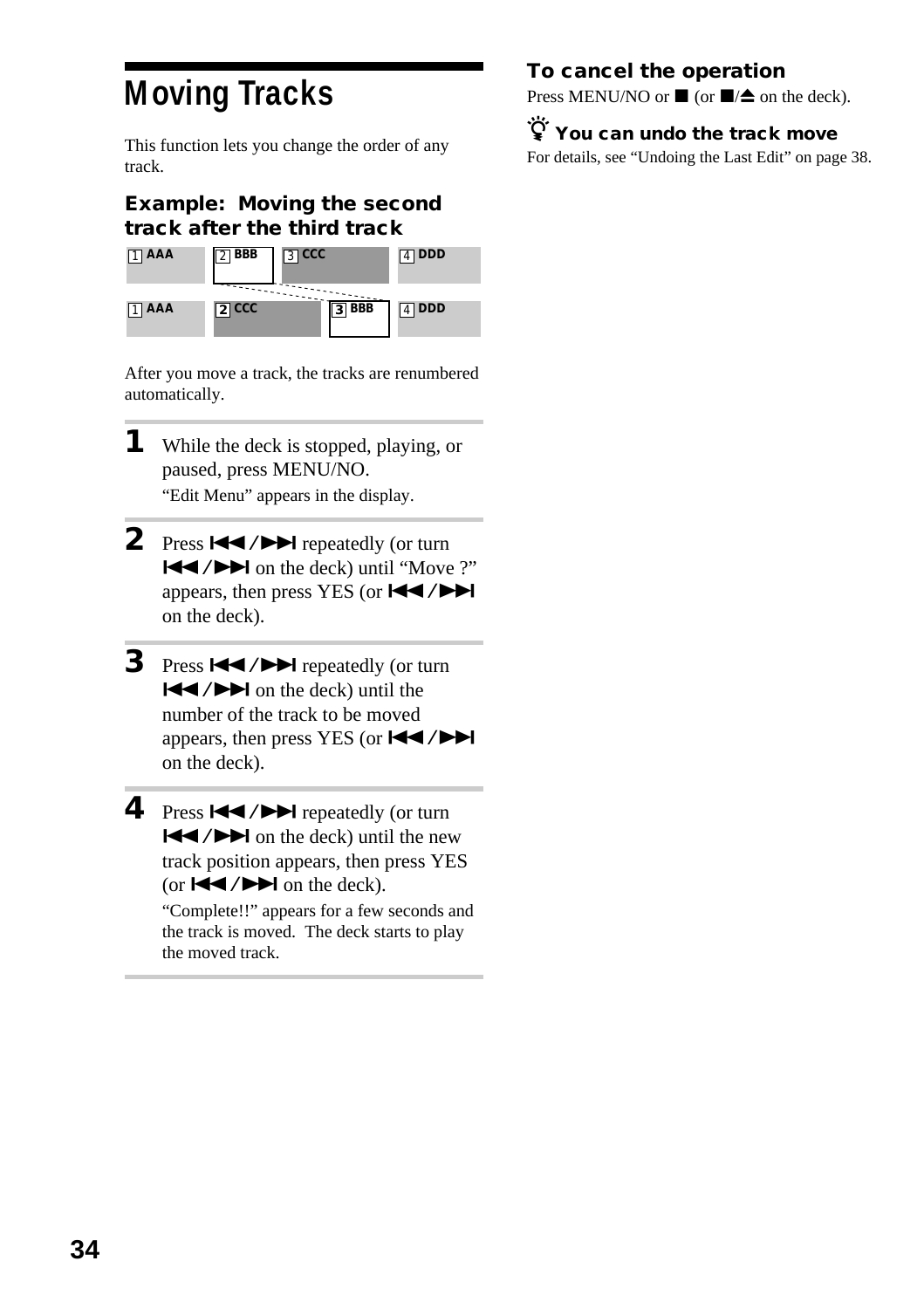# **Naming Tracks or MDs**

You can enter a name for a recorded MD as well as for individual tracks. Names can consist of uppercase and lowercase letters, numbers, and symbols. A total number of 1,700 characters can be stored for all the names on the MD.



#### **Note**

If you name a track while it is being recorded, be sure to finish the naming operation before the track ends. If the track ends before you finish, the entered character data will be discarded and the track will remain unnamed. Also, you can't name tracks while the deck is recording over existing material.

#### **Naming a track or MD**

- **1** While the deck is stopped, playing, or paused, press MENU/NO to display "Edit Menu." If you want to name a track that is currently being recorded, go to step 3.
- 2 Press  $\blacktriangleleft$  / $\blacktriangleright$  repeatedly (or turn **EXECUTE:** The deck) until "Name ?" appears, and then press YES (or  $\blacktriangleleft \blacktriangleleft$  /  $\blacktriangleright$  on the deck).
- **3** Press  $\leftarrow$  / $\rightarrow$  repeatedly (or turn  $\blacktriangleleft$  / $\blacktriangleright$  on the deck) until "Nm In ?" appears, and then press YES (or  $\blacktriangleleft \blacktriangleleft$  /  $\blacktriangleright$  on the deck).

While the deck is recording, a flashing cursor appears in the display and you can enter a name for the track currently being recorded. In this case, go to step 5.

**4** Press  $\left| \right|$  **/>>** repeatedly (or turn  $|\blacktriangleleft$  / $\rightharpoonup$  on the deck) until the number of the track (when naming a track) or "Disc" (when naming the MD) flashes, then press YES (or  $H$  />> on the deck).

The cursor begins to flash in the display and it becomes possible to type in the name. In step 4, when the track number that you select begins to flash, the track will automatically begin to play, allowing you hear the track as you name it.



**5** Press DISPLAY repeatedly to select the character type.

| Press repeatedly until                         |
|------------------------------------------------|
| "A" appears in the<br>display                  |
| "a" appears in the display                     |
| Numbers or symbols* "0" appears in the display |
|                                                |

\* The following symbols can be selected:  $' = /$ ,.():!? & + < > \_ = ";# \$ % @ \* `

#### *A*

*D*

#### **To enter a space**

Press  $\rightarrow \bullet$  while the cursor is flashing. You cannot enter a space at the beginning of the name.

**6** Press  $\blacktriangleleft$  / $\blacktriangleright$  repeatedly (or turn  $\blacktriangleleft$  / $\blacktriangleright$  on the deck) to select a character.

The character flashes.

**To change a selected character** Repeat step 5 and 6.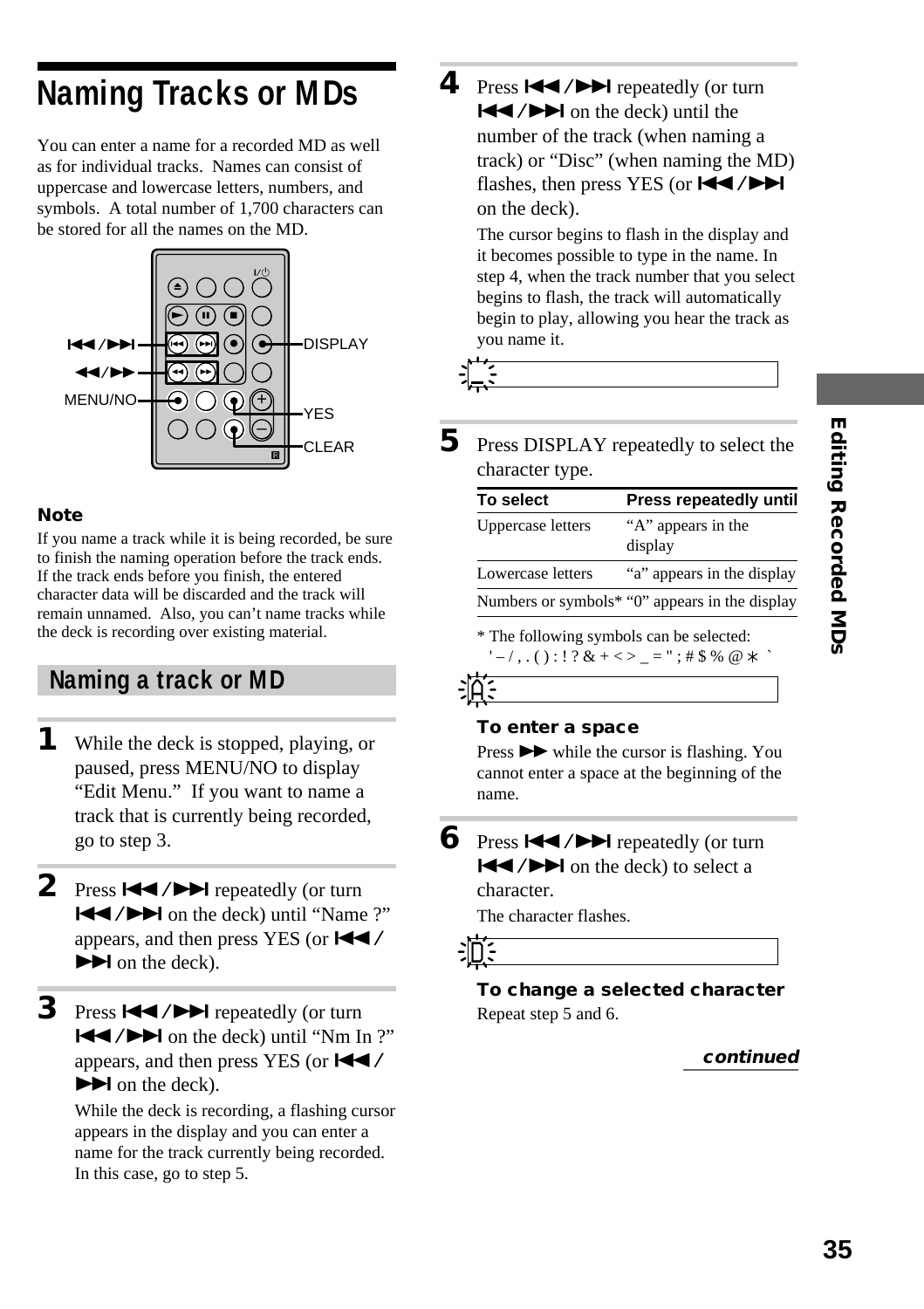# **Naming Tracks or MDs**

**7** Press YES (or  $\blacktriangleleft \blacktriangleleft \blacktriangleleft \blacktriangleright \blacktriangleright \blacktriangleleft$  on the deck).

The flashing character is entered and lights continuously and the cursor shifts to the right.

*D*

#### **If you've selected numbers**

Press the corresponding number button. The number is entered and the cursor shifts to the right.

**8** Repeat steps 5 to 7 to enter the rest of the name.

#### **To change a character**

Press  $\blacktriangleleft$  / $\blacktriangleright$  repeatedly until the character to be changed flashes, then repeat steps 5 to 7.

#### **To erase a character**

Press  $\blacktriangleleft$  / $\blacktriangleright$  repeatedly until the character to be erased flashes, then press CLEAR.

#### **9** Press YES.

The whole name appears in the display. "Complete !!" appears for a few seconds and the track or the MD is named.

#### **To cancel the operation**

Press MENU/NO or  $\blacksquare$  (or  $\blacksquare/\spadesuit$  on the deck).

#### z **You can undo the naming of a track or MD**

For details, see "Undoing the Last Edit" on page 38.

# **(continued) Copying a track or disc name**

You can copy an existing track or disc name and use it to name another track on the same disc or the disc itself.

**1** While the deck is stopped, playing, or paused, press MENU/NO. "Edit Menu" appears in the display.

- 2 Press  $\blacktriangleright\blacktriangleleft$  / $\blacktriangleright\blacktriangleright\blacktriangleright$  repeatedly (or turn **EXECUTE:** The deck) until "Name ?" appears, then press YES (or  $\blacktriangleleft \blacktriangleleft \blacktriangleleft \blacktriangleright \blacktriangleright \blacktriangleleft$ on the deck).
- **3** Press  $\leftarrow$  / $\rightarrow$  repeatedly (or turn  $\blacktriangleleft$  / $\blacktriangleright$  on the deck) until "Nm Copy ?" appears, then press YES (or  $\blacktriangleright$   $\blacktriangleright$   $\blacktriangleright$  on the deck).
- **4** Press  $\leftarrow$  /> repeatedly (or turn  $|\blacktriangleleft$  / $\rightharpoonup$  on the deck) until the number of the track (when copying the track name) or "Disc" (when copying the disc name) flashes, then press YES (or  $\blacktriangleleft$  / $\blacktriangleright$  on the deck) to copy the selected name.

#### **When "No Name" appears in the display**

The selected track or disc has no name.

**5** Press  $\blacktriangleright\blacktriangleleft$  / $\blacktriangleright\blacktriangleright\blacktriangleright$  repeatedly (or turn  $\blacktriangleleft$  / $\blacktriangleright$  on the deck) until the number of the track (when naming a track) or "Disc" (when naming a disc) flashes, then press YES (or  $H$  />> on the deck) to enter the copied name. "Complete!!" appears for a few seconds and the name is copied.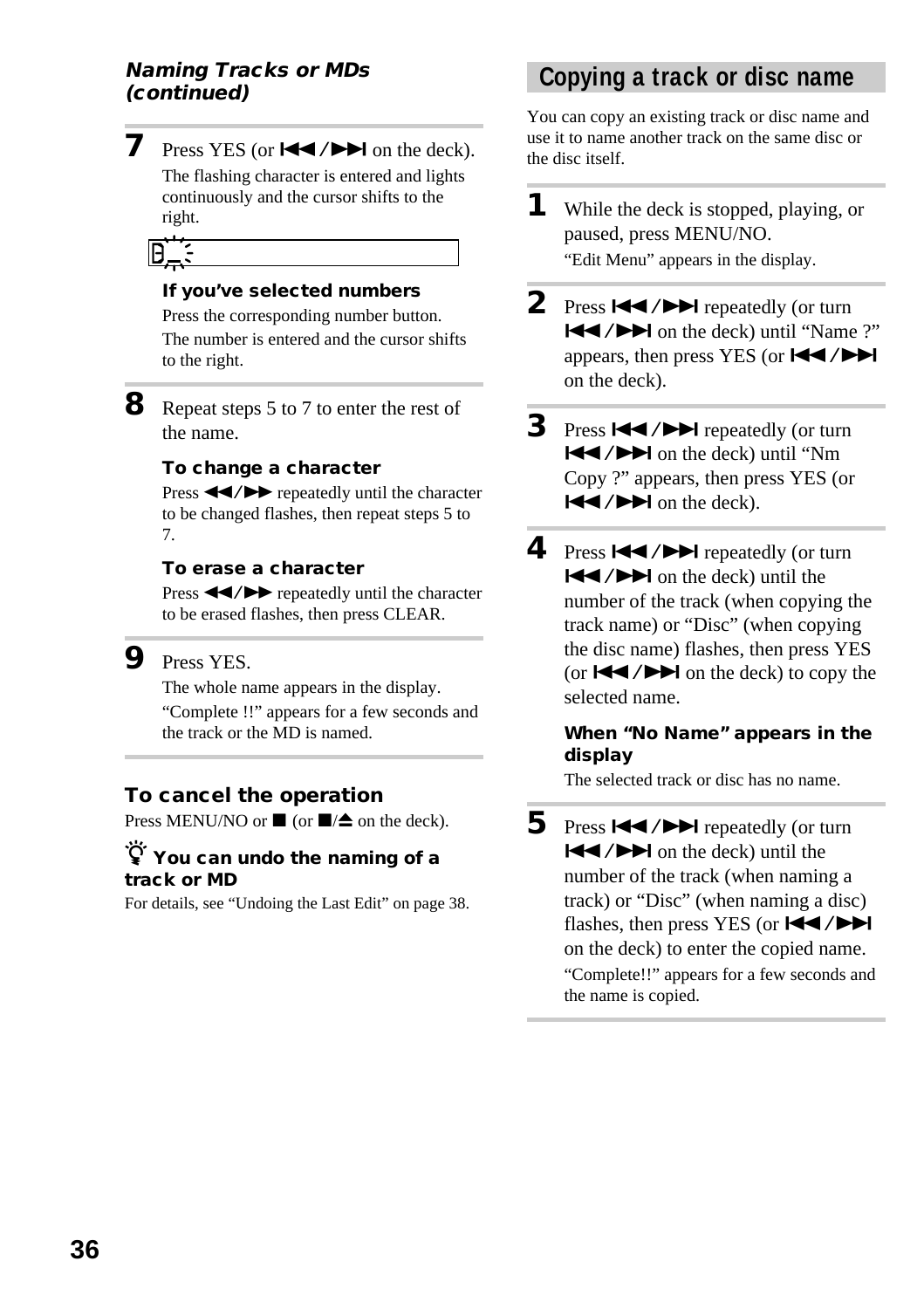# **Editing Recorded MDs 37Editing Recorded MDs**

#### **To cancel the operation**

Press MENU/NO or  $\blacksquare$  (or  $\blacksquare/\spadesuit$  on the deck).

#### z **When "Overwrite ??" appears in step 5 above**

The track or the disc selected in step 5 already has a name. If you wish to replace the name, press YES (or  $|\blacktriangleleft$  / $\rightharpoonup$  on the deck) again while the indication appears in the display.

#### z **You can undo the copying of a track or disc name**

For details, see "Undoing the Last Edit" on page 38.

#### **Renaming a track or MD**

**1** Press NAME EDIT/SELECT while the deck is in one of the operating statuses below, depending on what you want to rename.

#### **To rename a track**

Press while the deck is playing, paused, recording, or stopped with the track number displayed.

#### **To rename the MD**

Press while the deck is stopped with no track number displayed.

A track or disc name appears in the display.

- **2** Hold down CLEAR until the selected name is erased completely.
- **3** Do steps 6 to 9 of "Naming a track or MD" on pages 35 and 36.

#### **Erasing a track or disc name**

Use this function to erase the name of a track or disc.

- **1** While the deck is stopped, playing, recording, or paused, press MENU/NO. "Edit Menu" appears in the display.
- **2** Press  $\leftarrow$  / $\rightarrow$  repeatedly (or turn ./> on the deck) until "Name ?" appears, then press YES (or ./> on the deck).

If the deck is recording, go to step 3.

**3** Press  $\left| \bigcup_{n=1}^{\infty} \right|$  repeatedly (or turn  $|\blacktriangleleft$  / $\rightharpoonup$   $\blacktriangleright$  on the deck) until "Nm Erase ?" appears, then press YES (or  $\blacktriangleright$   $\blacktriangleright$   $\blacktriangleright$  on the deck).

#### **If you do the erasure while recording**

"Complete!!" appears for a few seconds and the name is erased in step 3. It is not necessary to go to step 4 in this case.

**4** Press  $\blacktriangleright\blacktriangleleft$  / $\blacktriangleright\blacktriangleright\blacktriangleright$  repeatedly (or turn  $|\blacktriangleleft$  / $\rightharpoonup$  on the deck) until the number of the track (when erasing the track name) or "Disc" (when erasing the disc name) flashes, then press YES (or  $|\blacktriangleleft$  / $\rightharpoonup$  on the deck).

> "Complete!!" appears for a few seconds and the name is erased.

#### **To cancel the operation**

Press MENU/NO or  $\blacksquare$  (or  $\blacksquare/\spadesuit$  on the deck).

#### z **You can undo the erasing of a track or disc name**

For details, see "Undoing the Last Edit" on page 38.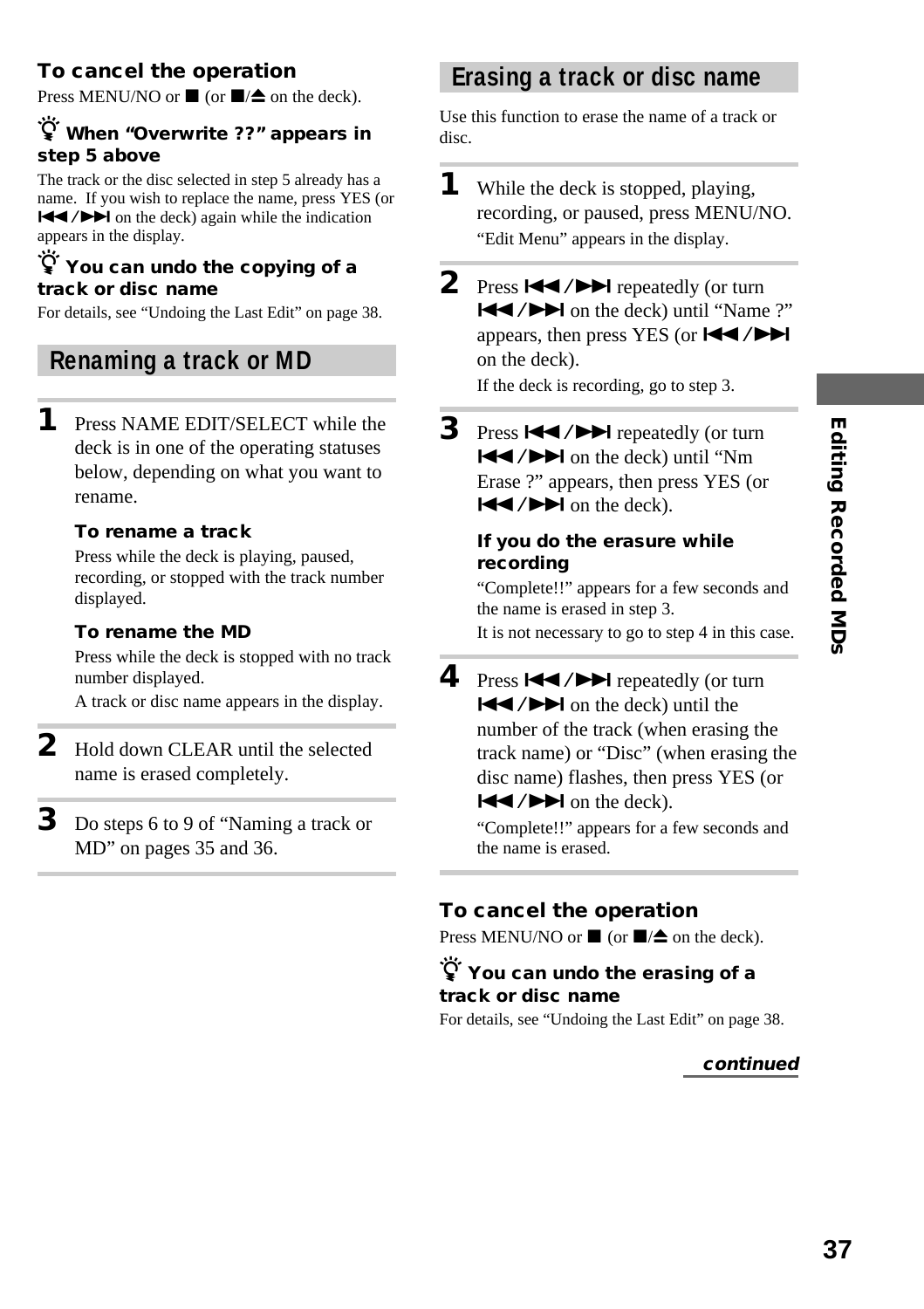#### **Naming Tracks or MDs (continued)**

#### **Erasing all the names on the MD**

You can erase all the track names and the disc name on an MD in a single operation.

**1** While the deck is stopped, playing, or paused, press MENU/NO. "Edit Menu" appears in the display.

- 2 Press  $\blacktriangleright\blacktriangleleft$  / $\blacktriangleright\blacktriangleright\blacktriangleright$  repeatedly (or turn **EXECUTE:** The deck) until "Name ?" appears, then press YES (or  $H$  /> on the deck).
- **3** Press  $\left| \bigcup_{n=1}^{\infty} \right|$  repeatedly (or turn  $\blacktriangleleft$  / $\blacktriangleright$  on the deck) until "Nm All Ers ?" appears, then press YES (or  $\blacktriangleright$   $\blacktriangleright$   $\blacktriangleright$  on the deck). "Nm All Ers??" appears in the display.

**4** Press YES (or  $\blacktriangleleft \land \blacktriangleright \blacktriangleright \blacktriangleleft$  on the deck). "Complete!!" appears for a few seconds and all the names on the MD are erased.

#### **To cancel the operation**

Press MENU/NO or  $\blacksquare$  (or  $\blacksquare/\spadesuit$  on the deck).

#### $\widetilde{Q}$  You can undo the erasing of all **the names on the MD**

For details, see "Undoing the Last Edit" on page 38.

#### $\dddot{\mathbf{V}}$  You can erase all the recorded **tracks and names on the MD**

For details, see "Erasing all the tracks on an MD" on page 29.

# **Undoing the Last Edit**

You can undo the last edit operation and restore the contents of the MD to the condition that existed before the operation. Note, however, that you can't undo an edit operation if you perform any of the following operations after the edit:

- Press  $\bullet$  or MUSIC SYNC on the remote
- **Press**  $\bullet$  on the deck
- Turn off the deck or eject the MD
- Disconnect the AC power adaptor.



**1** While the deck is stopped and no track number appears in the display, press MENU/NO.

"Edit Menu" appears in the display.

**2** Press  $\blacktriangleright\blacktriangleleft$  / $\blacktriangleright\blacktriangleright\blacktriangleright$  repeatedly (or turn ./> on the deck) until "Undo ?" appears.

> "Undo ?" doesn't appear if no editing has been done.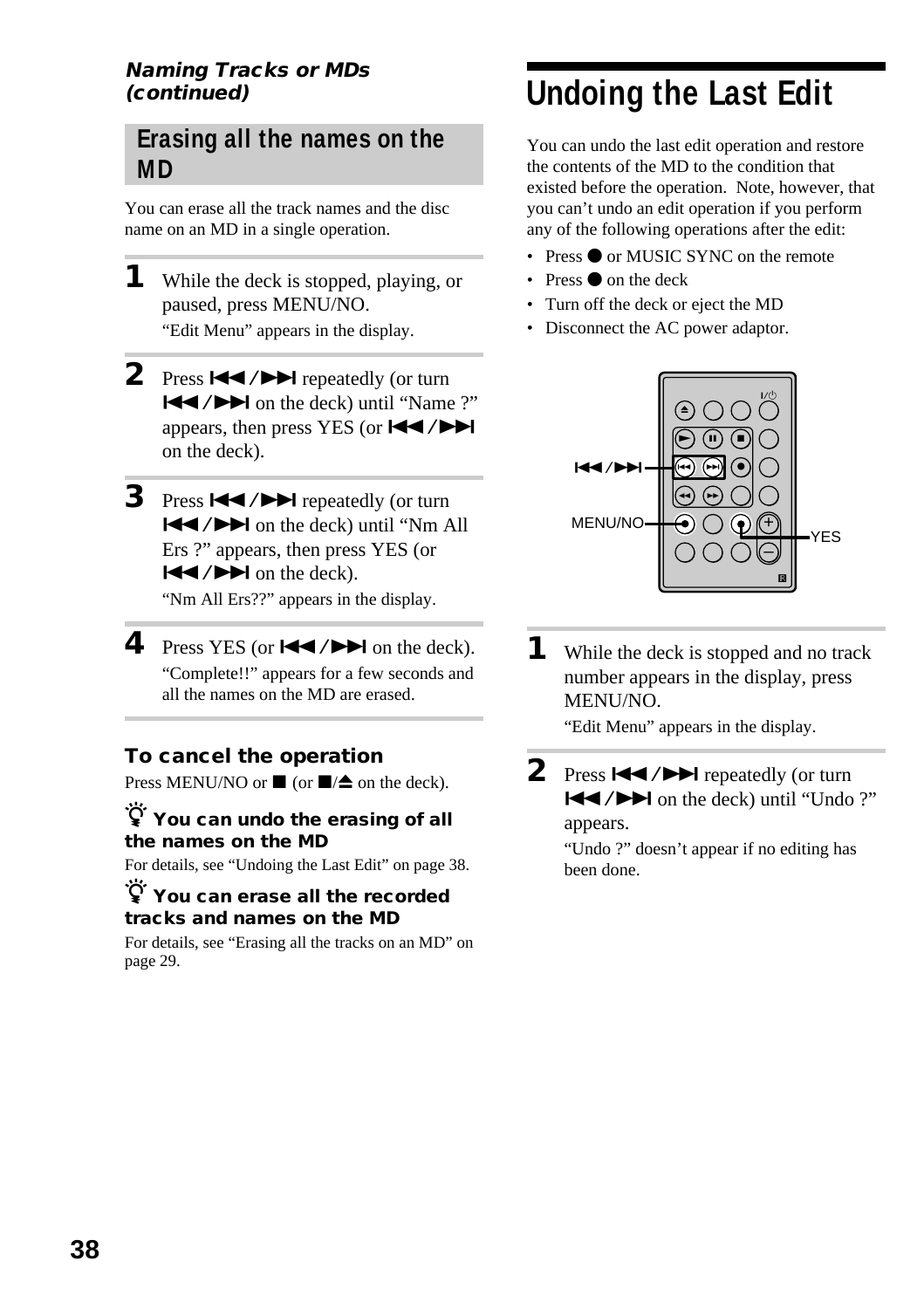**3** Press YES (or  $\blacktriangleleft \land \blacktriangleright \blacktriangleright \blacktriangleleft$  on the deck). One of the following messages appears depending on the last edit operation.

| Last edit operation                | Message      |
|------------------------------------|--------------|
| Erasing a track                    |              |
| Erasing all the tracks on<br>an MD | Erase Undo?  |
| Erasing a portion of a track       |              |
| Dividing a track                   | Divide Undo? |
| Combining tracks                   | CombineUndo? |
| Moving a track                     | Move Undo?   |
| Naming a track or MD               |              |
| Copying a track or disc name       |              |
| Renaming a track or MD             | Name Undo?   |
| Erasing a track or disc name       |              |
| Erasing all the names on the<br>MD |              |

**4** Press YES (or  $\blacktriangleleft \land \blacktriangleright \blacktriangleright \blacktriangleleft$  on the deck). "Complete!!" appears for a few seconds and the MD is restored to the condition that existed before the edit operation.

#### **To cancel the operation**

Press MENU/NO or  $\blacksquare$  (or  $\blacksquare/\spadesuit$  on the deck).

# **Changing the Track Level After Recording (S.F Edit)**

You can change the volume of recorded tracks using S.F (Scale Factor) Edit. The original track is recorded over at the new recording level. When changing the recording level, you can change the overall level, gradually increase the signal level at the start of the track, or gradually decrease the level at the end of the track.



# **39Editing Recorded MDs Editing Recorded MDs**

#### **Changing the overall level of a track**

- **1** While the deck is stopped, playing, or paused, press MENU/NO. "Edit Menu" appears in the display.
- **2** Press  $\blacktriangleright\blacktriangleleft$  / $\blacktriangleright\blacktriangleright\blacktriangleright$  repeatedly (or turn  $\blacktriangleleft$  / $\blacktriangleright$  on the deck) until "S.F Edit ?" appears, then press YES (or  $\blacktriangleleft \blacktriangleleft$  /  $\blacktriangleright$  on the deck).
- **3** Press  $\blacktriangleright\blacktriangleleft$  / $\blacktriangleright\blacktriangleright\blacktriangleright$  repeatedly (or turn  $\blacktriangleleft$  / $\blacktriangleright$  on the deck) until "Tr Level ?" appears, then press YES (or  $\blacktriangleleft \blacktriangleleft$  /  $\blacktriangleright$  on the deck).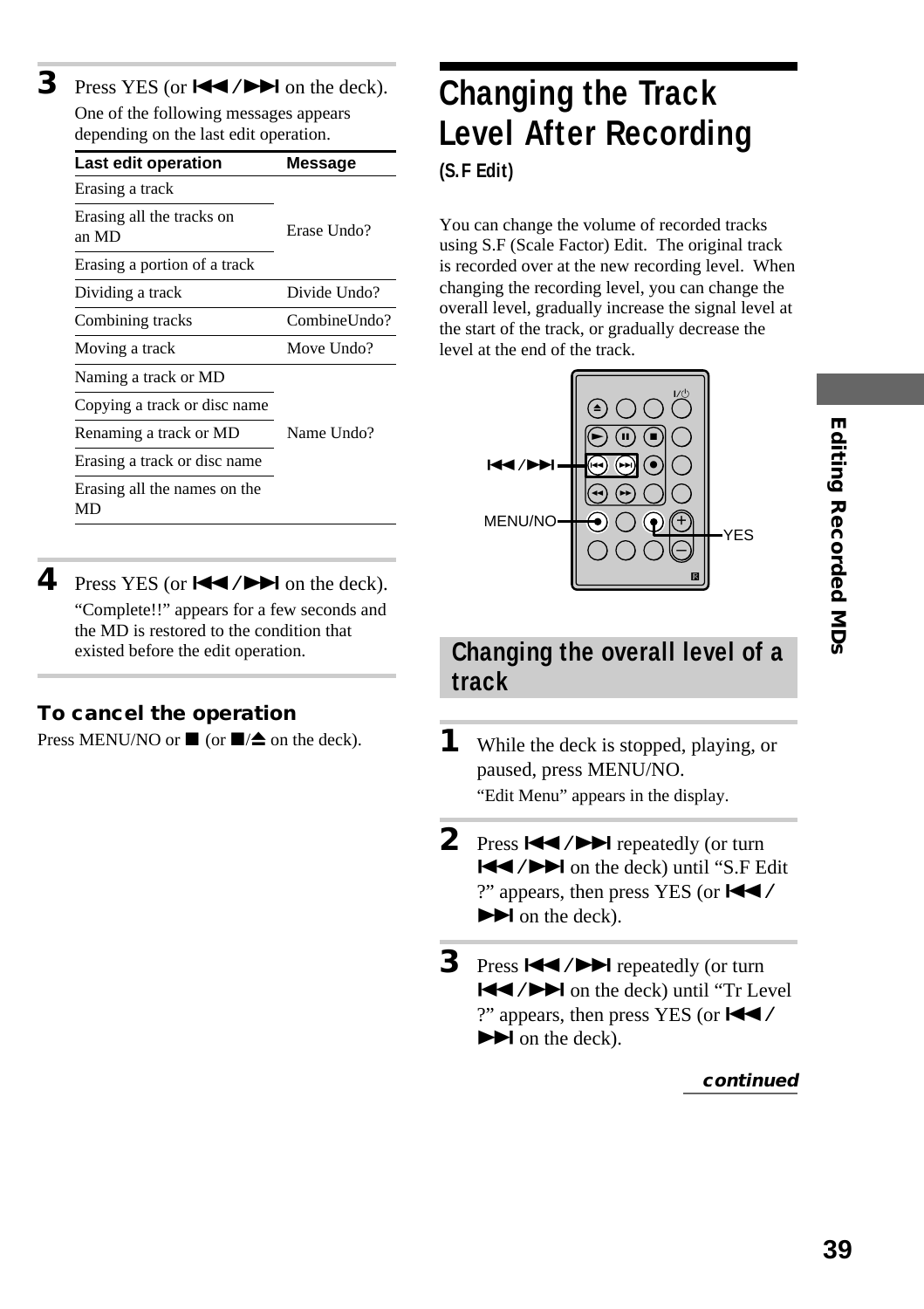#### **Changing the Track Level After Recording (S.F Edit) (continued)**

**4** Press  $\left| \right|$  **/>** repeatedly (or turn  $\blacktriangleleft$  / $\blacktriangleright$  on the deck) until the track number whose level you want to change appears, then press YES (or  $\blacktriangleleft \blacktriangleleft \blacktriangleleft \blacktriangleright \blacktriangleright \blacktriangleright$ on the deck).

"Level 0dB" appears in the display.

**5** While monitoring the sound, press  $\blacktriangleleft$  / $\blacktriangleright$  repeatedly (or turn  $\blacktriangleleft\blacktriangleleft$  /  $\blacktriangleright$  on the deck) to change the track level without turning on the rightmost indicators on the peak level meters.

You can set the level at any value between  $-12$  dB to  $+12$  dB, in 2-dB steps.

**THE REPORT OF A SHIP ( ) DEC** ( ) <u>La se e e e e e e e e e elegi s</u>

> Make sure that those indicators do not always turn on.

**6** Press YES (or  $\blacktriangleleft \blacktriangleleft \blacktriangleleft \blacktriangleright \blacktriangleright \blacktriangleleft$  on the deck). "S.F Edit ok?" appears in the display.

**7** Press YES (or  $\blacktriangleleft \blacktriangleleft \blacktriangleleft \blacktriangleright \blacktriangleright \blacktriangleleft$  on the deck). The deck starts recording over the original track in the specified level. "S.F Edit: XX%" appears to show the recording progress while the track is being recorded over. The process takes approximately equal to or longer than the playback time of the track. When the process finishes, "Complete!!" appears in the display for a few seconds.

#### **Changing the level gradually at the beginning or the end of the track**

- **1** While the deck is stopped, playing, or paused, press MENU/NO. "Edit Menu" appears in the display.
- 2 Press  $\blacktriangleright\blacktriangleleft$  / $\blacktriangleright\blacktriangleright\blacktriangleright$  repeatedly (or turn ./> on the deck) until "S.F Edit ?" appears, then press YES (or  $\blacktriangleleft \blacktriangleleft$  /  $\blacktriangleright$  on the deck).
- **3** Press  $\leftarrow$  / $\rightarrow$  repeatedly (or turn  $\blacktriangleleft$  / $\blacktriangleright$  on the deck) until "Fade In ?" (when increasing the level gradually at the beginning of the track) or "Fade Out ?" (when decreasing the level gradually at the end of the track) appears, then press YES (or  $\blacktriangleleft \blacktriangleleft \blacktriangleleft \blacktriangleright \blacktriangleright \blacktriangleleft$ on the deck).
- **4** Press  $\blacktriangleleft$  / $\blacktriangleright$  repeatedly (or turn  $\blacktriangleleft$  / $\blacktriangleright$  on the deck) until the track number whose level you want to change appears, then press YES (or  $\blacktriangleleft$  / $\blacktriangleright$ ) on the deck).

"Time 5.0s" appears in the display.

**5** While monitoring the sound, press ./> repeatedly (or turn ./  $\blacktriangleright$  on the deck) to change duration of the increase or decrease of the level.

> The deck plays the portion that will be recorded over. You can set the duration at any value between 1 second and 15 seconds, in 0.1-second steps.

**6** Press YES (or  $\blacktriangleleft \land \blacktriangleright \blacktriangleright \blacktriangleleft$  on the deck). "S.F Edit ok?" appears in the display.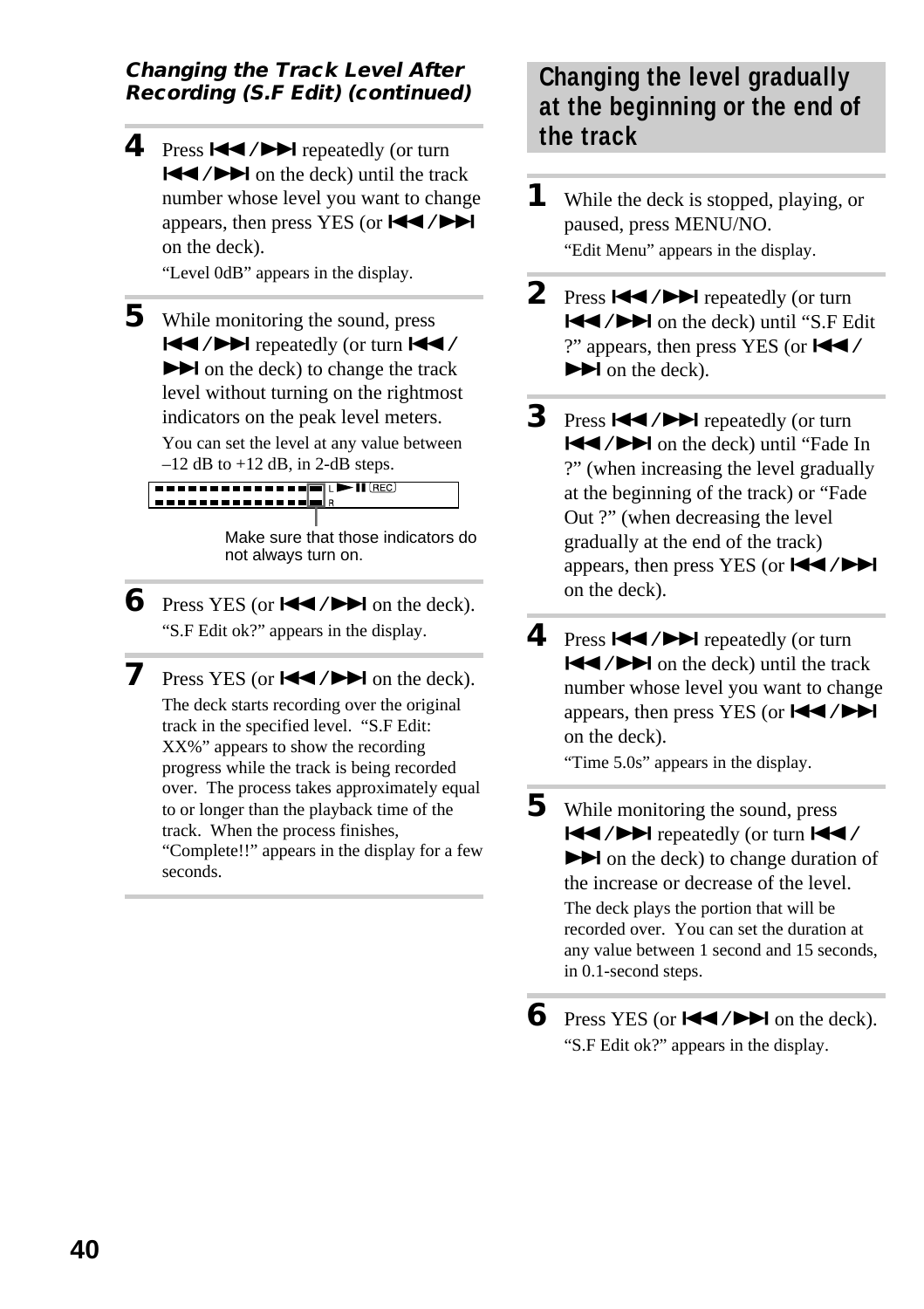**7** Press YES (or  $\blacktriangleleft \blacktriangleleft \blacktriangleleft \blacktriangleright \blacktriangleright \blacktriangleleft$  on the deck). The deck starts recording over the specified portion of the original track. "S.F Edit: XX%" appears to show the recording progress while the portion is being recorded over. When the process finishes, "Complete!!" appears in the display for a few seconds.

#### **To cancel the operation**

Press MENU/NO or  $\blacksquare$  (or  $\blacksquare/\spadesuit$  on the deck) in steps 1 to 6 above. After you press YES (or  $\blacktriangleleft$  / $\blacktriangleright$  on the deck) in step 7, you can't cancel the operation.

#### **Notes**

- Do not disconnect the AC power adaptor or move the deck while the recording is in progress. This may damage the recording data preventing recording from being performed properly.
- You can't change the level of tracks recorded in LP2 or LP4 mode.
- Do not use an MD that is damaged or dirty. This may prevent the track from being recorded properly.
- Repeated changes of the track level using the S.F Edit function results in poor sound quality.
- Once the track level has been changed, the track level will not return to the exact original level, even if you attempt to return it by performing the S.F Edit function again. Note also that you cannot undo the S.F Edit function.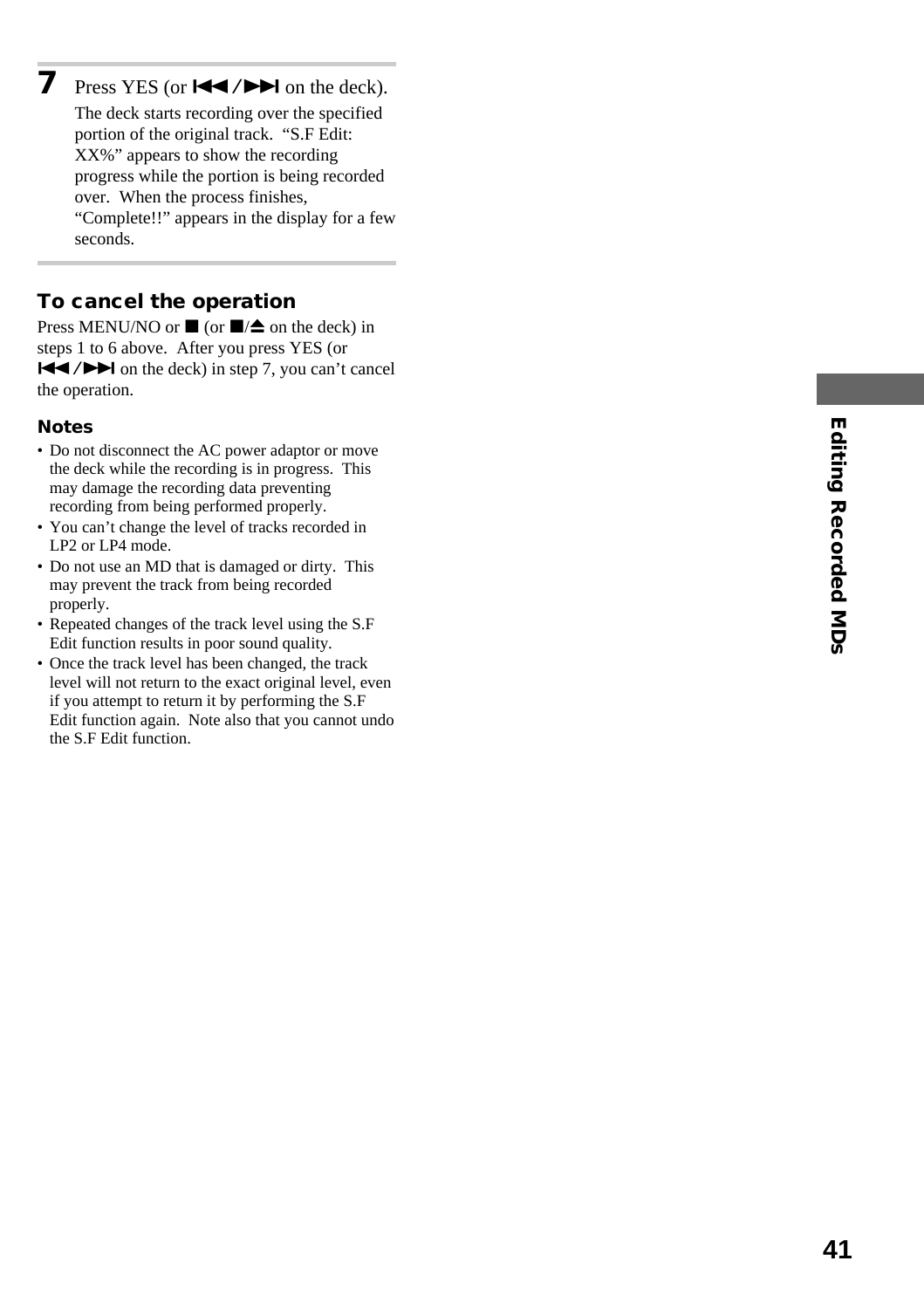**Other Functions**

# **Fade In and Fade Out Recording/Playback**

Fade-in Recording/playback gradually increases the signal level at the start of recording/playback. Fade-out Recording/playback gradually decreases the signal level at the end of recording/playback.



#### **Note**

The output level of the DIGITAL (OPTICAL) OUT connector does not vary during recording or playback.

#### **Fade-in Recording/Playback**

#### **During recording/playback pause, press FADER.**

b flashes in the display and the deck performs Fade-in Recording/Playback for five seconds until the counter reaches "0.0s."

#### **Fade-out Recording/Playback**

#### **During recording/playback, press FADER.**

 $\blacktriangleright$  flashes in the display and the deck performs Fade-out Recording/Playback for five seconds until the counter reaches "0.0s, " then pauses.

#### z **You can change the duration of Fade-in and Fade-out Recording/ Playback**

- **1** While the deck is stopped, press MENU/NO twice. "Setup Menu" appears in the display.
- 2 Press  $\blacktriangleleft \blacktriangleleft \blacktriangleleft \blacktriangleright \blacktriangleright \blacktriangleright \blacktriangleright \blacktriangleright \blacktriangleright \blacktriangleleft$  on the deck) to select the setting, then press YES (or  $H = \sqrt{P}$  on the deck).

| To change the duration of   | <b>Select</b> |
|-----------------------------|---------------|
| Fade-in Recording/Playback  | F.in          |
| Fade-out Recording/Playback | F.out         |

**3** Press  $\left| \left( \left| \left( \bullet \right) \right| \right) \right|$  repeatedly (or turn  $\left| \left( \left| \left( \bullet \right) \right| \right) \right|$  on the deck) to select the duration, then press YES (or  $|\blacktriangleleft$  / $\rightharpoonup$   $\rightharpoonup$  on the deck).

Both the Fade-in and Fade-out durations can be set in 0.1-second steps.

To set the duration in 1-second steps, use  $\blacktriangleleft$ instead.

**4** Press MENU/NO.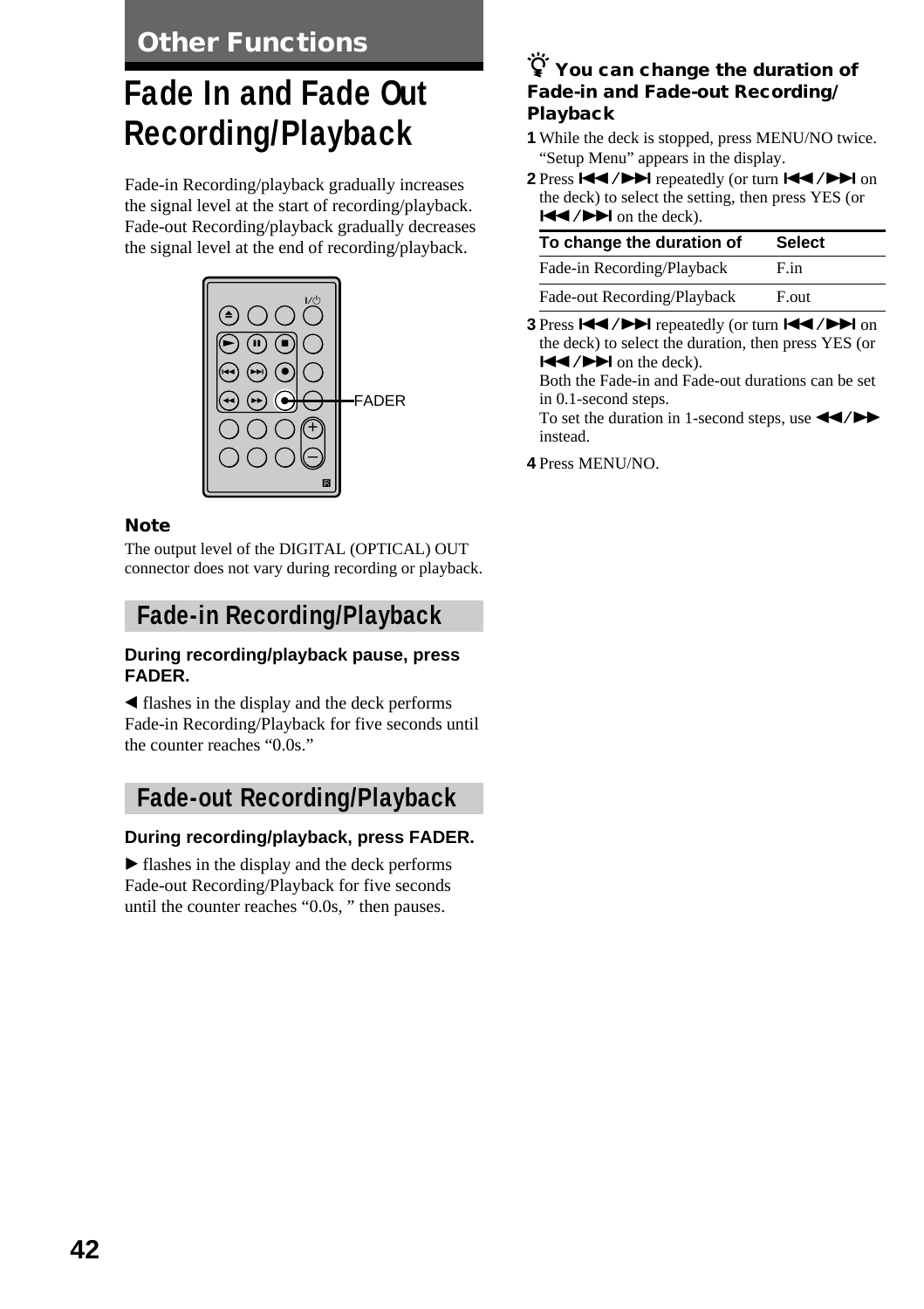# **Precautions**

#### **On safety**

- Should any solid object or liquid fall into the cabinet, unplug the deck and have it checked by qualified personnel before operating it any further.
- The use of optical instruments with this product will increase eye hazard.

#### **On power sources**

- Before operating the deck, check that the operating voltage of the deck is identical with your local power supply. The operating voltage is indicated on the nameplate on the AC power adaptor.
- The unit is not disconnected from the AC power source (mains) as long as it is connected to the wall outlet, even if the unit itself has been turned off.
- If you are not going to use the deck for a long time, be sure to disconnect the AC power adaptor from the wall outlet. To disconnect the AC power adaptor, grasp the plug itself; never pull the cord.
- AC power adaptor must be changed only at the qualified service shop.

#### **On condensation in the deck**

If the deck is brought directly from a cold to a warm location, or is placed in a very damp room, moisture may condense on the lenses inside the deck. Should this occur, the deck may not operate properly. In this case, remove the MD and leave the deck turned on for about an hour until the moisture evaporates.

#### **On the MiniDisc cartridge**

- Do not open the shutter to expose the MD.
- Do not place the cartridge where it will be subject to extremes of sunlight, temperature, moisture or dust.

#### **On cleaning**

Clean the cabinet, panel and controls with a soft cloth slightly moistened with a mild detergent solution. Do not use any type of abrasive pad, scouring powder or solvent such as alcohol or benzine.

#### **Replacing the battery in the remote**

Slide out and remove the battery case, and insert a new lithium battery CR2025 with the + side facing up. And then, slide the battery case back in.

A lithium battery CR2025



1 Keep pushing. 2 Pull out.

#### **CAUTION**

Danger of explosion if battery is incorrectly replaced. Replace the battery only with the same or equivalent type recommended by the manufacturer. Discard used batteries according to the manufacturer's instructions.

If you have any questions or problems concerning your deck, please consult your nearest Sony dealer.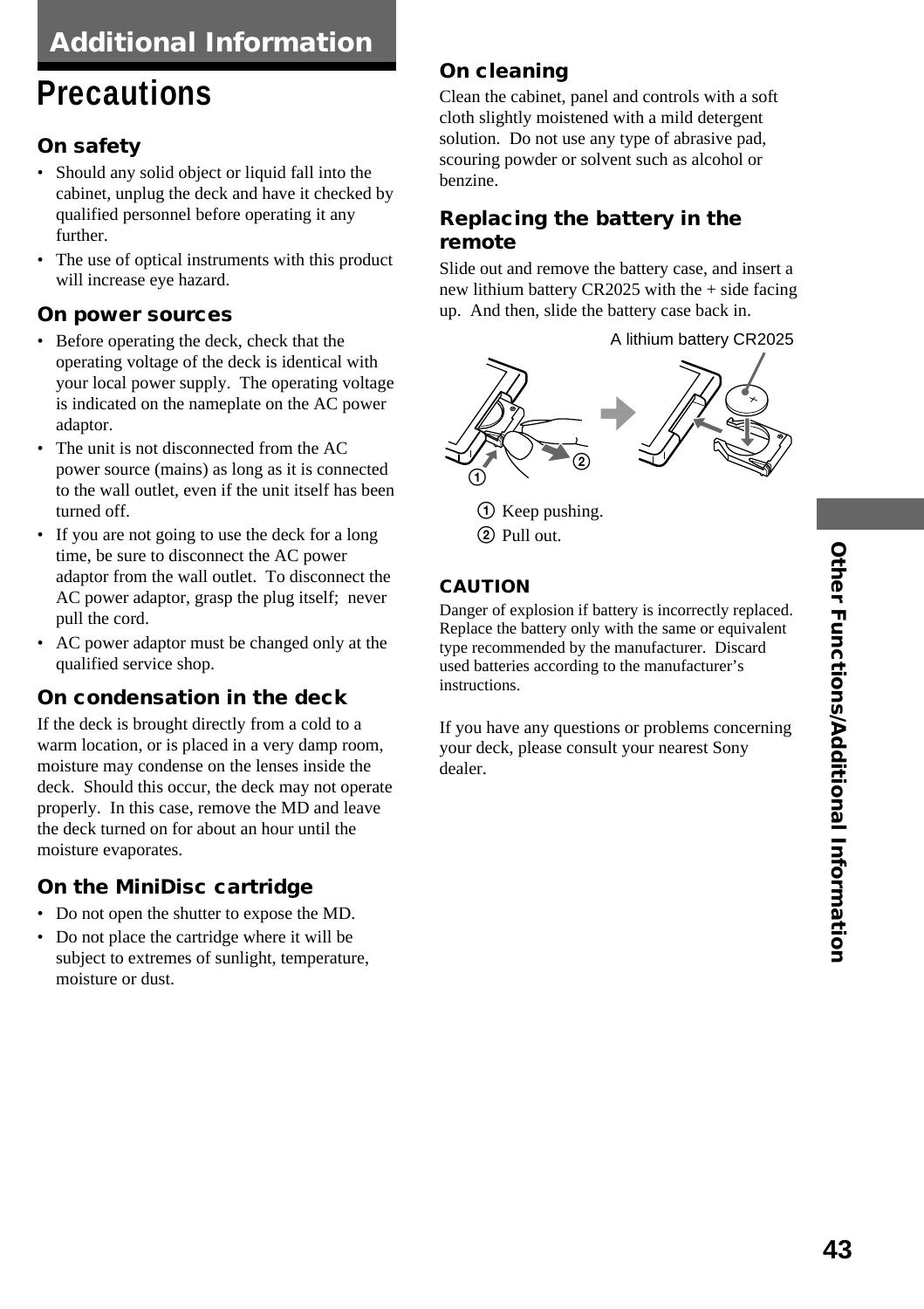# **Handling MDs**

The MD is enclosed in a cartridge to protect the disc from debris or fingerprints and to make it easy to handle.

However, the presence of debris or a warped cartridge may inhibit the disc from operating properly. To assure that you can always listen to the highest quality music, follow the precautions below:

- Do not touch the internal disc directly. Forcing the shutter open may damage the internal disc.
- Be sure to stick the labels supplied with the MD to the appropriate positions. The shape of the labels may vary depending on the MD brand.



#### **Where to keep the MDs**

Do not place the cartridge where it may be exposed to direct sunlight or extremely high heat and humidity.

#### **Regular maintenance**

Wipe dust and debris from the surface of the cartridge with a dry cloth.

# **System Limitations**

The recording system in your deck is radically different from those used in cassette and DAT decks and is characterized by the limitations described below. Note, however, that these limitations are due to the inherent nature of the MD recording system itself and not to mechanical causes.

#### **"Disc Full" appears in the display even before the MD has reached the maximum recording time**

When 255 tracks have been recorded on the MD, "Disc Full" appears regardless of the total recorded time. More than 255 tracks can't be recorded on the MD. To continue recording, erase unnecessary tracks or use another recordable MD.

#### **"Disc Full" appears before the maximum number of tracks is reached**

Fluctuations in emphasis within tracks are sometimes interpreted as track intervals, incrementing the track count and causing "Disc Full" to appear.

#### **The remaining recording time does not increase even after erasing numerous short tracks**

Tracks under 12 seconds\* in length are not counted and so erasing them may not lead to an increase in the recording time.

\* When recording in stereo mode. (Approx. 24 seconds in mono or LP2 mode, and approx. 48 seconds in LP4 mode.)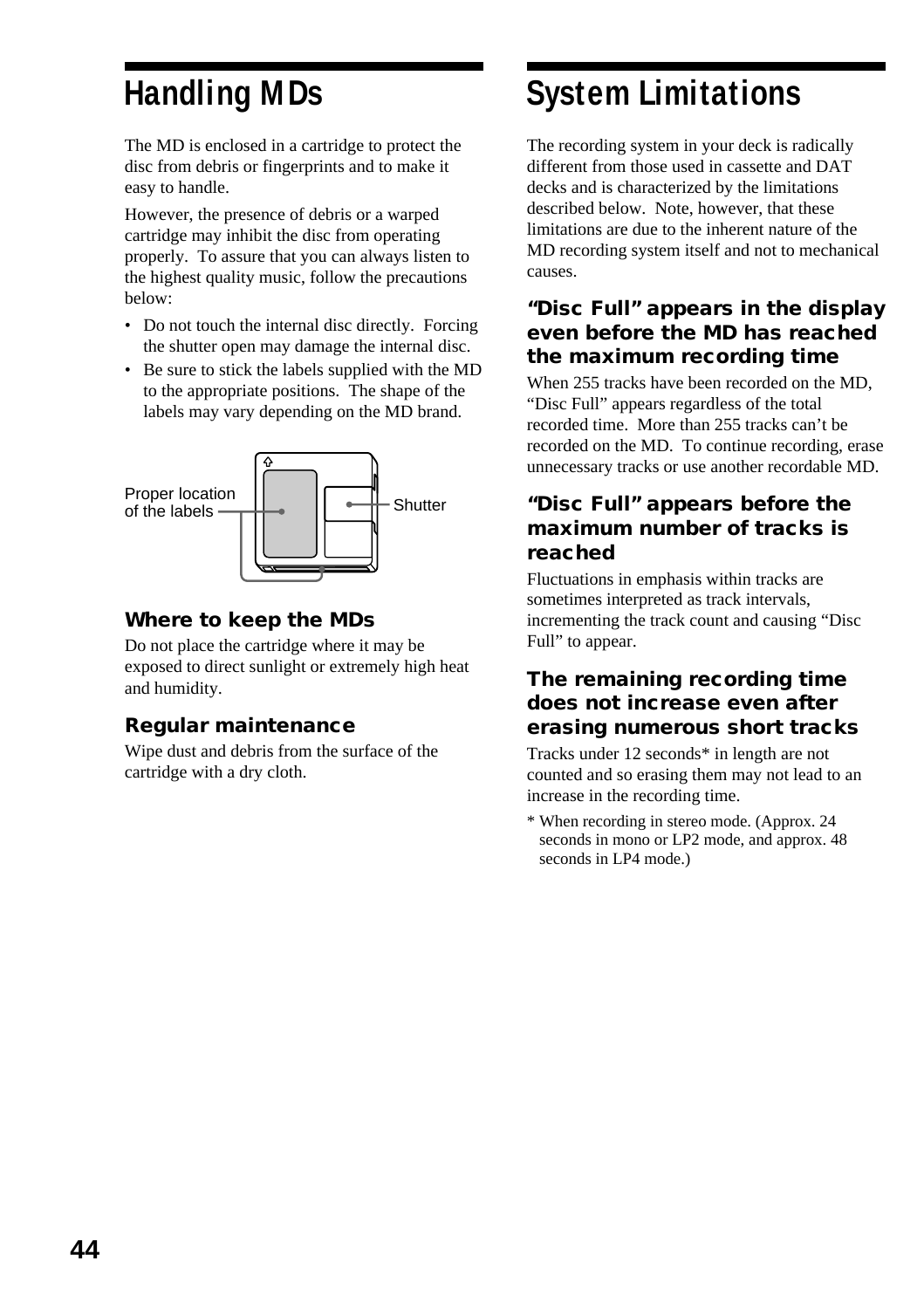#### **The total recorded time and the remaining recordable time on the MD may not total the maximum recording time**

Recording is done in minimum units of 2 seconds\* each, no matter how short the material. The contents recorded may thus be shorter than the maximum recording capacity. Disc space may also be further reduced by scratches.

\* When recording in stereo mode. (Approx. 4 seconds in mono or LP2 mode, and approx. 8 seconds in LP4 mode.)

#### **Limitations when recording over an existing track**

- The correct remaining recordable time may not be displayed.
- You may find it impossible to record over a track if that track has been recorded over several times already. If this happens, erase the track (see page 29).
- The remaining recordable time may be shortened out of proportion to the total recorded time.
- Recording over a track to eliminate noise is not recommended since this may shorten the duration of the track.
- You may find it impossible to name a track while recording over an existing track.

#### **Tracks created through editing may exhibit sound dropout as you're searching for a point while monitoring the sound.**

#### **Some tracks can't be combined with others**

Tracks may not be combined if they have been edited.

#### **Track numbers are not marked correctly**

Incorrect assignment or marking of track numbers may result when CD tracks are divided into several smaller tracks during digital recording. Also, when the Automatic Track Marking is activated during recording, track numbers may not be marked as in the original, depending on the program source.

#### **"TOC Reading" appears for a long time**

If the inserted recordable MD is brand new, "TOC Reading" appears in the display longer than for MDs that have already been used.

#### **The correct recorded/playing time may not be displayed during playback of MDs recorded in monaural mode.**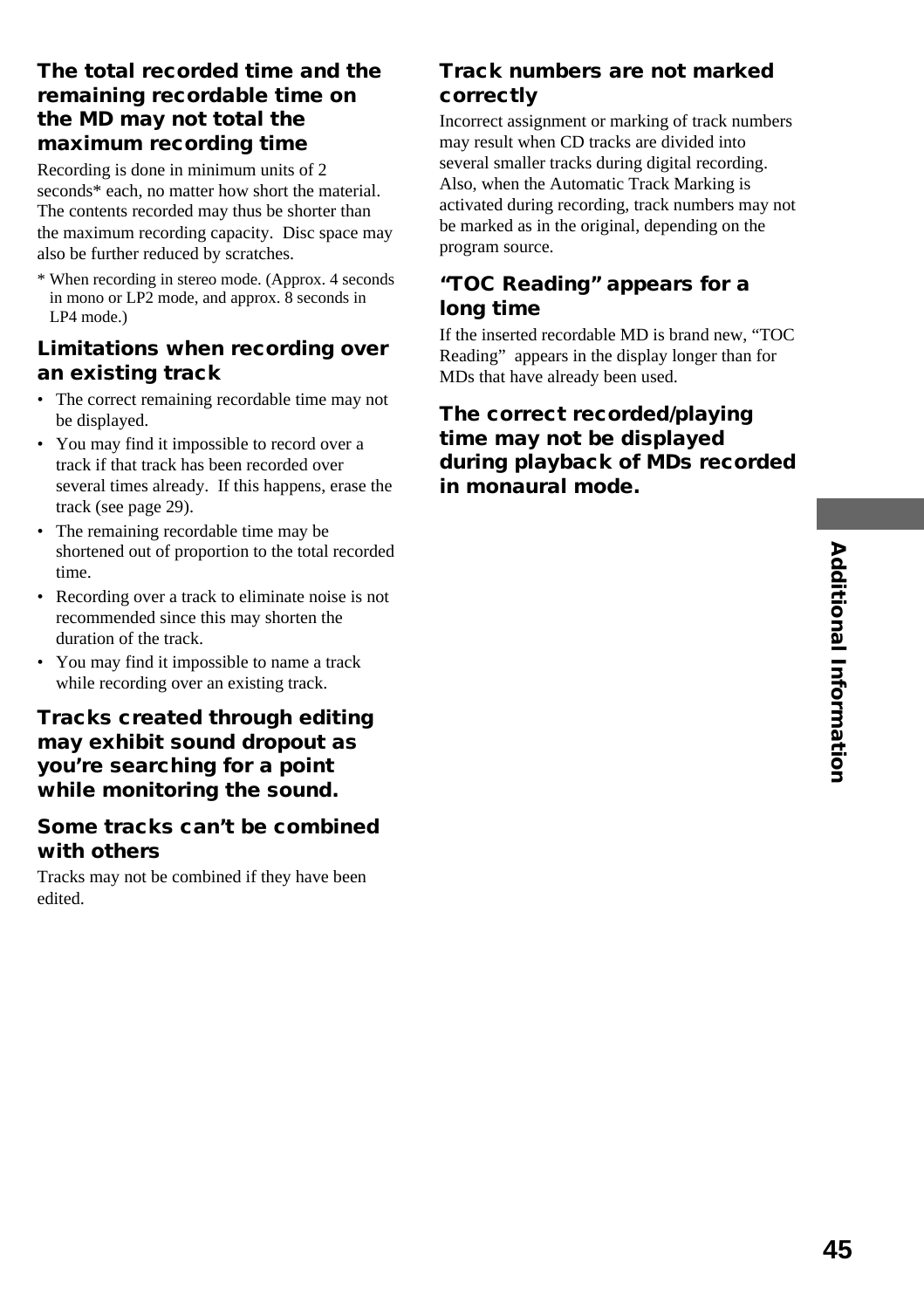# **Troubleshooting**

If you experience any of the following difficulties while using the deck, use this troubleshooting guide to help you remedy the problem. Should any problem persist, consult your nearest Sony dealer.

#### **The deck does not operate or operates poorly.**

- The MD may be dirty or damaged. Replace the MD.
- Only  $\mathsf{I}/\mathsf{U}$  is operable while the MD deck is being controlled by a personal computer.

#### **The deck does not play.**

- Moisture has formed inside the deck. Take the MD out and leave the deck in a warm place for several hours until the moisture evaporates.
- The deck is not on. Press  $I/(1)$  to turn the deck on.
- The deck may not be connected to the amplifier correctly. Check the connection.
- The MD is inserted in the wrong direction. Slide the MD into the disc slot with the label side up and the arrow pointing towards the slot.
- The MD may not be recorded. Replace the disc with one that has been recorded.

#### **The sound has a lot of static.**

• Strong magnetism from a television or a similar device is interfering with operations. Move the deck away from the source of strong magnetism.

#### **The deck does not record.**

- The MD is record-protected. Slide the recordprotect tab and close the slot.
- The deck is not connected properly to the program source. Check the connection.
- Select the correct program source using INPUT.
- The recording level is not adjusted properly. Adjust the recording level.
- A premastered MD is inserted. Replace it with a recordable MD.
- There is not enough time left on the MD. Replace it with another recordable MD with fewer recorded tracks, or erase unnecessary tracks.
- There has been a power failure or the AC power adaptor has been disconnected during recording. Data recorded to that point may be lost. Repeat the recording procedure.

#### **A message and a three-digit alphanumeric code alternate in the display.**

• The Self-Diagnosis Function is on. See the table on page 51.

#### **Note**

If the deck does not operate properly even after you've attempted the prescribed remedies, turn off the deck, then reinsert the AC power adaptor into the AC power outlet.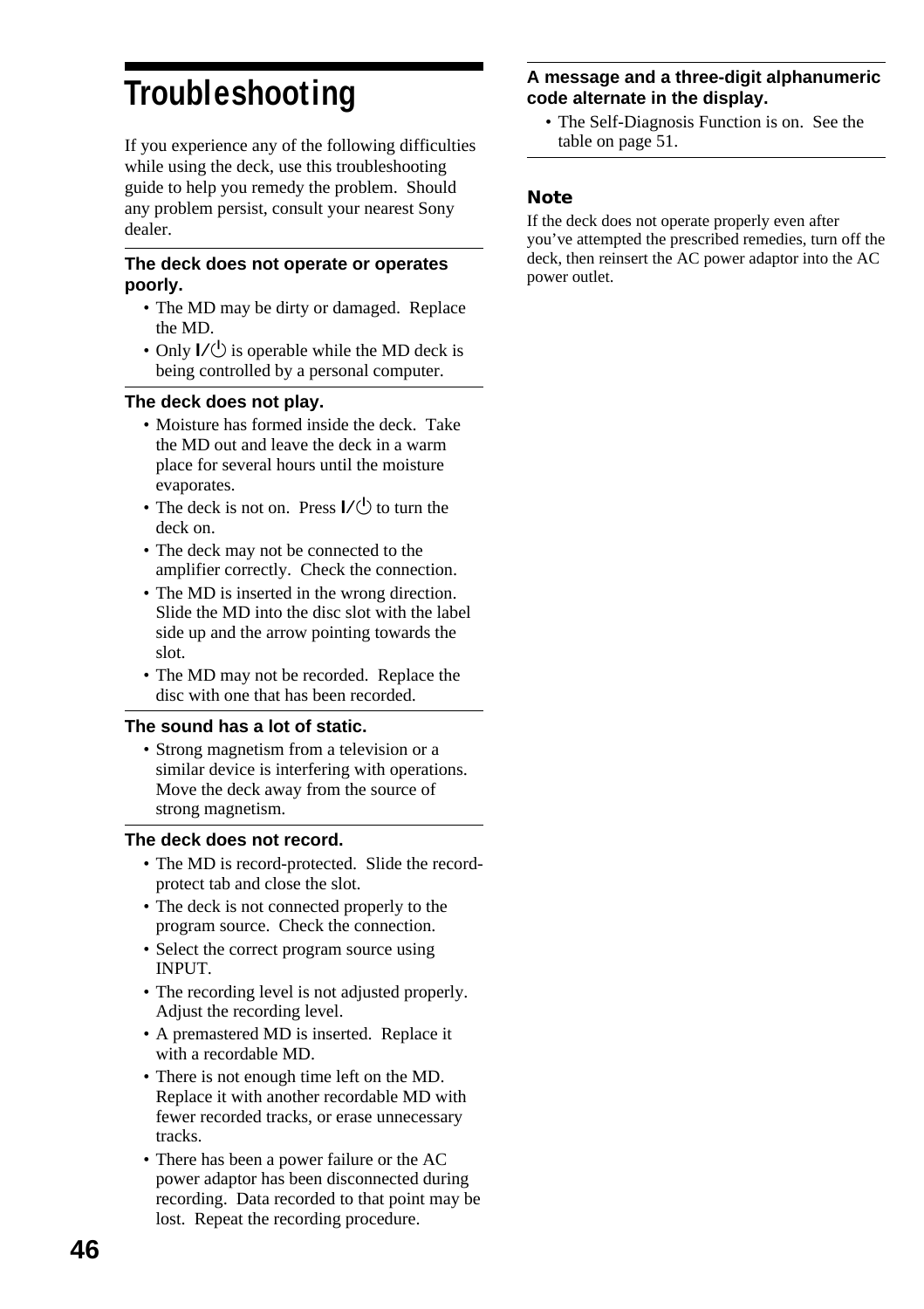# **Specifications**

| System                | MiniDisc digital audio system                                                                                                                            |
|-----------------------|----------------------------------------------------------------------------------------------------------------------------------------------------------|
| Disc                  | MiniDisc                                                                                                                                                 |
| Laser                 | Semiconductor laser ( $\lambda = 780$ nm)<br>Emission duration: continuous                                                                               |
| Laser output          | Less than $44.6 \mu W^*$                                                                                                                                 |
|                       | * This output is the value<br>measured at a distance of<br>200 mm from the objective lens<br>surface on the Optical Pick-up<br>Block with 7 mm aperture. |
| Laser diode           | Material: GaAlAs                                                                                                                                         |
| Revolutions (CLV)     | 400 rpm to 900 rpm                                                                                                                                       |
| Error correction      | Advanced Cross Interleave Reed<br>Solomon Code (ACIRC)                                                                                                   |
| Sampling frequency    | 44 1 kHz                                                                                                                                                 |
| Coding                | <b>Adaptive Transform Acoustic</b><br>Coding (ATRAC)                                                                                                     |
| Modulation system     | EFM (Eight-to-Fourteen<br>Modulation)                                                                                                                    |
| Number of channels    | 2 stereo channels                                                                                                                                        |
| Frequency response    | 5 to 20,000 Hz ±0.5 dB                                                                                                                                   |
| Signal-to-noise ratio | Over 94 dB during playback                                                                                                                               |
| Wow and flutter       | Below measurable limit                                                                                                                                   |

#### **Inputs**

| LINE (ANALOG) IN | Jack type: stereo-mini                              |
|------------------|-----------------------------------------------------|
|                  | Impedance: 47 kilohms                               |
|                  | Rated input: 500 mVrms                              |
|                  | Minimum input: 125 mVrms                            |
|                  | DIGITAL (OPTICAL) IN Connector type: square optical |
|                  | Impedance: 660 nm (optical wave                     |

length)

#### **Outputs**

| LINE (ANALOG) OUT (VARIABLE) |                                            |
|------------------------------|--------------------------------------------|
|                              | Jack type: stereo-mini                     |
|                              | Rated output: 1 Vrms (at<br>50 kilohms)    |
|                              | Load impedance: Over 10 kilohms            |
| DIGITAL (OPTICAL) OUT        |                                            |
|                              | Connector type: square optical             |
|                              | Rated output: -18 dBm                      |
|                              | Impedance: 660 nm (optical wave<br>length) |
| <b>PHONES</b>                | Jack type: stereo-mini                     |
|                              | Rated output: 5 mW                         |
|                              | Load impedance: 32 ohms                    |

#### **General**

| Where purchased   | Power requirements*        |
|-------------------|----------------------------|
| U.S.A. and Canada | 120 V AC, 60 Hz            |
| Other countries   | $220 - 230$ V AC, 50/60 Hz |

\* Using an AC power adaptor (supplied)

| Power consumption    | 7 W                                                |
|----------------------|----------------------------------------------------|
| Dimensions (approx.) | $152 \times 52 \times 255$ mm $(6 \times 2)^{1/8}$ |
|                      | $101/8$ inches) (w/h/d) incl.                      |
|                      | projecting parts and controls                      |
| Mass (approx.)       | $1.0 \text{ kg} (2 \text{ lb } 4 \text{ oz})$      |
|                      |                                                    |

#### **Supplied accessories**

See page 8.

US and foreign patents licensed from Dolby Laboratories Licensing Corporation. Design and specifications are subject to change without notice.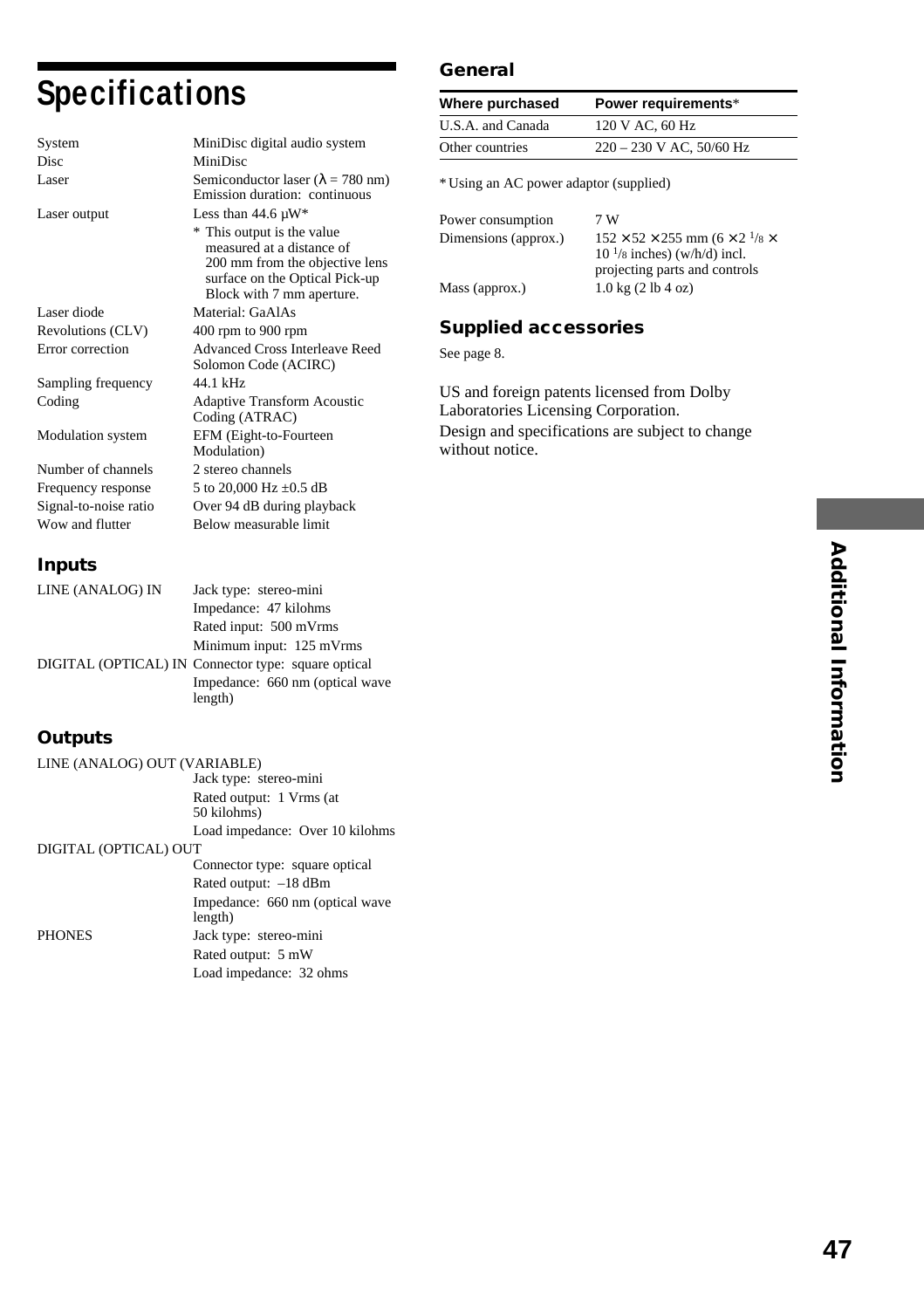# **Display Messages**

The following table explains the various messages that appear in the display. Messages are also displayed by the deck's Self-Diagnosis function (see page 49).

| Message               | Meaning                                                                                                                                                                                                                                                                                                          |
|-----------------------|------------------------------------------------------------------------------------------------------------------------------------------------------------------------------------------------------------------------------------------------------------------------------------------------------------------|
| Auto Cut              | The Auto Cut function is on<br>(page 17).                                                                                                                                                                                                                                                                        |
| <b>Blank Disc</b>     | A new (blank) or erased MD<br>has been inserted.                                                                                                                                                                                                                                                                 |
| <b>Cannot Copy</b>    | An attempt was made to make<br>a second copy from a digitally<br>dubbed MD (page 11).                                                                                                                                                                                                                            |
| Cannot Edit           | An attempt was made to edit<br>the MD during Program or<br>Shuffle Play, or to edit an MD<br>recorded in LP2 or LP4 stereo<br>recording mode. Or the MD<br>is record-protected.                                                                                                                                  |
| Disc Full             | The MD is full (page 44).                                                                                                                                                                                                                                                                                        |
| Impossible            | The deck cannot do the<br>specified operation.                                                                                                                                                                                                                                                                   |
| Incomplete!!          | Fade-in or Fade-out recording<br>or playback was not<br>successfully done due to<br>vibrations applied to the deck<br>or scratches or dirt on the<br>disc.                                                                                                                                                       |
| Initialize (flashing) | The Setup Menu settings have<br>been lost, the material on the<br>MD was not properly<br>recorded, or the status of the<br>deck before the power was<br>last turned off was not<br>memorized. (This message<br>flashes in the display for<br>about four seconds when you<br>turn off the deck by pressing<br>I/J |
| Name Full             | The naming capacity of the<br>MD has reached its limit<br>(about 1,700 characters).                                                                                                                                                                                                                              |
| No Change             | You performed S.F. Edit<br>without specifying the<br>recording level, resulting in<br>no change of recording level.                                                                                                                                                                                              |
| No Disc               | There is no MD in the deck.                                                                                                                                                                                                                                                                                      |
| No Name               | The track or disc has no name.                                                                                                                                                                                                                                                                                   |
| No Program!!          | You tried to start Program<br>Play when no program exists.                                                                                                                                                                                                                                                       |

| Premastered         | An attempt was made to                                                                                                                                                                                                                                                                                                                                                                                                                                                                                           |
|---------------------|------------------------------------------------------------------------------------------------------------------------------------------------------------------------------------------------------------------------------------------------------------------------------------------------------------------------------------------------------------------------------------------------------------------------------------------------------------------------------------------------------------------|
|                     | record on a premastered MD.                                                                                                                                                                                                                                                                                                                                                                                                                                                                                      |
| ProgramFull!        | The program contains the<br>maximum number of tracks.<br>You cannot add any more<br>tracks.                                                                                                                                                                                                                                                                                                                                                                                                                      |
| <b>REMOTE</b>       | The MD deck is being<br>controlled by an external<br>device connected to the<br>$deck.*$                                                                                                                                                                                                                                                                                                                                                                                                                         |
| S.F Edit!           | You tried to do another<br>operation while the S.F Edit is<br>in progess. You cannot<br>perform any other operations<br>at this time.                                                                                                                                                                                                                                                                                                                                                                            |
| <b>S.F Edit NOW</b> | You pressed $\mathsf{I}\mathsf{Z}\mathsf{U}$ while in S.F<br>Edit (changing the recording<br>level after recording, Fade-in,<br>or Fade-out) mode. If you<br>turn off the deck while in S.F<br>Edit mode, any changes that<br>you have made will not saved<br>properly. Finish the editing<br>and exit S.F Edit mode before<br>turning off the deck. If you<br>wish to turn off the deck at<br>this time, press $\mathsf{I}\mathsf{V}\circlearrowleft$ again<br>while this indication appears<br>in the display. |
| <b>Smart Space</b>  | The Smart Space function is<br>on (page 17).                                                                                                                                                                                                                                                                                                                                                                                                                                                                     |
| <b>Text Protect</b> | The CD-TEXT information<br>being recorded is protected<br>and can't be copied.                                                                                                                                                                                                                                                                                                                                                                                                                                   |
| <b>TOC</b> Reading  | The deck is checking the TOC<br>(Table Of Contents) on the<br>MD.                                                                                                                                                                                                                                                                                                                                                                                                                                                |

\* If "REMOTE" appears under other circumstances, turn off the deck, then turn it on again.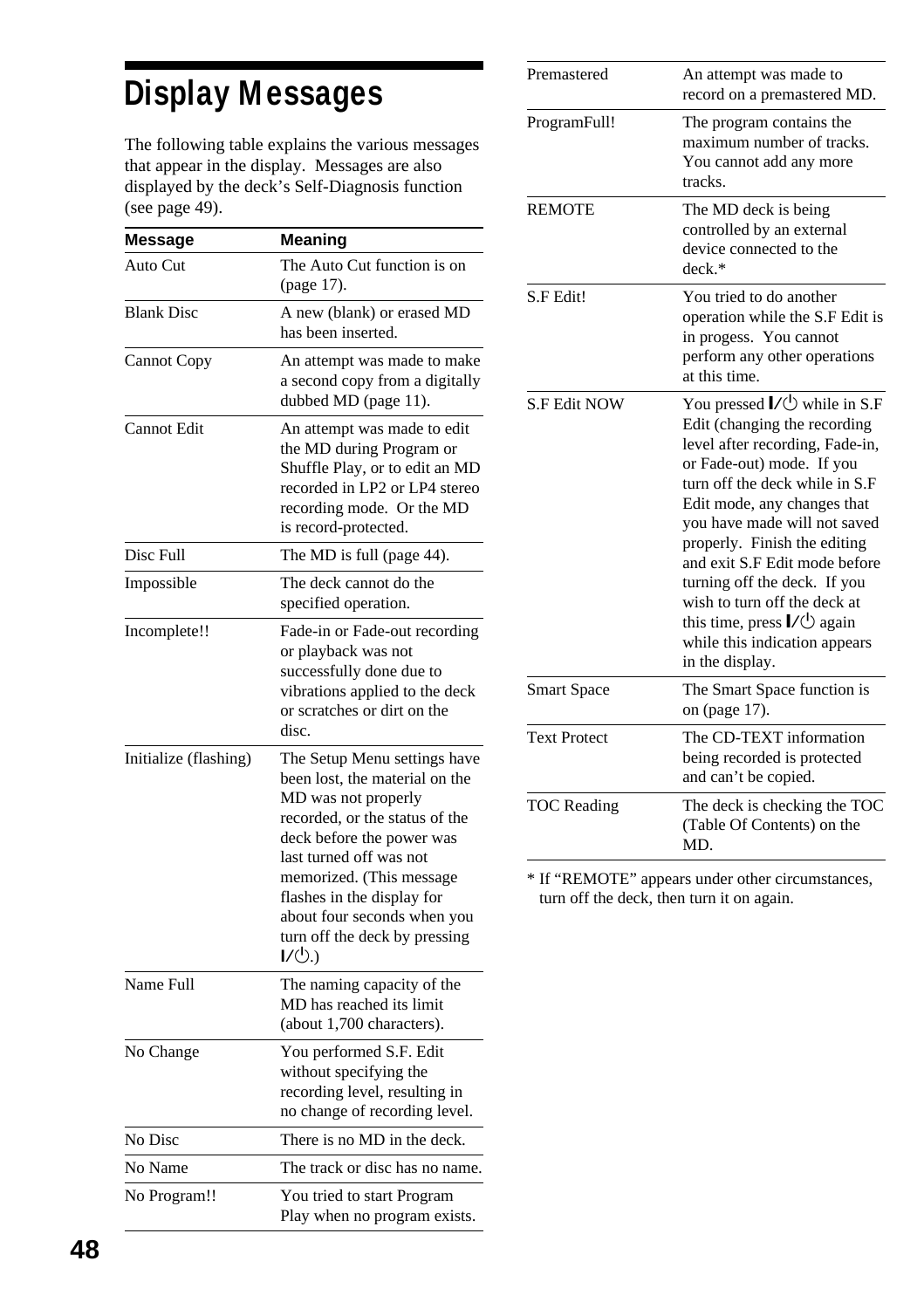# **Edit Menu Table**

The following table provides a quick guide to the various editing functions that you can perform using the Edit Menu.

#### **To access the Edit Menu**

Press MENU/NO to display "Edit Menu."

#### **Note**

The available menu items may vary according to the current status of the deck.

| Menu item         | Sub-item    | <b>Function</b>                                                   | Reference page(s) |
|-------------------|-------------|-------------------------------------------------------------------|-------------------|
| Name?             | NmIn?       | Names a track or an MD.                                           | 35                |
|                   | Nm Erase?   | Erases a name.                                                    | 37                |
|                   | Nm All Ers? | Erases all the names on an MD.                                    | 38                |
|                   | Nm Copy?    | Copies a name to a track or an MD.                                | 36                |
| Tr Erase ?        |             | Erases a track.                                                   | 29                |
| Move?             |             | Moves a track.                                                    | 34                |
| Combine?          |             | Combines tracks.                                                  | 33                |
| Divide ?          |             | Divides a track.                                                  | 31                |
| $A-B$ Erase ? $-$ |             | Erases a portion of a track.                                      | 30                |
| All Erase?        |             | Erases all the tracks on an MD.                                   | 29                |
| S.F Edit?         | Tr Level ?  | Changes the overall track level after recording.                  | 39                |
|                   | Fade In ?   | Changes the level at the beginning of a track after recording. 40 |                   |
|                   | Fade Out?   | Changes the level at the end of a track after recording.          | 40                |
| Undo?             |             | Undoes the last edit operation.                                   | 38                |
| Setup?            |             | Enters Setup Menu (page 50) directly.                             |                   |
|                   |             |                                                                   |                   |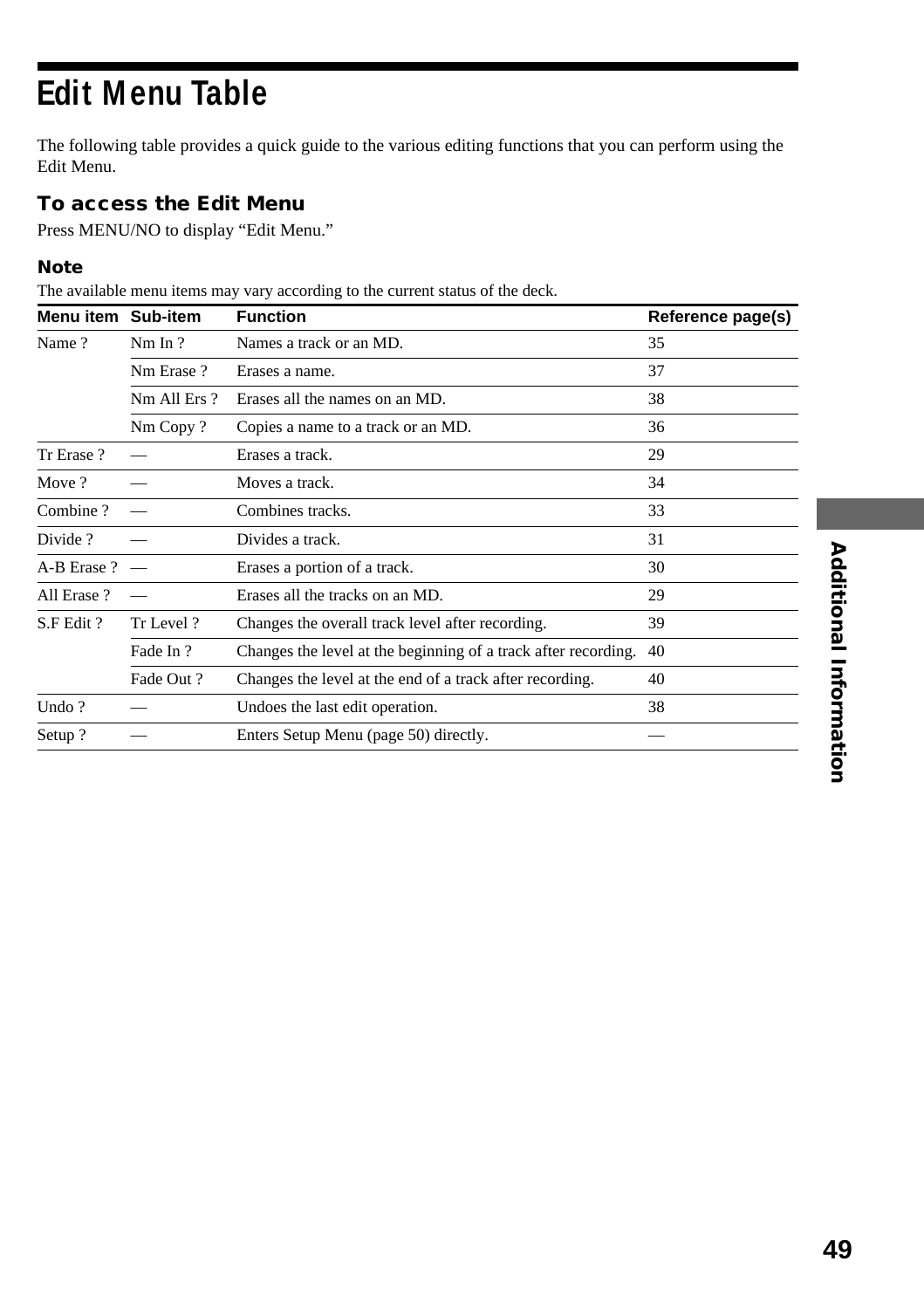# **Setup Menu Table**

The following table provides an overview of the various Setup Menu items, including their parameters, factory settings, and reference page in the manual.

#### **To access the Setup Menu**

While the deck is stopped, press MENU/NO twice to display "Setup Menu."

| Menu item  | <b>Function</b>                                                  | <b>Parameters</b>                          | Factory<br>setting | Reference<br>page(s) |
|------------|------------------------------------------------------------------|--------------------------------------------|--------------------|----------------------|
| Program?   | Creates a program.                                               |                                            |                    | 25                   |
| T.Mark     | Turns Automatic Track Marking on or off.                         | Off/LSync                                  | LSync              | 19                   |
| LS(T)      | Changes the trigger level for Automatic Track Marking.           | $-72$ to $0dB*$                            | $-50$ dB           | 19                   |
| Auto       | Turns Auto Space and Auto Pause on or off.                       | Off/Space/Pause                            | Off                | 27                   |
| S.Space    | Turns Smart Space and Auto Cut on or off.                        | On/Off                                     | On                 | 17                   |
| P.Hold     | Continuously displays the level of the strongest signal.         | On/Off                                     | On                 | 15                   |
| F.in       | Sets the duration of Fade-in Recording/playing                   | $1.0$ to $15.0$ s                          | 5.0 s              | 42                   |
| F.out      | Sets the duration of Fade-out Recording/playing                  | $1.0 \text{ to } 15.0 \text{ s}$           | 5.0 s              | 42                   |
| Stereo Rec | Selects the recording mode.                                      | Stereo (no<br>indication)/LP2/<br>LP4/Mono | Stereo             | 15                   |
| Ain        | Changes the input level of the ANALOG IN jacks                   | $-\infty$ to 12.0 dB                       | $0.0$ dB           | 15                   |
| Opt        | Changes the input level of the DIGITAL (OPTICAL) IN<br>connector | $-\infty$ to 18.0 dB                       | 0.0 dB             | 15                   |
| Aout       | Changes the output level of the ANALOG OUT jacks                 | $-\infty$ to 0.0 dB                        | $-14$ dB           | 10                   |
| LPstamp    | Turns LP Stamp function on or off.                               | On/Off                                     | On                 | 16                   |

\* Adjustable in 2 dB steps.

#### **To recall a factory setting**

Press CLEAR while selecting the parameter.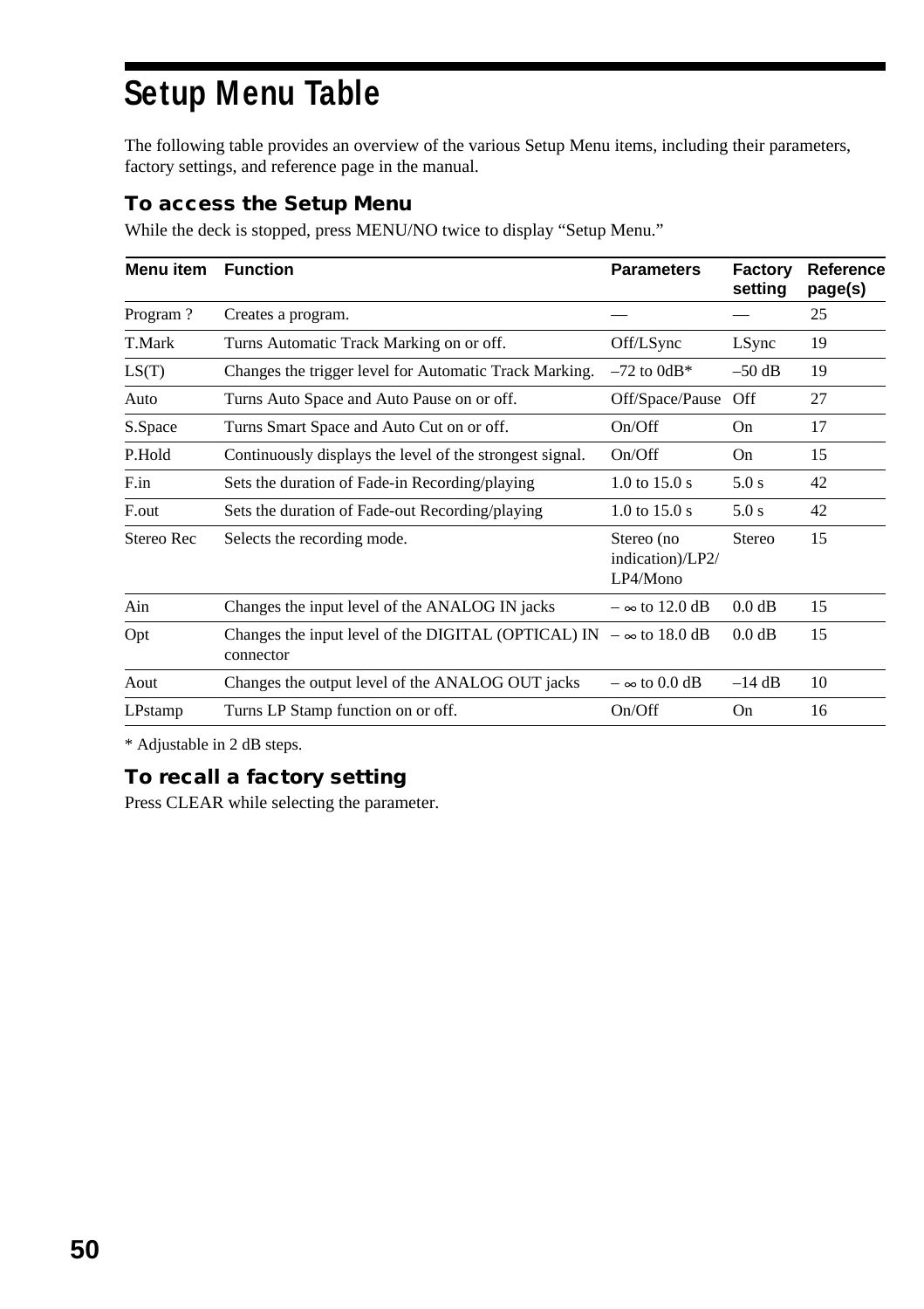# **Self-Diagnosis Function**

The deck's self-diagnosis function automatically checks the condition of the MD deck when an error occurs, then issues a three-digit code and an error message on the display. If the code and message alternate, find them in the following table and perform the indicated countermeasure. Should the problem persist, consult your nearest Sony dealer.

| Three-digit code/Message | Cause/Remedy                                                                                                                                                                                                                                       |
|--------------------------|----------------------------------------------------------------------------------------------------------------------------------------------------------------------------------------------------------------------------------------------------|
| C11/Protected            | The inserted MD is record-protected.<br>$\rightarrow$ Take out the MD and close the record-protect slot (page 13).                                                                                                                                 |
| C12/Cannot Copy          | An attempt was made to play a disc that is not compatible with this deck<br>(MD data disc, etc.).<br>$\rightarrow$ Replace the disc.                                                                                                               |
| C13/Rec Error            | The recording was not made properly.<br>Set the deck in a stable surface, and repeat the recording procedure.                                                                                                                                      |
|                          | The inserted MD is dirty (with smudges, fingerprints, etc.), scratched, or<br>substandard in quality.<br>Replace the disc and repeat the recording procedure.                                                                                      |
| C13/Read Error           | The deck could not read the TOC on the MD properly.<br>Take out the MD and insert it again.                                                                                                                                                        |
| C14/Toc Error            | The deck could not read the TOC on the MD properly.<br>$\rightarrow$ Insert another disc.<br>• If possible, erase all the tracks on the MD (page 29).                                                                                              |
| C41/Cannot Copy          | The digitally dubbed material cannot be recorded digitally (page 11).                                                                                                                                                                              |
| C71/Din Unlock           | The sporadic appearance of this message is caused by the digital signal being<br>recorded. This will not affect the recording.                                                                                                                     |
|                          | While recording from a digital component connected through the DIGITAL<br>(OPTICAL) IN connector, the digital connecting cable was unplugged or the<br>digital component turned off.<br>• Connect the cable or turn the digital component back on. |
| E0001/MEMORY NG          | There is an error in the internal data that the deck needs in order to operate.<br>Consult your nearest Sony dealer.                                                                                                                               |
| E0101/LASER NG           | There is a problem with the optical pickup.<br>Consult your nearest Sony dealer.                                                                                                                                                                   |